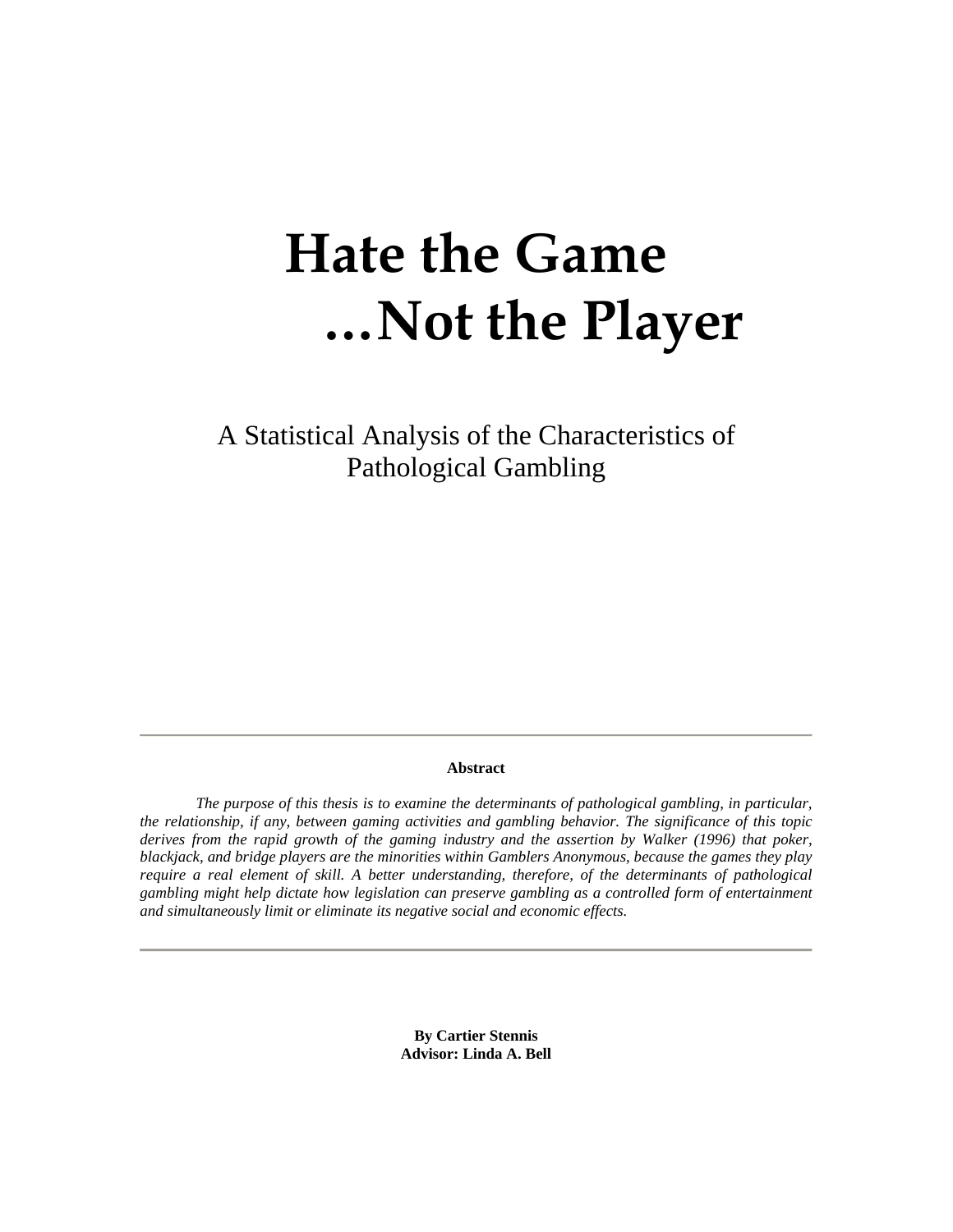# **Table of Contents**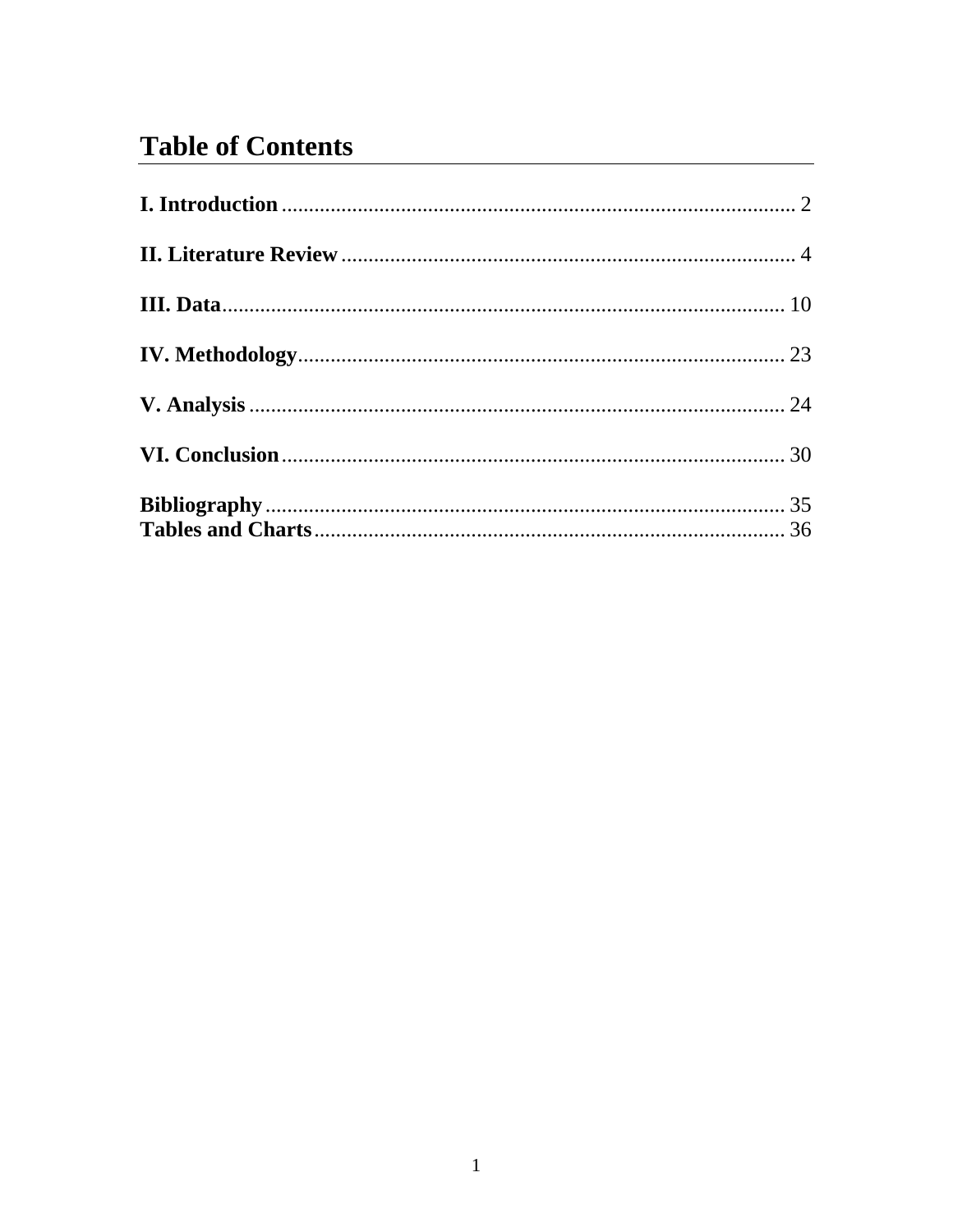#### **I. Introduction**

 The gaming industry has been one of the fastest growing sectors of the US economy since gambling was legalized, outside of Nevada, in 1976. In fact, the casino and gaming industry is 80 billion dollars by market capitalization today. Every single state, with the exception of Hawaii and Utah, has some form of legalized gambling, most of which resemble state lotteries or Native American casinos. (Gerstein *et al.* 1999) Amongst the many phenomena that have perpetuated the fast growth of this industry, however, is the resurgence of poker as an American pastime. Since the advent of the card table camera in 2002, the game of poker has transformed into one of the more popular televised spectator events. (Hellmuth 2004) Prior to 2002, televised poker tournaments and cash games lacked one of the most essential elements of any spectator event—partial omniscience. No one except for the players involved really had any sense of the intricate dynamics of the game. After the advent of the card table with imbedded cameras, spectators went from having the least amount of information about a given poker hand to the maximum amount of information. They could now understand why actions by certain players were taken (to a limited degree), because they could see each of the players cards. Once partial omniscience of the game played was provided to spectators, poker, and subsequently gambling, became mass popularized. For example, ESPN televised the World Series of Poker in Las Vegas, Nevada for the past two years, and similarly, the Travel Channel has televised the professional World Poker Tour and Celebrity Poker.

 In some instances, the increased popularity of gambling has inspired college undergraduates to seek poker as an alternative source of income or alternative profession. The New York Times featured an article recently, which illustrates a Princeton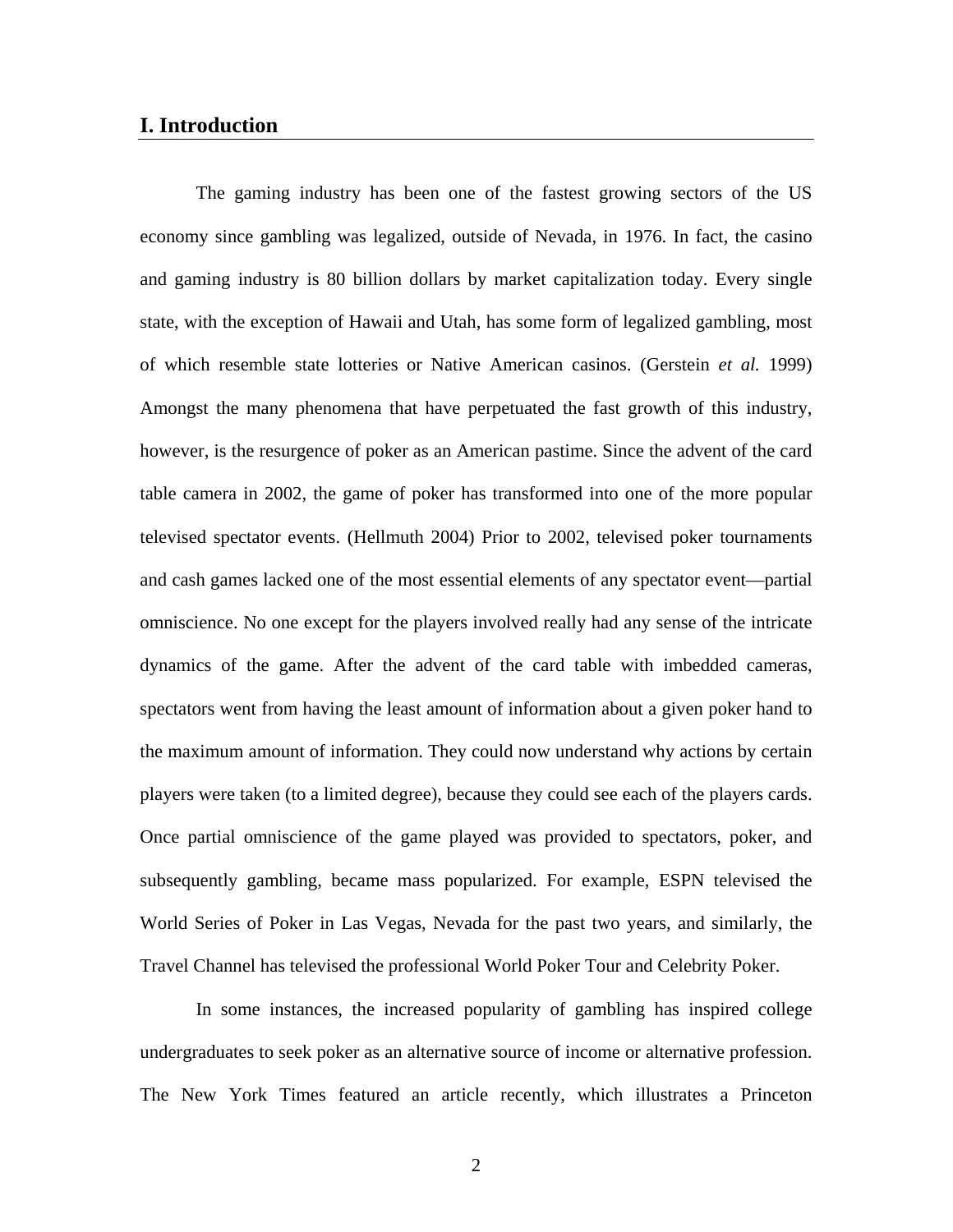undergraduate, Mike Sandberg, who earned 120,000 dollars over the past year playing poker online and at Atlantic City casinos. That 120,000 dollars consisted of 30,000 dollars from live tables in Atlantic City, where "he plays high-stakes poker in his black hooded sweatshirt and dark aviator shades" and 90,000 dollars from playing at Partypoker.com, a popular online poker site. In stark contrast, however, last year, another Princeton student made 11,000 dollars playing blackjack in two hours, losing most of his winnings 15 minutes later. "I was playing recklessly," he states, "I was definitely drunk."

 Elizabeth George, who is the chief executive of the North American Training institute, a nonprofit organization that specializes in the pathological gambling behavior of youth, suggests that televised poker has perpetuated the problem. She believes it has romanticized gaming activity and made heroes or superstars out of professional gamblers for young people. The New York Times, however, makes note that individuals like Mike Sandberg are the exception or extreme case of the gambling revolution on college campuses. Nevertheless, due to a rise in the popularity of tournaments and prize money, Sandberg says that poker has become a career option for him. He estimates that he could earn up to a half a million a year, simply by playing poker over the internet everyday. (NYT 2005)

 Thus, the fast growth of the gaming industry and the resurgence of poker have brought gaming into the homes of many Americans. Another New York Times article illustrates that the gambling world has gained popularity amongst high school suburbanites as well. This relatively new phenomenon has created much concern for parents who may fear that their children will develop pathological gambling behaviors. Conversely, other parents, however, argue that poker, specifically, develops mathematical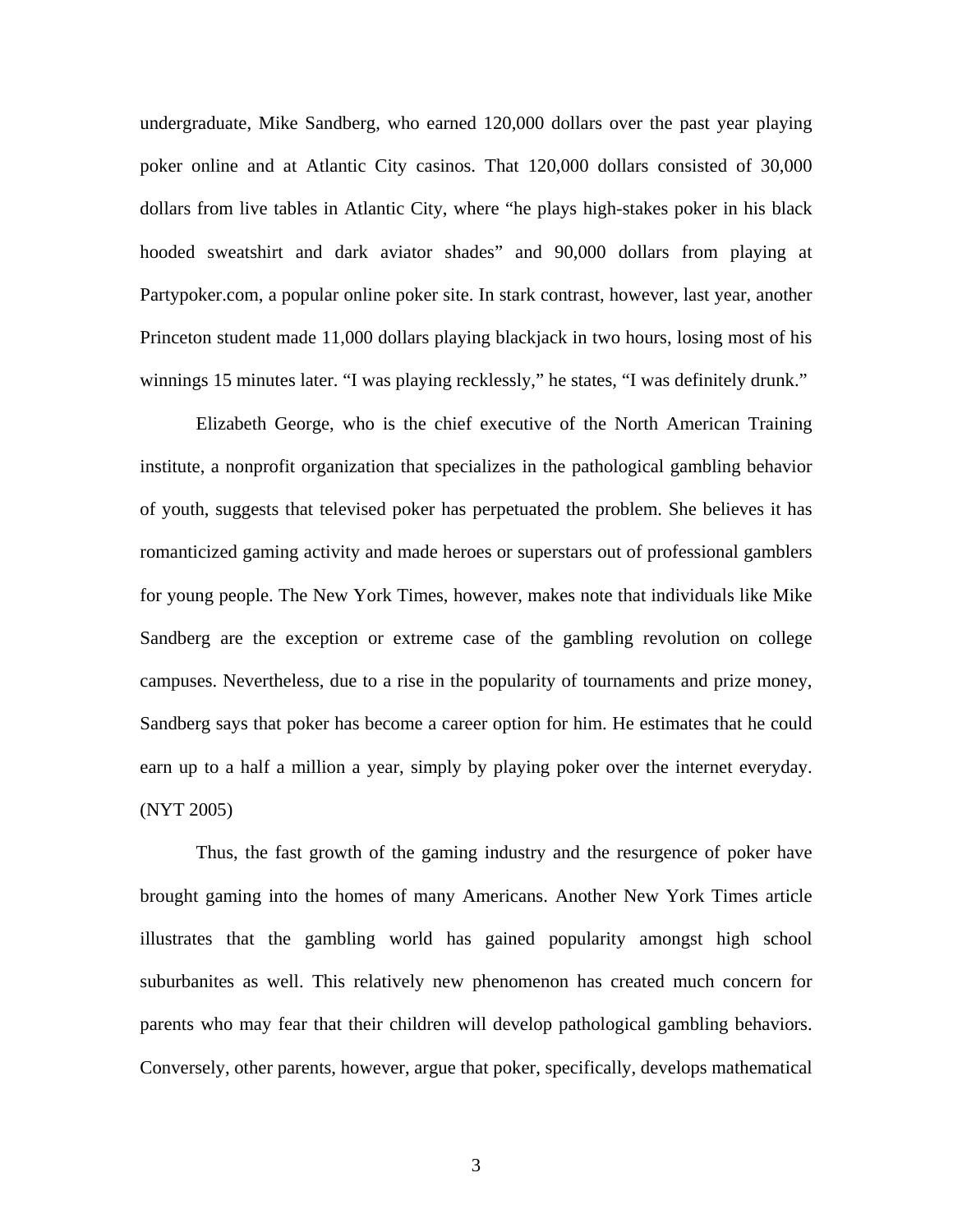fluency through the practice of probability and statistical calculations used for evaluation during game play. (NYT 2004)

 Internet poker has also become another catalyst to the recent gaming revolution. In 2003, more than 40,000 people played real money online poker per hour each day. In addition, global revenues for internet poker nearly approached two billion dollars that year. As these numbers increase and general gaming popularity grows, concerned citizens and government official debate whether online gambling should be legalized and regulated or outlawed. The debates concerning the economic and social benefit of live casino still continues. In light of these issues, the general purpose of this paper is to provide insight into the gaming industry and community in order to advance the debates concerning the regulation of gambling in America.

## **II. Literature Review**

This thesis investigates the determinants of pathological gambling behavior and focuses particularly on the existence of a statistically significant relationship between gaming activities and gambling behavior. The literature related to this topic derives primarily from economic and psychological studies. The majority of economic literature concerning gambling in America has focused primarily on the economic impact that casinos have on local economies. This literature effectively contextualizes the purpose of this thesis and provides significance to the inquiries of its study. The psychology literature speaks to the focus of this study and offers the basis to its investigation.

The economic literature suggests that throughout the history of legalized gaming in the United States, casinos and other forms of gambling have been instituted with the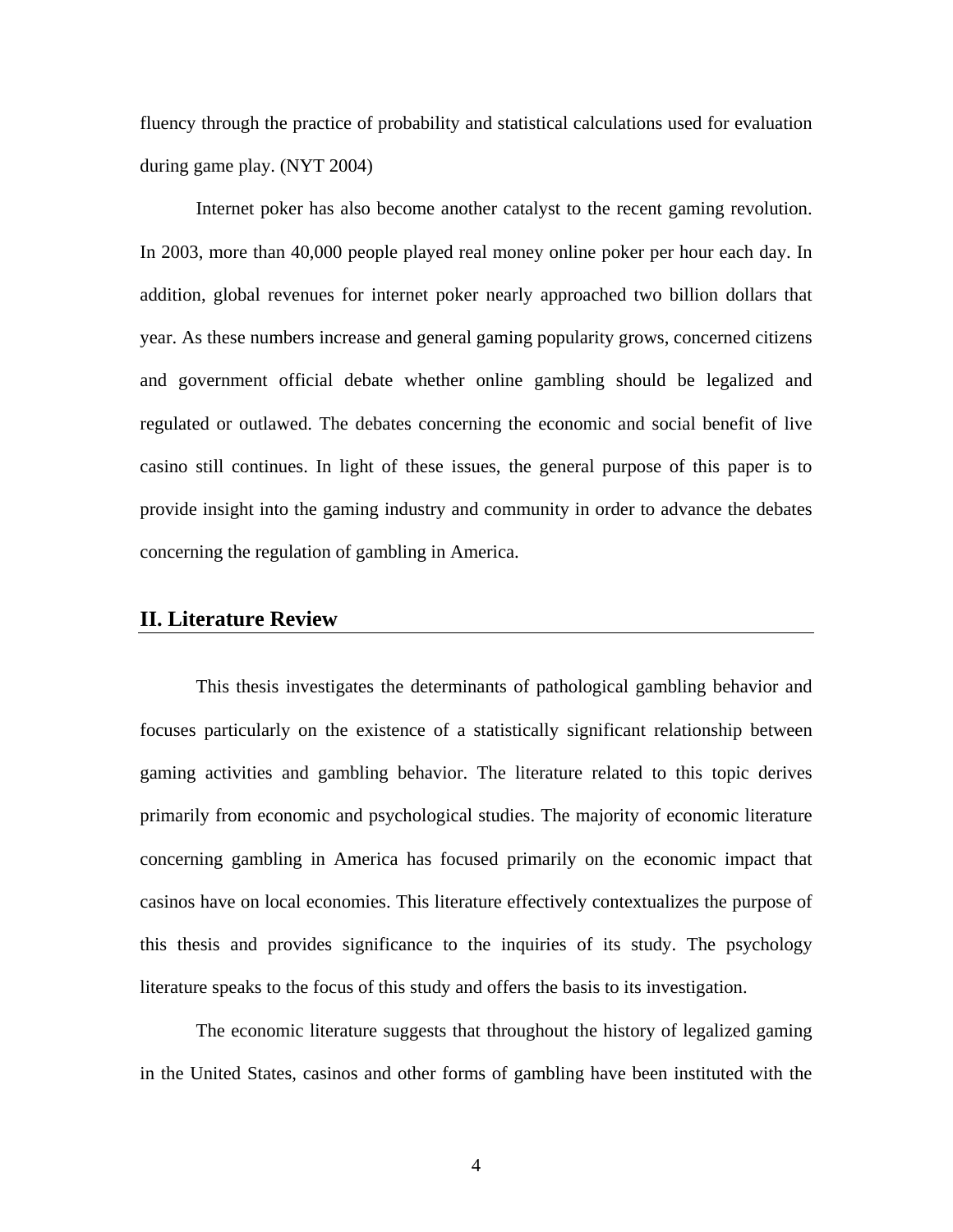support of local authorities as a means to reinvigorate local economies. Many economic studies, however, have shown that the total effect of casinos and other gambling facilities are not all beneficial socially or economically.

Perhaps *the* foremost example of this phenomenon is Atlantic City. During the 1970's, the city became a case study for how casino gaming could spur economic growth. In November 1976, the state of New Jersey amended its constitution to legalize gambling in Atlantic City. State and city officials had high expectations for how casino gaming would revitalize the dying city and how the economic gains would resonate throughout the entire state. This short passage characterizes the tremendous enthusiasm felt at the time.

"The casino gaming industry was expected to transform a dying city core into an exciting resort and convention center. Employment in Atlantic City would swell. The city's tax base would broaden. Tourism would spread throughout the state. Welfare rolls would diminish. The cruel spectacle of a poverty-stricken community attempting to support its poor with inadequate local resources would be eliminated. Moreover, state taxes on casino gambling revenues were earmarked to provide a new source of needed money for state-sponsored programs to help the elderly."

Even before the revenue from casino gaming in Atlantic City was realized, eight other states seriously considered the legalization of gambling within their jurisdictions. Like New Jersey officials, they hoped to rejuvenate old resort areas and localities in need of revenue. (Sternlieb and Hughes 1983)

 Seven years after its legalization, the overall benefits of the industry as a means to provide economic growth to Atlantic City were not clear. Sternlieb and Hughes (1983) cite mixed reviews with respect to the city's balance sheet. For example, the total value of the taxable property wealth of the nine casino hotels in Atlantic City amounted to more than \$831 million—more than 50 percent of the total value for the entire community. As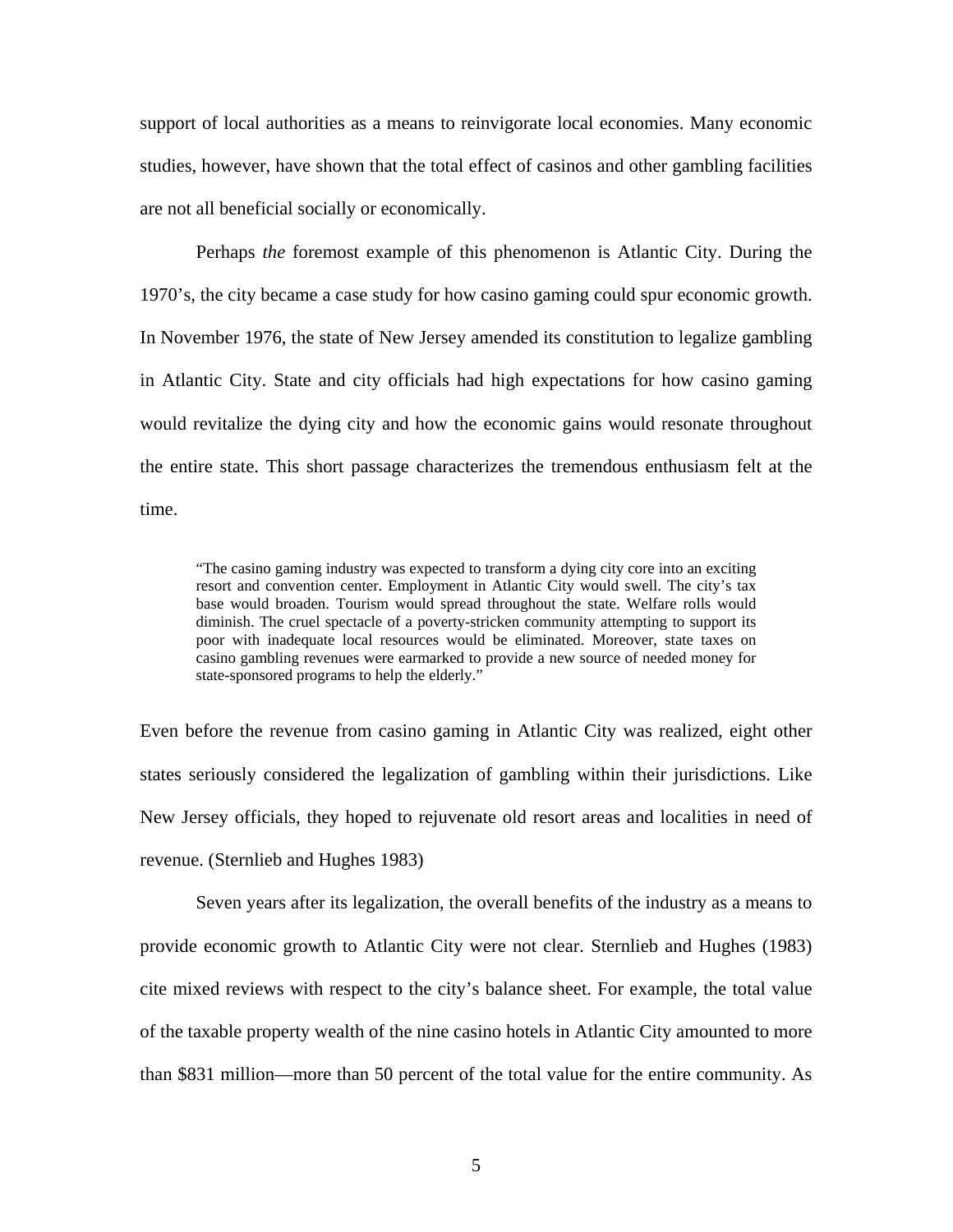a result, the casinos paid \$37 million in real-property taxes. However, while the city experienced significant gains in regards to taxable property wealth, with the inception of the casinos followed a mass array of land speculators who bid up the real-estate values in the area. The economic incidence of this effect fell on low income households and homeowners, who did not wish to sell their homes, but now experienced a considerable tax burden. (Sternlieb and Hughes 1983) These reviews suggested that the total effects of legalized gambling were not all positive, despite the revenue stream it generated for local economies.

 City and state officials did not predict these negative effects, however, because of two principal problems with the cost-benefit analysis of casinos on local economies lack of a legitimate framework and lack of complete and reliable information. (Grinols 2004) In one incidence, a gambling addiction specialist privately told Grinols (2004) that her office no longer took public positions on any type of gambling. The treatment specialist had once made statements that were opposed by the state's casino industry. Subsequently, treatment funding was cut by the state legislature. Grinols (2004) states that it was made clear to them that additional funding cuts could be expected if similar events occurred. The point here is that the gambling industry makes no objections to funding gambling research and treatment, as long as they do not contradict the principal interest of the industry. (Grinols 2004)

Nevertheless, Grinols (2004) suggests that there is nothing *inherently* detrimental about gambling. If an individual desires to gamble, then he should be allowed to indulge that volition. There is little wrong with gambling as a controlled form of entertainment. It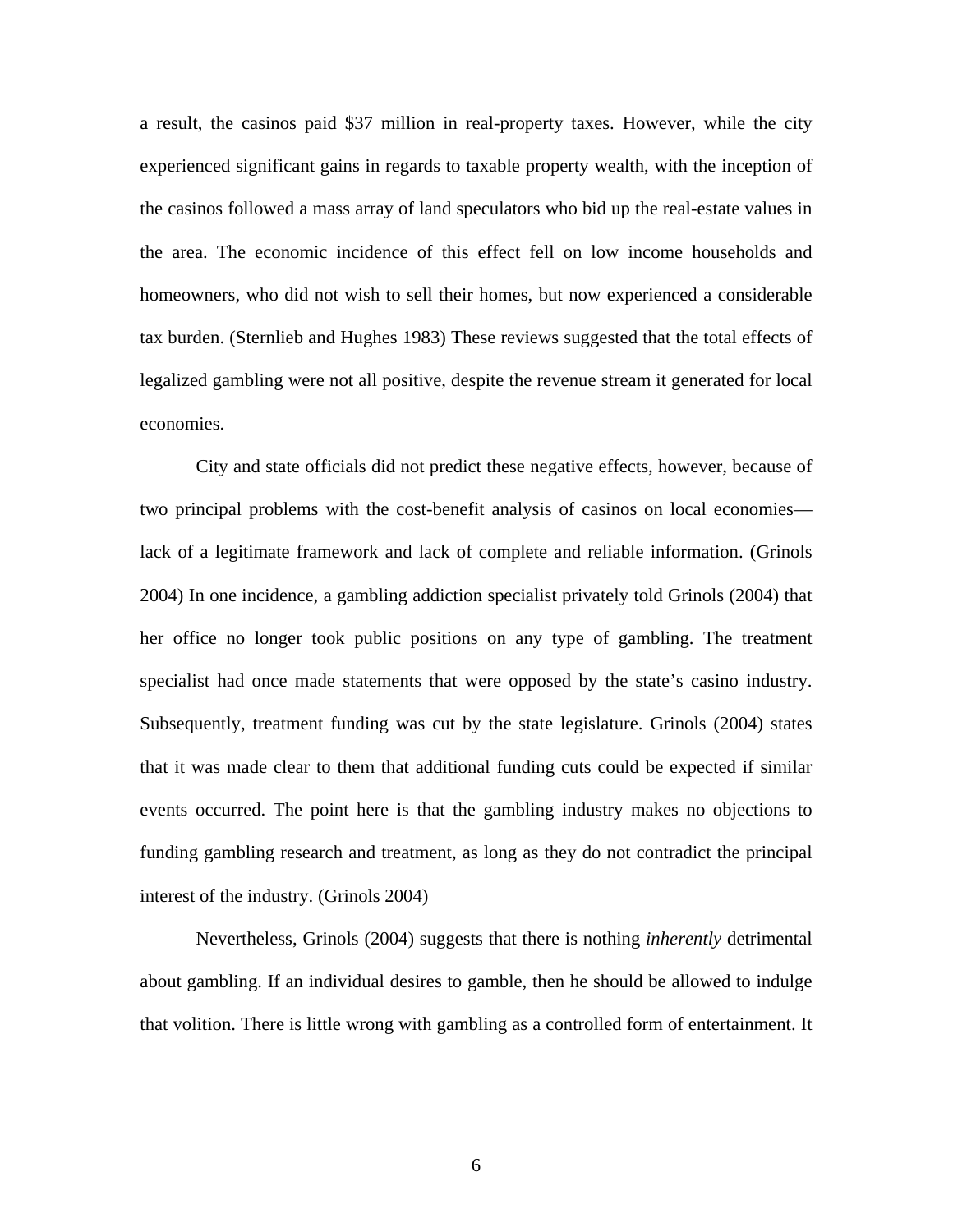is perhaps comparable to many other types of entertainment for which an individual pays, except there is the unique potential to win money.

There are, however, social costs or consequences (operating primarily through problem and pathological gamblers) that are *associated* with gaming activity and require further study of gambling behavior. Based on these findings, subsequent and appropriate regulation at the state or federal level should follow. Grinols (2004) suggests that gambling participation and interest are severely uneven. While most individuals perhaps enjoy gambling occasionally, few intensely miss it. Pathological gamblers, who comprise a tiny proportion of the gambling population, however, contribute a disproportionate amount of gaming revenue. This fact contextualizes the significance of this paper. It aims to investigate the determinants of pathological gambling in order to help negotiate the maintenance of gambling as a controlled form of entertainment and minimize the negative economic and social effects of pathological gamblers.

 The actual statistics associated with pathological gambling are interesting. One third of the American population is considered non-bettors. More specifically, these persons are individuals who responded "no" to the question: "[h]ave you ever gambled in the past twelve months?" (Grinols 2004) The same proportions were found in Clark County, Nevada—home to Las Vegas. Within the same population, 46 percent of respondents gambled in casinos, and the remaining 21 percent participated in other forms of gambling. Of the total population and of the 46 percent who gambled in casinos, 29 percent gambled twice a month, 8 percent gambled once per week, and 9 percent gambled twice per week or more. These statistics suggests that most Americans are indifferent to gaming activity. (Grinols 2004) The reason why Grinols (2004) believes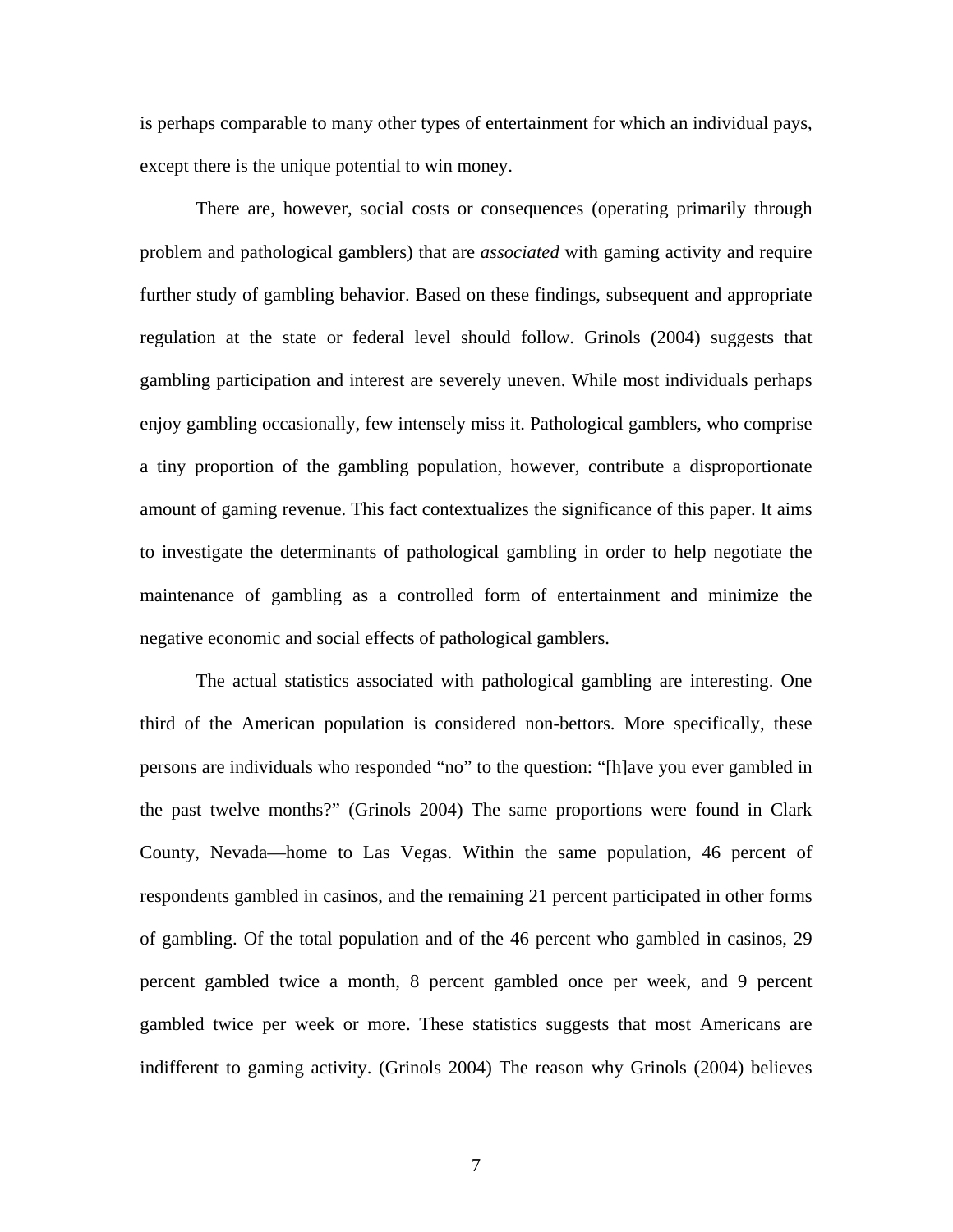that gambling participation and interest are disproportionate is that the top 10 percent of gamblers contribute approximately 61 percent of casino revenues with regards to table games and gaming machines. That unevenness is why greater attention must be focused on pathological gambling behavior. (Grinols 2004)

 Psychologists have contributed much literature with respect to the actual pathos of pathological gambling. Castellani (2000) anecdotally classifies "[p]athological gambling" as a "silent addiction" that "[claims] the lives millions of people, [however] it seem[s] that nobody [is] doing anything about it." For example, over 90 percent of pathological gamblers in Minnesota owe an average lifetime debt of 54,000 dollars. In addition, approximately 20 percent of pathological gamblers that seek treatment in the state are either on probation, parole, or somehow taking part in the judicial system due to gambling-related offenses, six months prior to treatment. And why has more attention not been paid to pathological gambling by the government or addiction specialist? The reasons of Castellani (2000) are similar to those of Grinols (2004)—"government and business [are] making too much money." In 1995, 500 billion dollars were legally waged in the United States. Of that sum, eight percent were withheld as net winnings. That percentage amounts to 40 billion dollars, which is more than revenues generated from movies, books, recorded music and park and arcade attractions combined. (Castellani 2000)

 In order to investigate this issue of pathological gambling, it is important to perhaps first understand the potential determinants of the behavior. Abt *et al.* (1985) suggests that there are two ways through which individuals learn particular gambling behavior. The first is a simple interaction with the formal structures and rules of the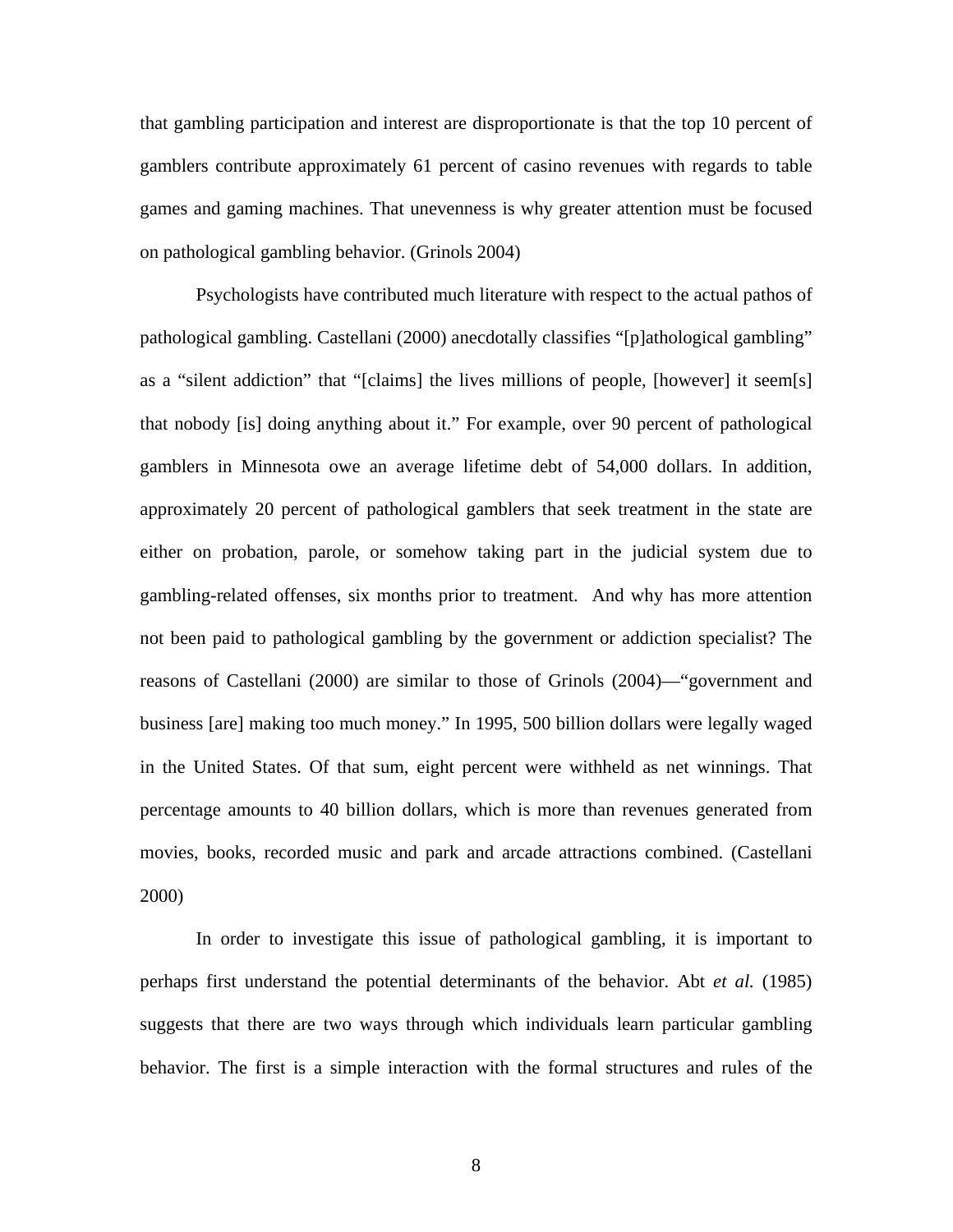gaming activity. The second is a social process, whereby the individual takes into account the activity of the others through an interchange of mutual responses. There are some incidences where gambling may become increasingly intense and the possibilities of gambling careers and personalities may be spoken about. In other words, the behavior is determined by the gaming activity itself, by the context in which the game is participated, by the personalities of the gamblers, and their interactions with particular characteristics of the game. Therefore, professional gamblers, such as poker and blackjack players, may be considered similar to professional athletes, because they exhibit their skills not for pleasure, but rather, to realize financial rewards. The activities of the professional gambler are means to long-term income, and therefore, are no longer a means of entertainment or pleasure, but rather work—both professional athletics and gaming lack the necessary psychological components to solicit spontaneous and voluntary behavior. (Abt *et al.* 1985)

 Because gambling behavior, in part, is determined by the nature of the game played, it is conceivable that one particular type of gaming activity may yield a higher concentration of pathological gamblers than others. Walker (1996) delineates two types of gambling: games of skill and games of chance. He suggests that games such as bridge, poker, and blackjack are excellent examples of games of skill, whereas others games, such as slot machines, are simple games of chance. The relevance of this distinction is that the reason bridge, poker, and blackjack players are under represented in Gamblers Anonymous is that these games incorporate a real element of skill. Therefore, immersion and determination enable the gambler to play the game more effectively. Because the game is played more effectively, the risk of severe financial losses, a quality that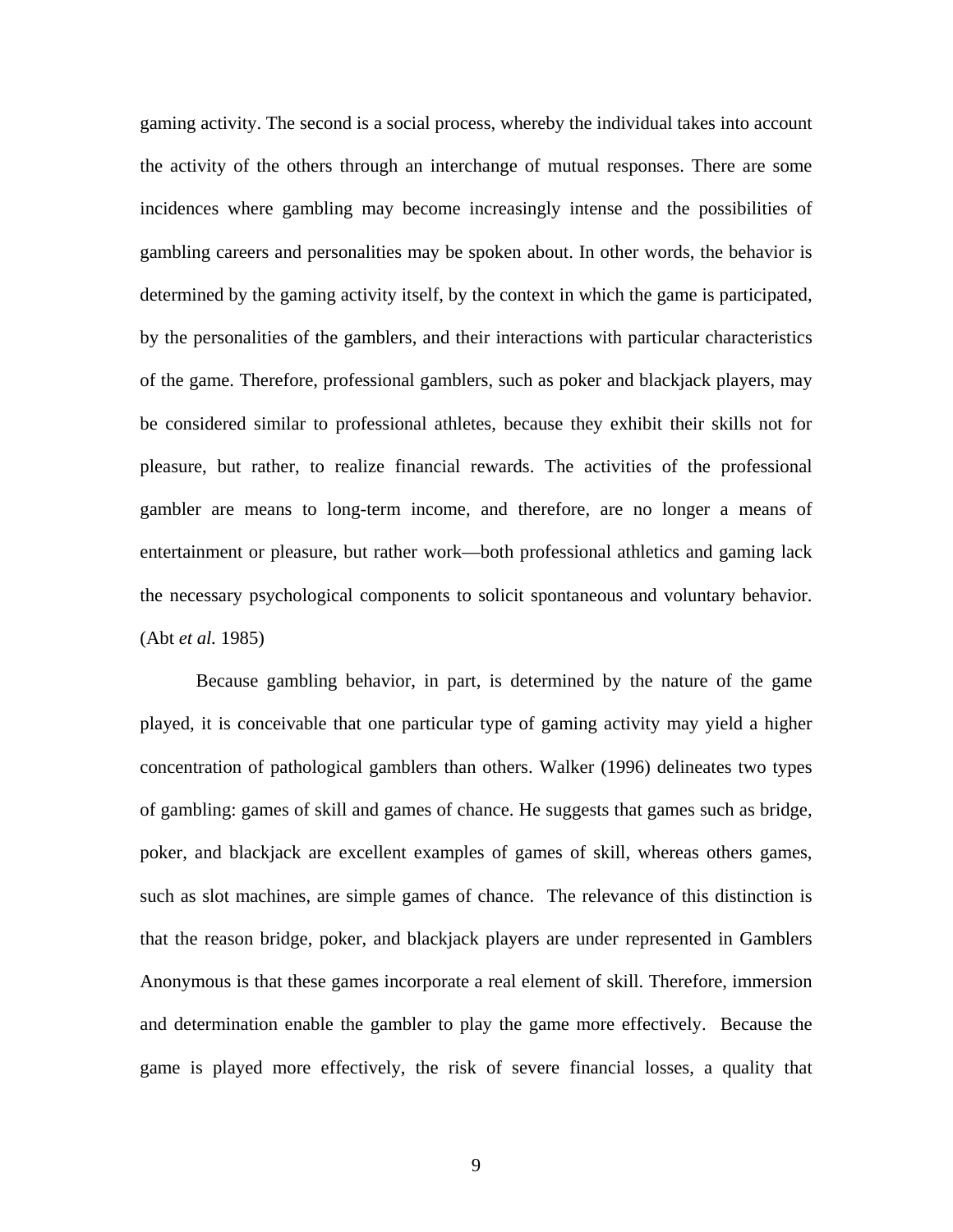characterizes most members of Gamblers Anonymous, diminishes. The idea that actual games may influence gambling behavior is the reason why this study, which investigates the determinants of pathological gambling, focuses on the relationship between games and gambling behavior.

#### **III. Data**

 The purpose of this study is to examine the determinants of pathological gambling and determine if there is a statistically significant relationship between gaming activities and gambling behavior. The data comes from the 1998 Gambling Impact and Behavior Study (ICPSR Study 2778). This study collected and analyzed five data sets, which inquired about gambling problems, behaviors, and attitudes across the United States. In particular, the data set that is used for this paper is a pooled sample of 2,947 adults: 2,317 interviewed at home by telephone and 530 adults intercepted at various gambling facilities and then interviewed.

 This data set is ideal to examine the determinants of pathological gambling, in particular, the relationship, if any, between whether an individual plays games of skill or chance and his level of pathological gambling. The data set includes the results of a diagnostic survey which identifies the respondent's level of pathologic gambling, in addition, to a variable which allows the categorization of whether the individual plays games of skill or games of chance. Lastly, it includes demographic controls which will also allow an examination of other independent determinants such as age, education, and gender amongst other characteristics.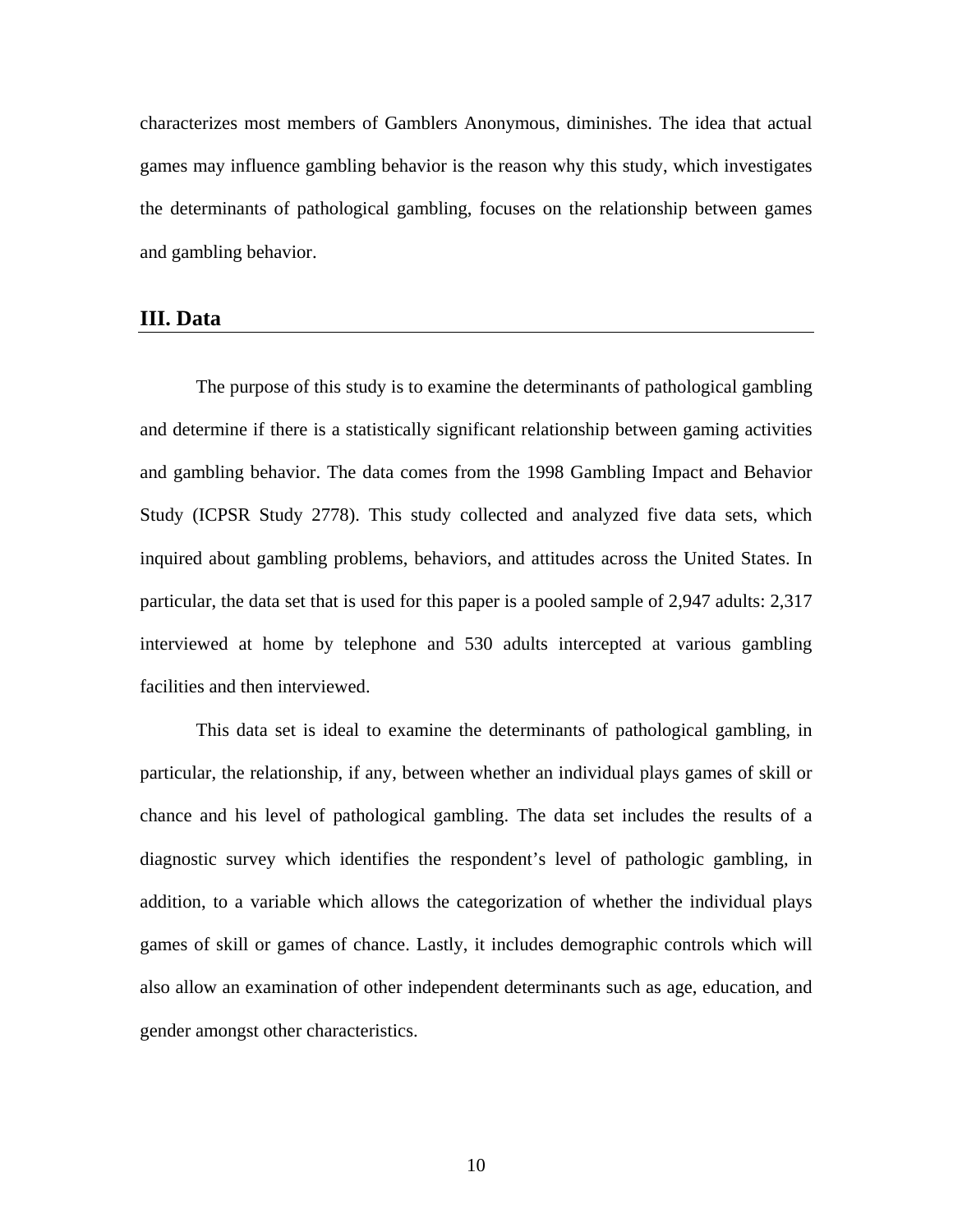#### **1. Dependent Variable**

 The key dependent variable of this study is gambling behavior. This variable is the result of a diagnostic survey, which tested the level of pathological gambling of the interviewees. Under guidelines specified by the National Gambling Impact Study Commission, the Diagnostic and Statistical Manual (DSM-IV) criterion was used to identify pathological gamblers in the sample population. The DSM-IV measure was constructed by the American Psychiatric Association in 1994 and briefly states that "[p]athological gambling is defined as persistent and recurrent maladaptive gambling behavior." (Gerstein *et al.* 1998) Individuals are asked 17 questions, which are used to identify ten different aspects of pathological gambling as determined by the DSM-IV based diagnostic (see Table 1). The maximum score an individual may receive is ten.

There is also a time element placed into the results of the diagnostic test. Interviewees are tested twice; once with respect to their lifetime experiences and once with respect to their past year experiences. The Gambling Impact and Behavior Study implies, however, that the DSM-IV based survey best identifies pathological gambling behavior over a subject's lifetime because of the nature of the survey questions. Therefore, the diagnostic test used in this study will be the lifetime experience data.

Classifications of pathological gambling are adopted from the Gambling Impact and Behavior Study and are a function of both the most amount of money lost during one day of gambling and results from the pathological gambling diagnostic survey. There are five classifications for respondents of the diagnostic survey: non-gambler, low-risk gambler, at-risk gambler, problem gambler, and pathological gambler. Pathological gamblers are individuals who have lost more than 100 dollars in a single day from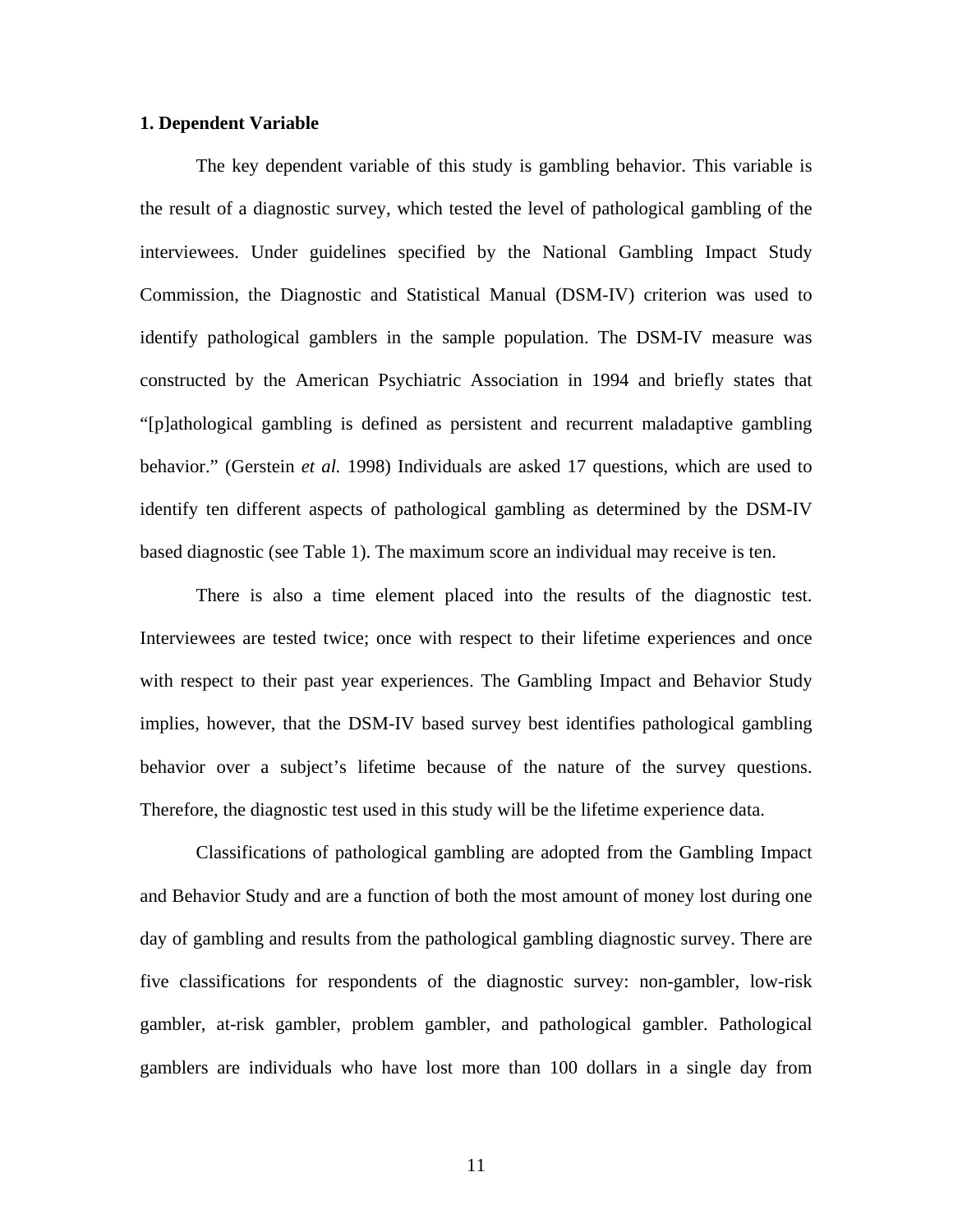gambling and received a score of five or greater. Problem gamblers and at-risk gamblers also have lost more than 100 dollars in a single day from gambling and received a score of three or four and one or two, respectively. The classifications for non-gamblers and low-risk gamblers are more complex and require an assumption to be made about the data. According to the Gambling Impact and Behavior Study, low-risk gamblers have either gambled, but have not lost more than 100 dollars in a single day or have lost more than 100 dollars in a single day, but did not accumulate any DSM-IV based points. Nongamblers are individuals who have simply never gambled.

However, these two definitions alone create a classification difficulty. There are no variables or questions that strictly identify respondents who have never gambled, and therefore, individuals that have gambled, but have not lost more than 100 dollars in a single day maybe classified as either a low-risk gambler or non-gambler. In other words, an individual may have gambled once, several times, or a million times, and though highly unlikely, may not have incurred any loses, in addition to receiving a zero in the DSM-IV based diagnostic test. Under this scenario, that individual maybe classified as either a non-gambler or low-risk gambler. Therefore, non/low-risk gamblers are grouped together in this study (see Table 2)

#### **2. Independent Variables**

The principal independent variable of this study is gaming activity. This measure is a 0-1 dummy variable (Chance=0 Skill=1) that identifies whether or not the individual primarily plays a game of skill or a game of chance. The dummy variable derives from what respondents stated as their favorite game, and, in particular, it is in response to the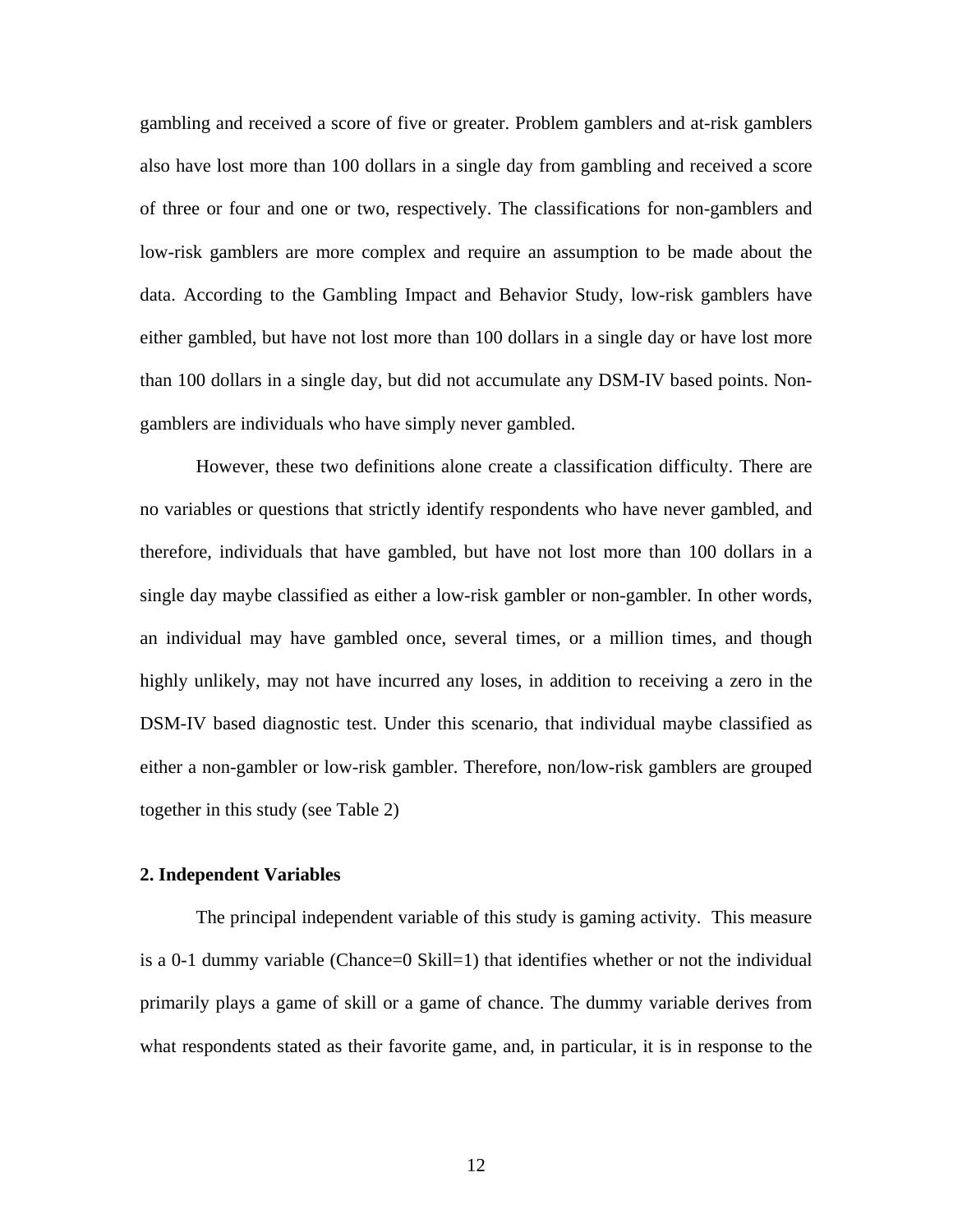question: "now thinking about all the kinds of gambling we have discussed, can you tell me which is your favorite kind of game or activity?"

What an individual cites as his or her favorite game, however, and what that individual primarily plays most often are not necessarily the same. A person may state that her favorite game is blackjack, but the game she most often plays is poker. Perhaps it is the case that poker is the only action that is consistently available to her, for reasons such as the nearest casino is six hours away. It is important to keep in mind, however, that the focus of this study centers on pathological gamblers who by definition have ruined significant relationships, employment, and finances in order to satisfy their addiction. Most individuals who cite a particular activity as their favorite activity attempt to perform that activity as much as possible. It seems, therefore, that there would be few circumstances under which the pathological gambler would not play his favorite game most often. This study then makes the assumption that what the individual cites as his favorite activity is the game that he plays most often.

In order to categorize the various responses into games of skill and games of chance, several definitions of games of skill and chance were adopted. Table 3 separates activities into games of skill and games of chance, according to the definition implemented.

The Definition (1) characterizes games of skill as activities where past information influences present action. A player may improve his chances of winning with appropriate action given past events and probabilities. For example, Stanford University and the University of Washington are set to play in the NCAA tournament. Suppose an individual wishes to bet on the outcome of this game. Given that Stanford had lost its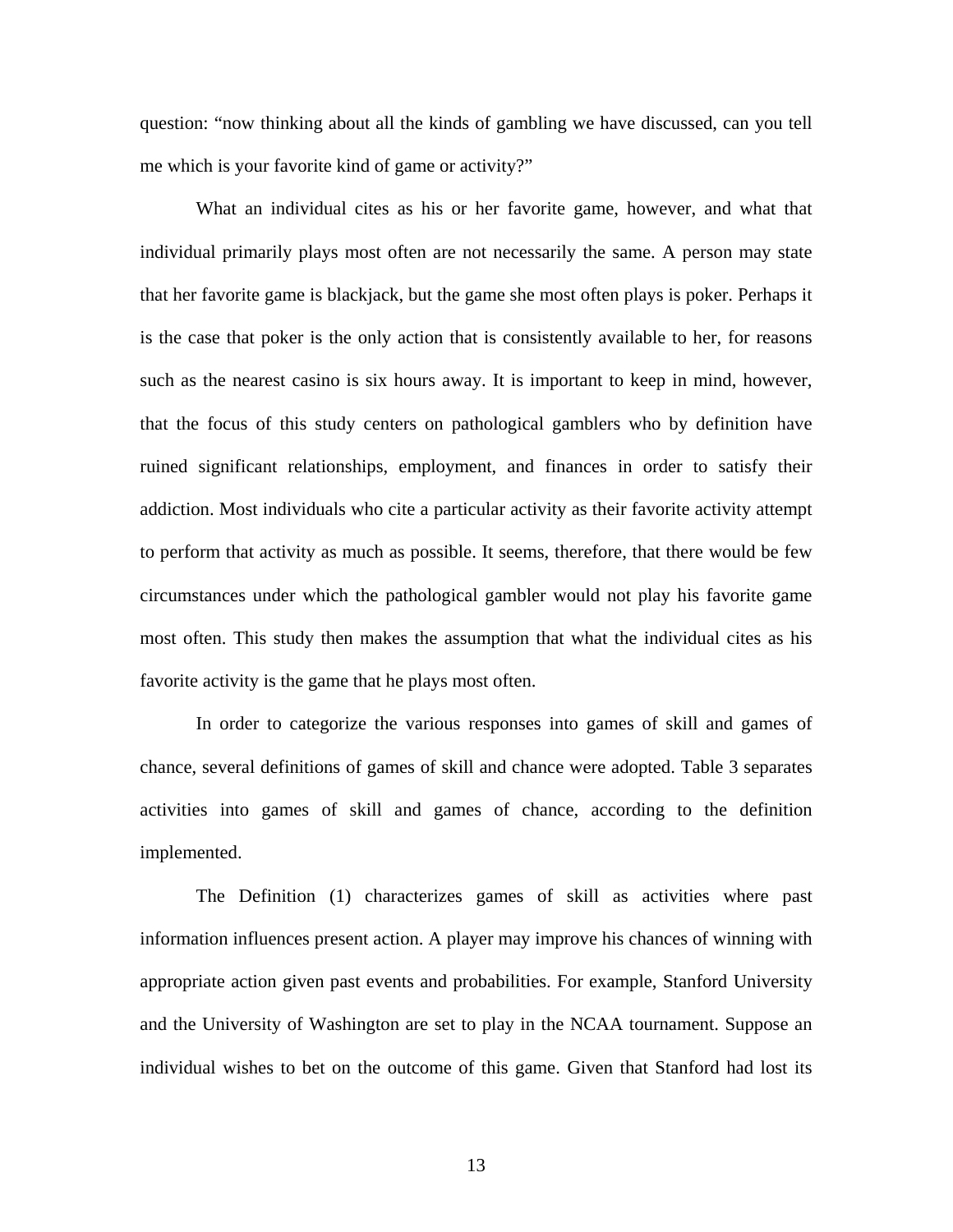previous 3 encounters to the University of Washington, by an average margin of 10.4 points per game, that individual would likely bet against Stanford, assuming no other contradictory information and favorable odds (i.e. he receives "even-money"<sup>1</sup> on his bet). Conversely, in games of chance, an individual may not improve his chances of winning given past information. The Borgata, one of the newest casinos in Atlantic City, places video screens above each roulette table, which display the last winning numbers and colors. The only value that these screens offer, however, is the money the casino generates from individuals who believe that the information displayed on these screens is useful. Each roll of the roulette wheel is independent of previous and future rolls. The probability that the ball will land on black 22 is the same whether it landed on black 22 the last four times, the last 500 times, or not once the entire day. Each roll is independent; therefore, past information cannot help a player improve his chances of winning. These activities classify as games of chance under the first definition.

 Definition (2) of games of skill and games of chance is simpler than the first definition. Walker (1996) in reference to games of skill cites poker, blackjack, and bridge as skillful activities. Poker, blackjack, and bridge hold the same principles as Definition (1), but also have a psychological advantage to the other activities. These card games are also skillful because players, particularly professional players, can be spoken of in the same language as professional athletes. There exists World Championships of poker, blackjack, and bridge, and therefore, there are World Champions—legends that are repeat champions or players who consistently place highly in these events, beyond the probability of chance. (Walker 1996) The games these individuals play consume their

 $\overline{a}$ 

<sup>&</sup>lt;sup>1</sup> Even money suggests that the odds of a particular outcome are equal to the bet and payout. For example, the odds of the University of Washington winning are 6:1, in order receive even money on the bet, the payout must at least be 6:1.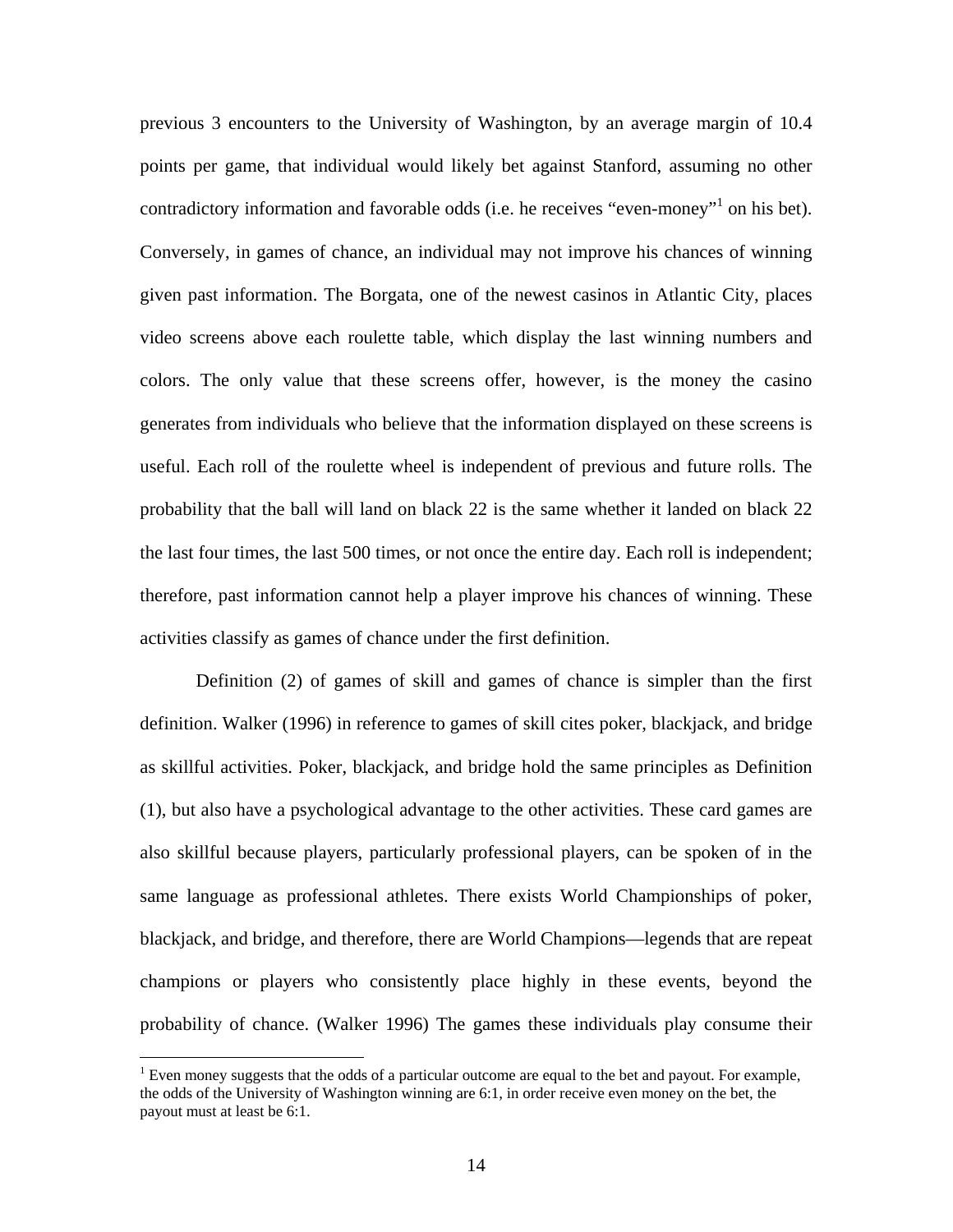lives much in the same fashion as sports consume the lives of professional athletes. They direct concentrated efforts to practice and improve their play in order to realize long-term economics gains. Like many professional athletes, enjoyment is no longer a predominant factor or prerequisite to play. The games they play become jobs and the entertainment factor is significantly reduced. (Abt et al. 1985) In addition, persistent play and augmented expertise diminish the severe financial losses, which characterize individuals from Gamblers Anonymous. (Walker 1996) Therefore, card games such as poker, blackjack, and bridge are characterized as games of skill under the second definition for this study. It is also important to note for this definition that individuals who stated that their favorite games are "games of skill" are considered missing data. Due to the ambiguous nature of the response, "games of skill" cannot be characterized as a card game or any other activity, which might follow under the heading, games of chance.

 Definition (3) is very similar to Definition (2). The only difference between the two classifications is that respondents who cited their favorite game as a "game of skill" are also included in the games of skill category. While these activities might not necessarily be card games, these games are in the spirit of what Walker (1996) classified as games of skill for the obvious reason that they are called games of skill.

 However, despite established yet broad and flexible definitions of games of skill and chance, there are several games which cannot satisfy any of the set forth definitions. Charitable games, internet gambling, table games, other, and no favorite, with the exception of the last category, were too ambiguous of an identification of a favorite game in order classify them as either a game of skill or a game of chance. For example, an individual may play roulette or card games at a charity event. That individual may then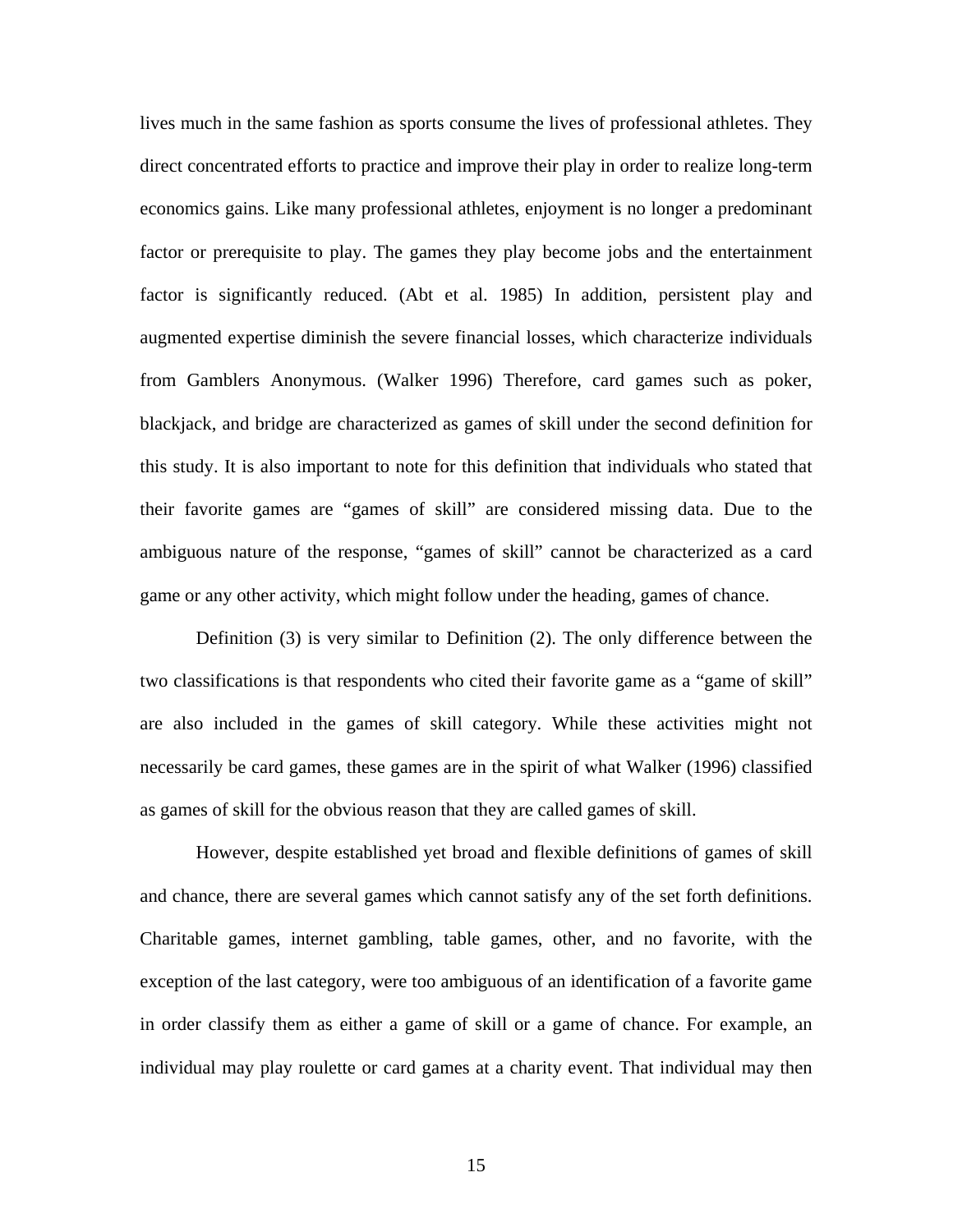cite charitable games as his favorite type of gambling, but without clarification as to whether he played roulette or cards at the charity event, it is not possible to classify charitable games either way. The same logic applies to internet gambling and table games. These broad categories, depending on the particular game played, can either be a game of skill or a game of chance, and therefore, cannot be classified definitively as either one.

 The remaining independent variables fall into two categories: general demographics and gambling history. General demographics consist of numerous dummy variables, which include the following categories: gender, age, race (where non-white individuals are classified as minorities), highest education level attained, employment status, and recorded house hold income. Gambling history simply includes whether or not the individual considers himself or herself a professional gambler.

#### **3. Descriptive Statistics**

#### **Robustness of Games of Skill/Chance—Definition (1)**

 Table 4 exhibits the demographics of respondents according to gaming activity under the first definition of games of skill and chance. Most notably, the table shows that women are statistically significantly more likely to play games of chance than men, and similarly, men are statistically significantly more likely to play games of skill than women. The degree to which men play games of skill is more keen, however, than the extent to which women play games of chance. The table shows that of the individuals who play games of chance, women make up roughly 59 percent of the sample population, while men occupy the remaining 41 percent. Conversely, of the individuals who play games of skill, men are approximately 69 percent of the sample population, while women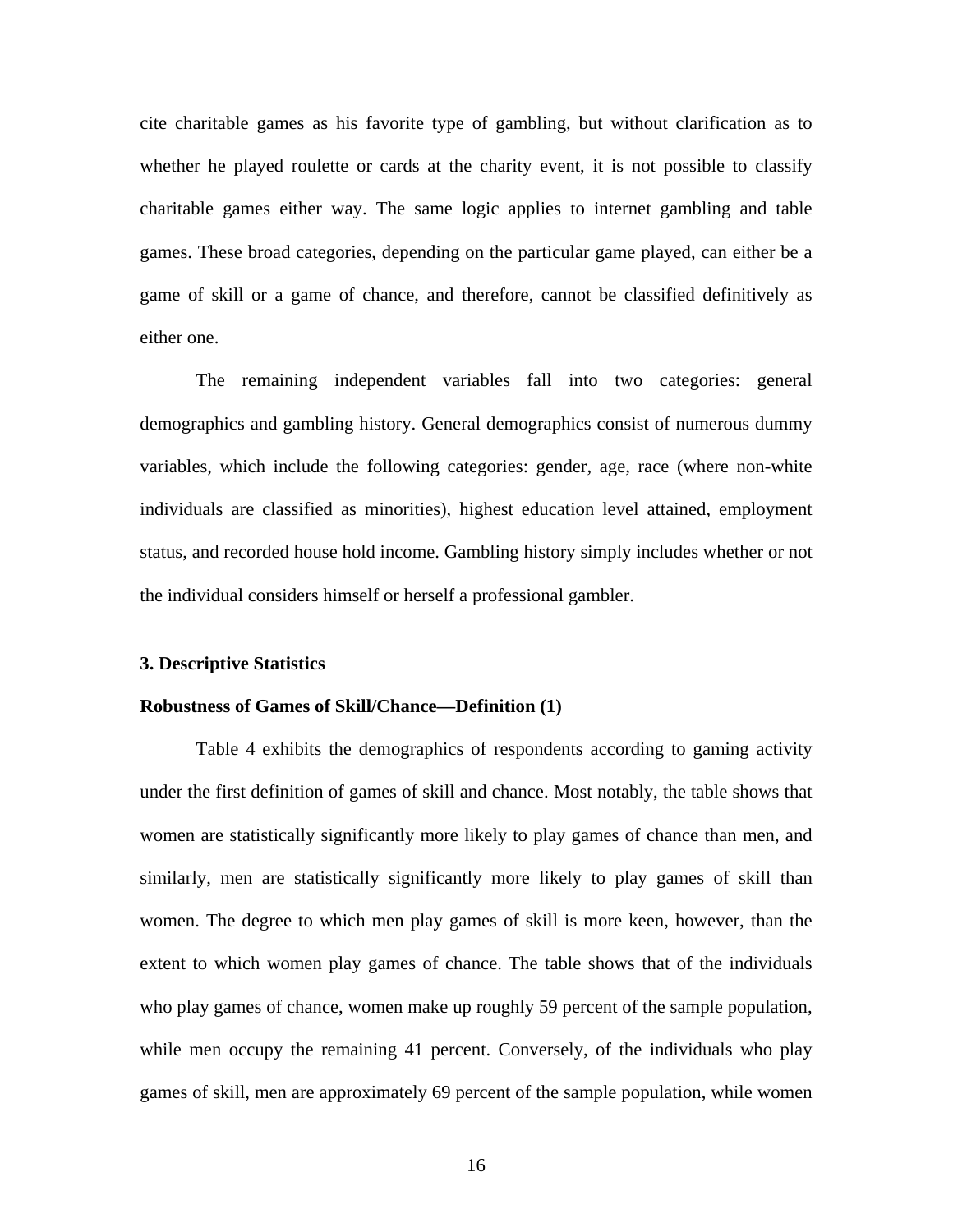make up the remaining 31 percent. In other words, men are more likely to play games of skill, than women are more likely to play games of chance. These descriptive statistics make intuitive sense. In general, men are more likely to gamble than women. Individuals who do not gamble are more likely to play games of chance because they are simple activities. These games do not require any skill, time, or effort in order to play the game effectively—an individual's effectiveness or ability to win is left simply to chance. Moreover, it is for this reason that of the people who gamble, most individuals do not play games of chance. Most people may frequent different gaming areas, such as Las Vegas, Nevada or Atlantic City, New Jersey, and play a simple game such as slots. Thus, the fact that most individuals are likely to play games of chance and women are less likely to gamble, in general, accounts for the discrepancy between the percentage of women who play games of chance and the percentage of men who play games of skill. Men are most likely to gamble, and if those who are more likely to gamble are more likely to play games of skill, then men would be most likely to play games of skill.

With respect to age, Table 4 illustrates that people 50 years old or greater are statistically significantly more likely to play games of chance, than they are likely to play games of skill. 40.67 percent of individuals 50 years old or more play games of chance, whereas 34.31 percent of persons from the same group play games of skill. It appears that middle aged adults occupy most of the participation lost by older individuals with respect to games of skill. The participation of middle aged adults increases from games of chance to games of skill by approximately four percent from 42.87 percent to 46.90 percent, respectively. These statistically significant means, in part, demonstrate the popular idea that the lottery and casinos of whom the majority of their revenue comes from slot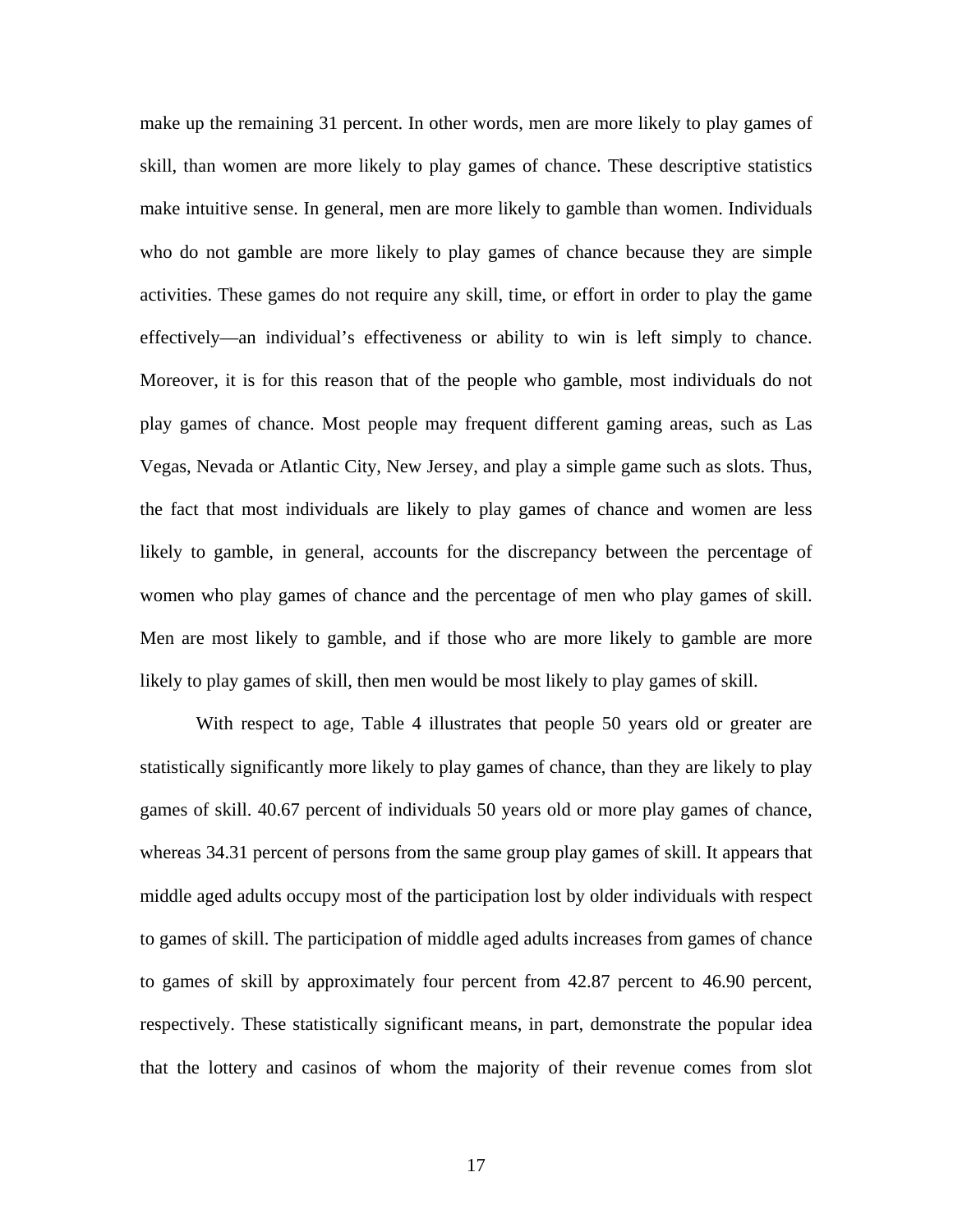machines, which is the most represented activity of the games of chance, lottery games being the second most represented activity, derive significant portion of their funds from elderly people.

 The picture that Table 4 portrays of individuals who play games of skill appear to resemble persons of higher social and economic status. The demographics with respect to race, education, and household income are all statistically significant and follow this trend. The majority of individuals who play games of skill and games of chance are white individuals. However, the discrepancy between white and non-white minorities is more keen within games of skill than within games of chance. Likewise, individuals who play games of skill appear to be more concentrated within the higher education and income levels.

 Statistics with respect to the gambling history of respondents contradict some of the logic which Walker (1996) presents in his article. Each of the means is statistically significant with the exception of the final category within the largest amount of money lost in a single day variable. A greater percentage of individuals who play games of skill have lost more than one-hundred dollars in a single day, which is one of the criteria that define the threshold between low-risk and at risk gamblers. In addition, the percentages of individuals who consider themselves professional gamblers are statistically equivalent—both means fit into the others confidence interval. Walker (1996) suggests that one of the defining characteristics of individuals from Gamblers Anonymous is severe financial losses. However, individuals within this sample appear to lose more than persons who play games of chance. What is perhaps missing in the logic of Walker (1996) and may explain what is observed in the data is that these descriptive statistics and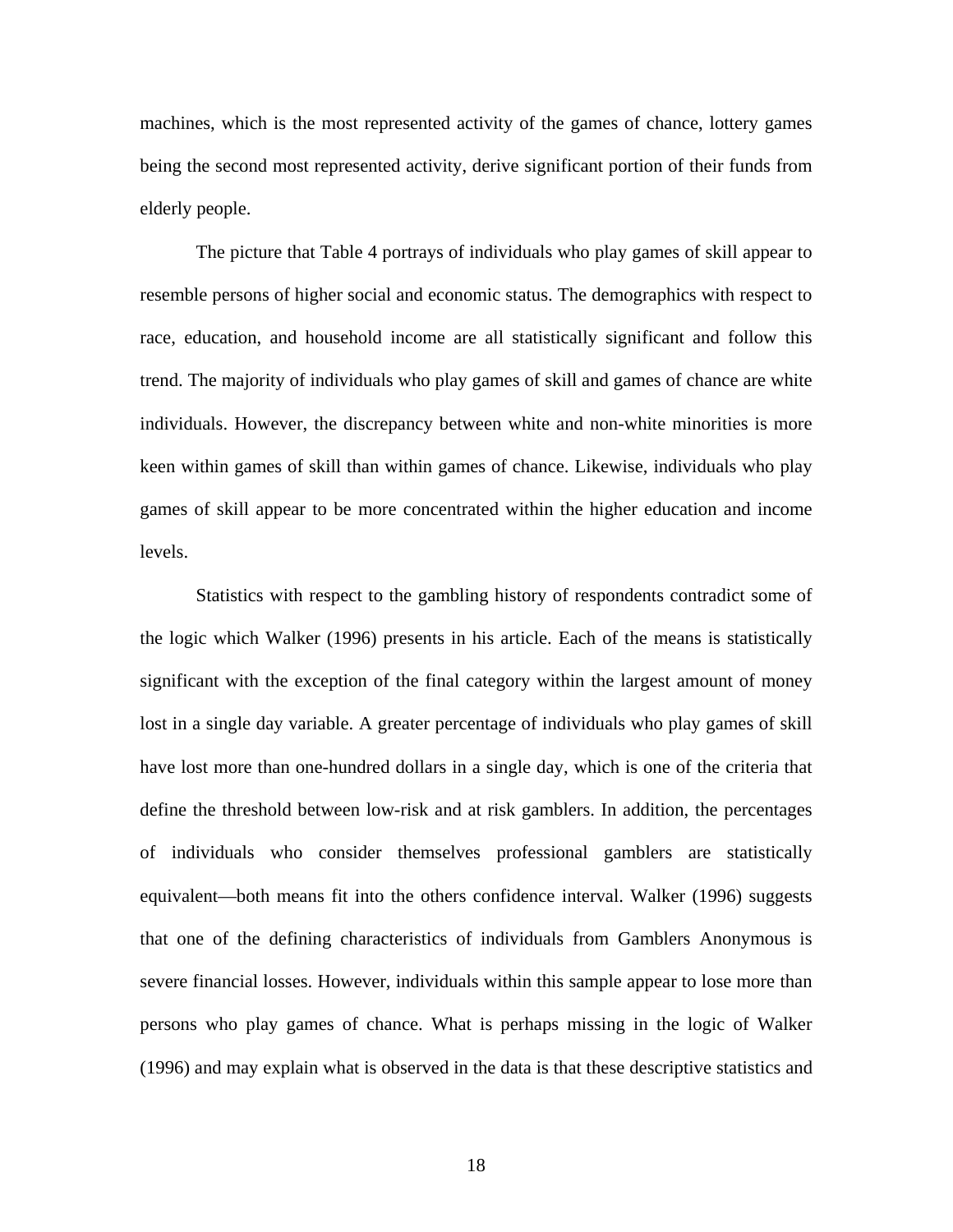Walker (1996) speak of absolute losses instead of relative losses. One-hundred dollars does not mean the same for everyone, particularly experienced gamblers, who play higher stakes in order to receive greater returns. In other words, they may play high stakes games, and lose more than one-hundred dollars, but not play beyond their wealth or means.

The percentages of professionals who play games of chance and skill are statistically significant and also contradict the article of Walker (1996). If it is the goal of the professional gambler, like the professional football player to realize long-term financial gains through their respective games, then why would a professional gambler leave his economic future in the hands of chance?

There are three potential answers to this question. The first is a matter of sample size. There are a greater percentage of self-proclaimed professionals who play games of skill than who play games of chance. The significance of that discrepancy may be strengthened given a larger sample size. The second suggestion maybe a flaw in the assumption that the game respondents claim as their favorite is the game they play most often. A professional poker play may play poker all the time, but state that his favorite activity is roulette. Poker has become a job, and therefore, the joy of playing has significantly diminished. Unlike poker, roulette does not require much, if any, skill. The professional poker play may then cite roulette as his favorite activity, because it is one of the forms of gambling that requires little or no skill, and therefore, he is able to receive enjoyment from the activity. The third option may be illustrated by the individual who may pick numbers at the roulette table according to the screens above the table at the Borgotta. He presumes his intelligence and "skill" affected the outcomes, when in fact his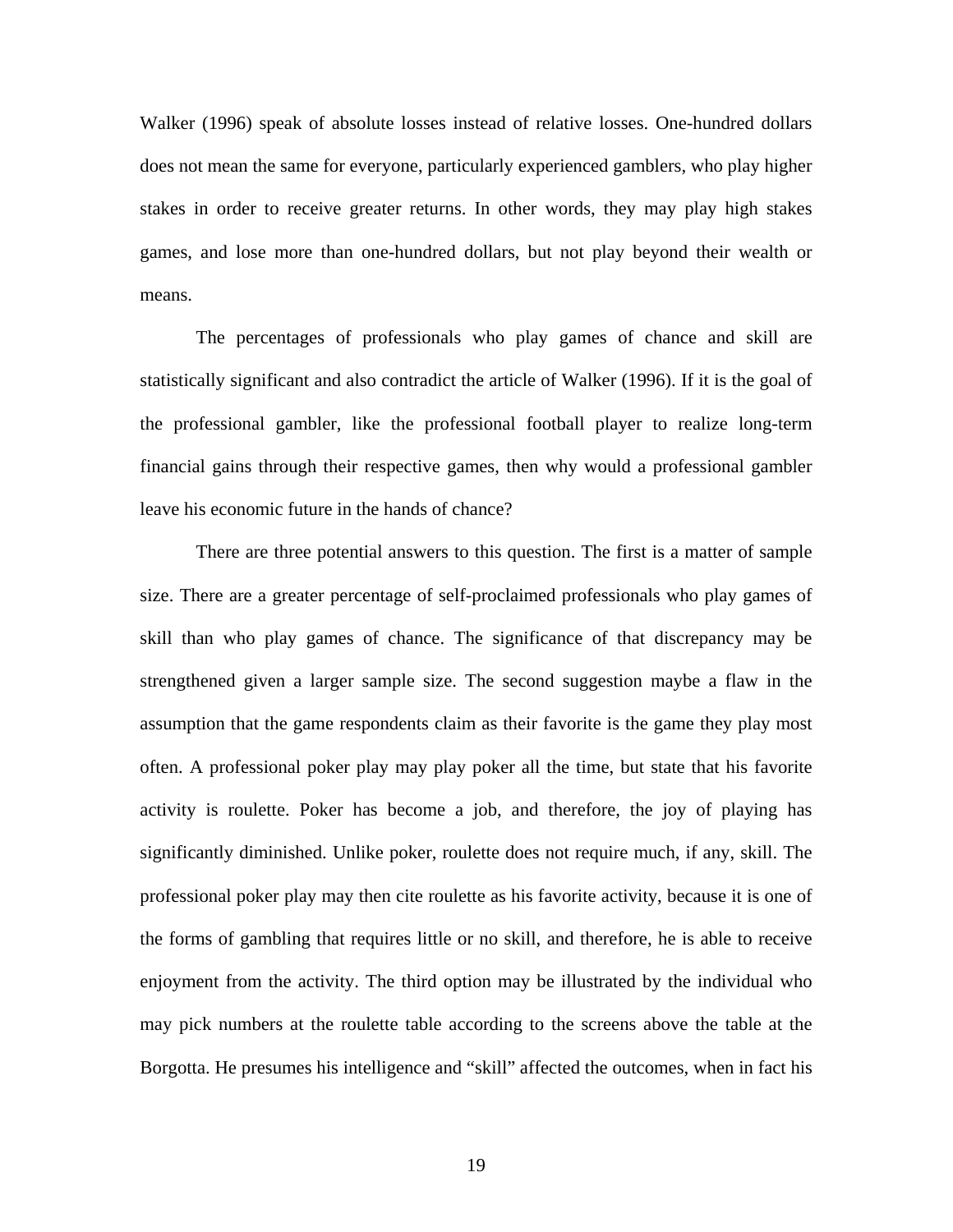winnings were the product of chance. The idea is that some individuals may irrationally believe that their actions may influence the outcomes of random events.

The groups with the highest concentration of individuals who play games of chance are non/low-risk gamblers and pathological gamblers. Both categories exhibit statistically significant means and suggest that non/low risk gamblers, in addition to pathological gamblers, are more likely to play games of chance than games of skill. 71.34 percent and 72 percent of non/low risk gamblers and pathological gamblers play games of chance, respectively.

#### **Robustness of Games of Skill/Chance—Definition (2)**

The patterns observed under Definition (1) continue in Definition (2). However, the split between the percentages of individuals who play games of chance with respect to gender moves a little closer to fifty-fifty. Table 5 illustrates the demographic statistics with respect to Definition (2). The means with regards to the participation rates of men and women who play games of skill are also statistically significant, but less pronounced. While the effect is less keen (only 67.58 percent of men play games of skill under Definition (2) compared to 68.61 percent under Definition (1)), Definition (2) allows the reader to observe the effect in an isolated incidence, since only card games constitute games of skill under this definition.

The greatest observable difference with respect to the age of the respondents is seen in the participation rates of middle and older individuals. The participation of older respondents decline by approximately nine percent with regards to games of skill, while concurrently, the participation of middle aged individuals rises by roughly six percent.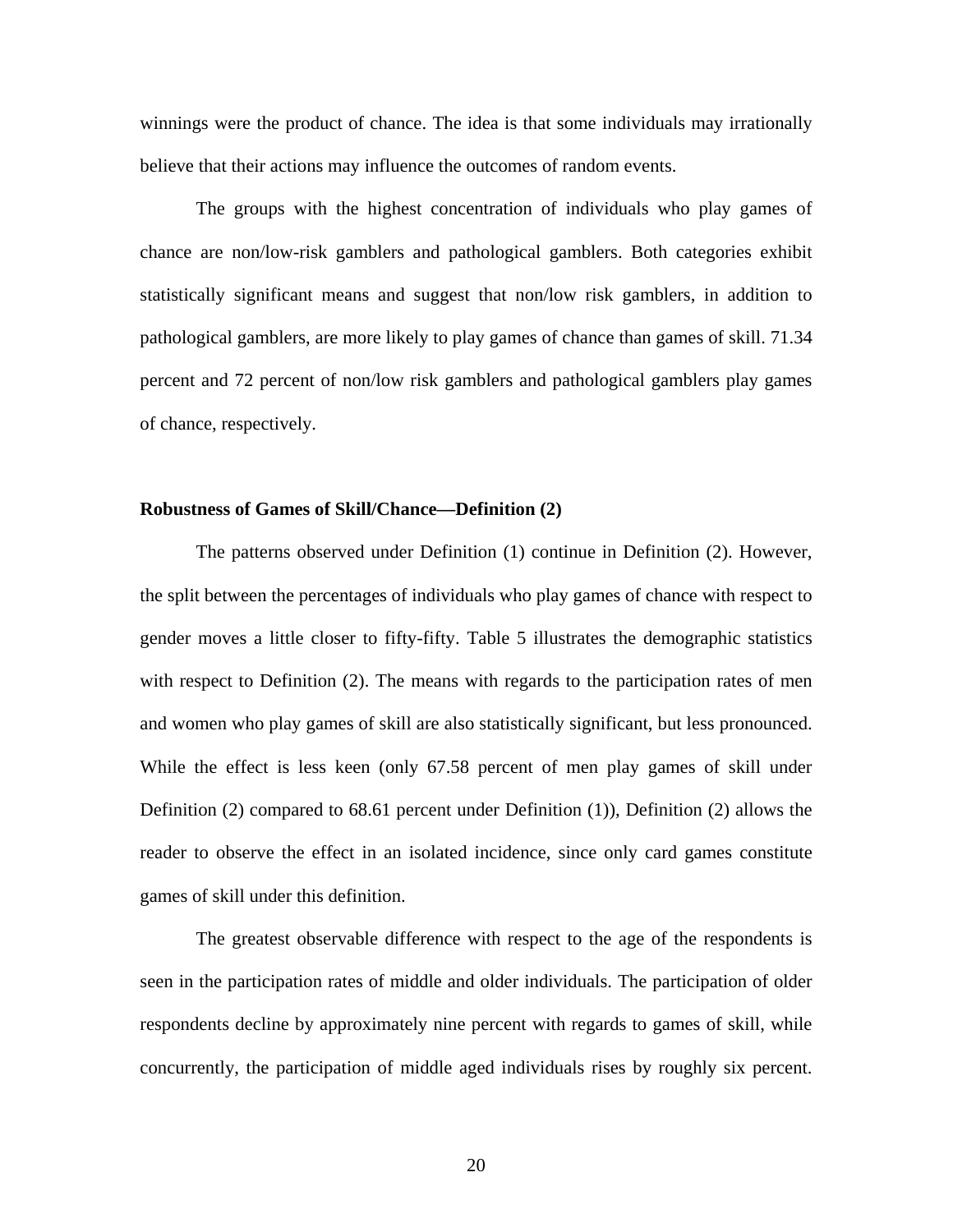Again, the activity of respondents who play games of skill seems primarily occupied by more upper class individuals and the means, which describe these persons, are statistically significant. In other words, the demographics of individuals who play games of chance, in both Definition (1) and Definition (2), suggest the following characteristics: middle aged white educated males who are mostly full-time employed and whose household incomes earn between 24,000 and 99,999 dollars.

The descriptive statistics for the gambling history of interviewees are similar to the statistics under Definition (1). A greater percentage of individuals who play games of skill loss more than one-hundred dollars in a single day under Definition (2) than under Definition (1). In addition, each of the means are statistically significant with the exception of the group of individuals who have lost between 10,000 and 50,000 dollars. Because the largest amount of money lost in a single day statistics help determine the level of pathological gambling one might expect more pathological gamblers under Definition (2). More precisely, however, one may expect a greater percentage of respondents to traverse the one-hundred dollar loss threshold between non/low-risk gamblers and at-risk gamblers.

Table 7B illustrates statistically significant means of individuals who play games of skill and games of chance with respect to gambling behavior. Within the group of pathological gamblers, the means are just barely statistically significant (95% confidence interval: 0.0138753 to 0.1861247) Overall the percentages of individuals who play games of skill have decreased significantly from Definition (1) to Definition (2). The most notable changes between Definition (1) and Definition (2) lie in the middle categories: atrisk and problem gambling. Under Definition (1) the discrepancy between respondents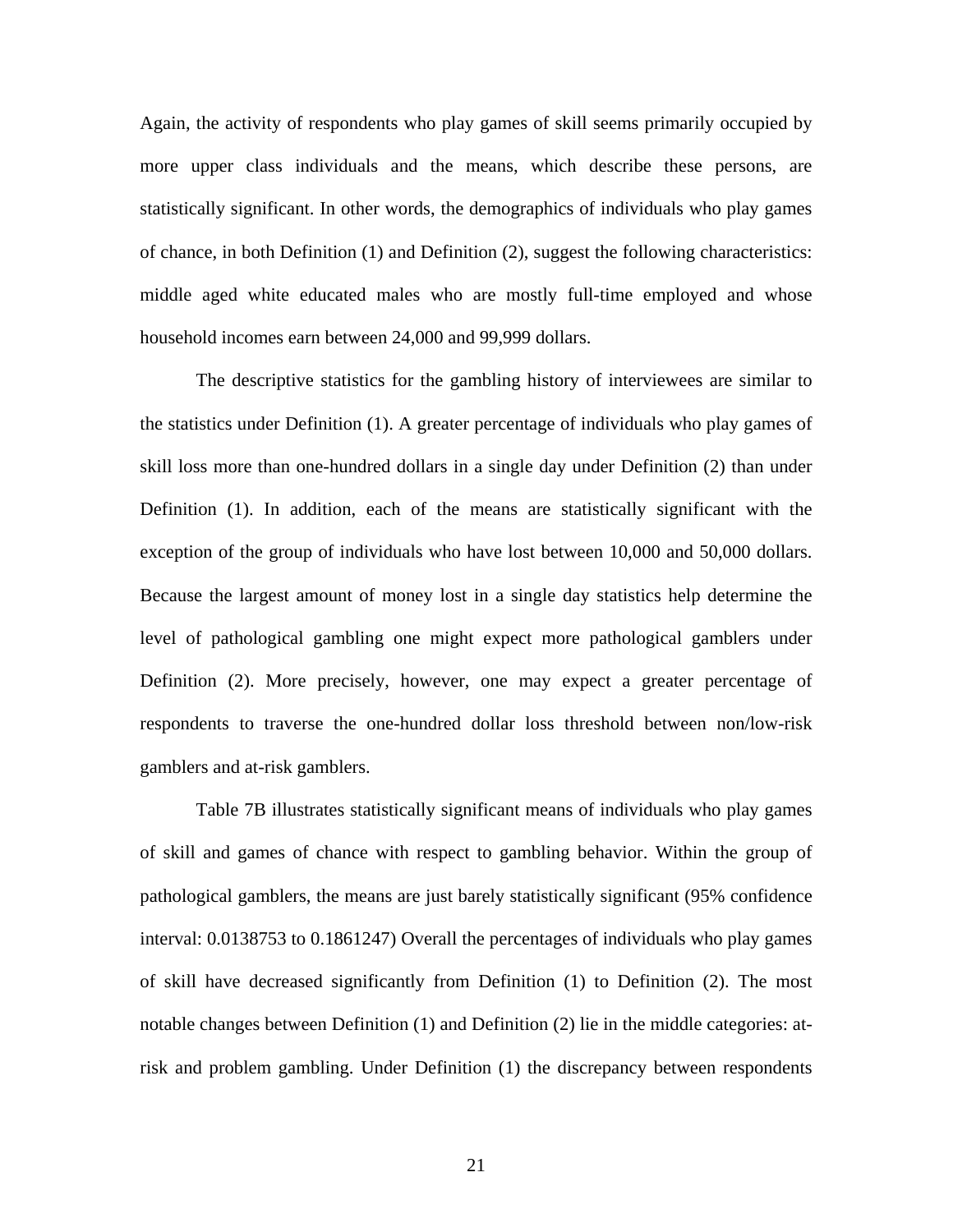who play games of skill instead of games of chance was closer to fifty-fifty. Now that the definition of games of skill has isolated card games as games of skill, the discrepancies are more keen. The most significant change between Definition (1) and (2) is the disparity of individuals who play games of skill and games of chance who are also pathological gamblers. Of the population of pathological gamblers, individuals who play games of skill account for only ten percent under Definition (2), opposed to twenty-eight percent under Definition (1). This discrepancy provides evidence for the belief that individuals who participate in games of skill are a minority within the population of pathological gamblers.

 Non/low-risk gamblers hold the second largest concentration of individuals who play games of chance under the second definition. While the discrepancy between people who play games of skill and games of chance is more keen for non/low-risk gamblers, the rank of the category remains the same—second to the pathological gambler group.

#### **Game of Skill/Chance—Definition (3)**

Definition (3) adds 12 observations to the games of skill category. The effect that these additions have on the demographics of individuals who play games of skill and games of chance is small. In fact, the statistics with respect to games of chance remain identical to those figures under Definition (2), because no games were added or subtracted from the category. The majority of the demographics and gambling history statistics remain inline with regards to magnitude and statistical significance with the figures under Definition (2).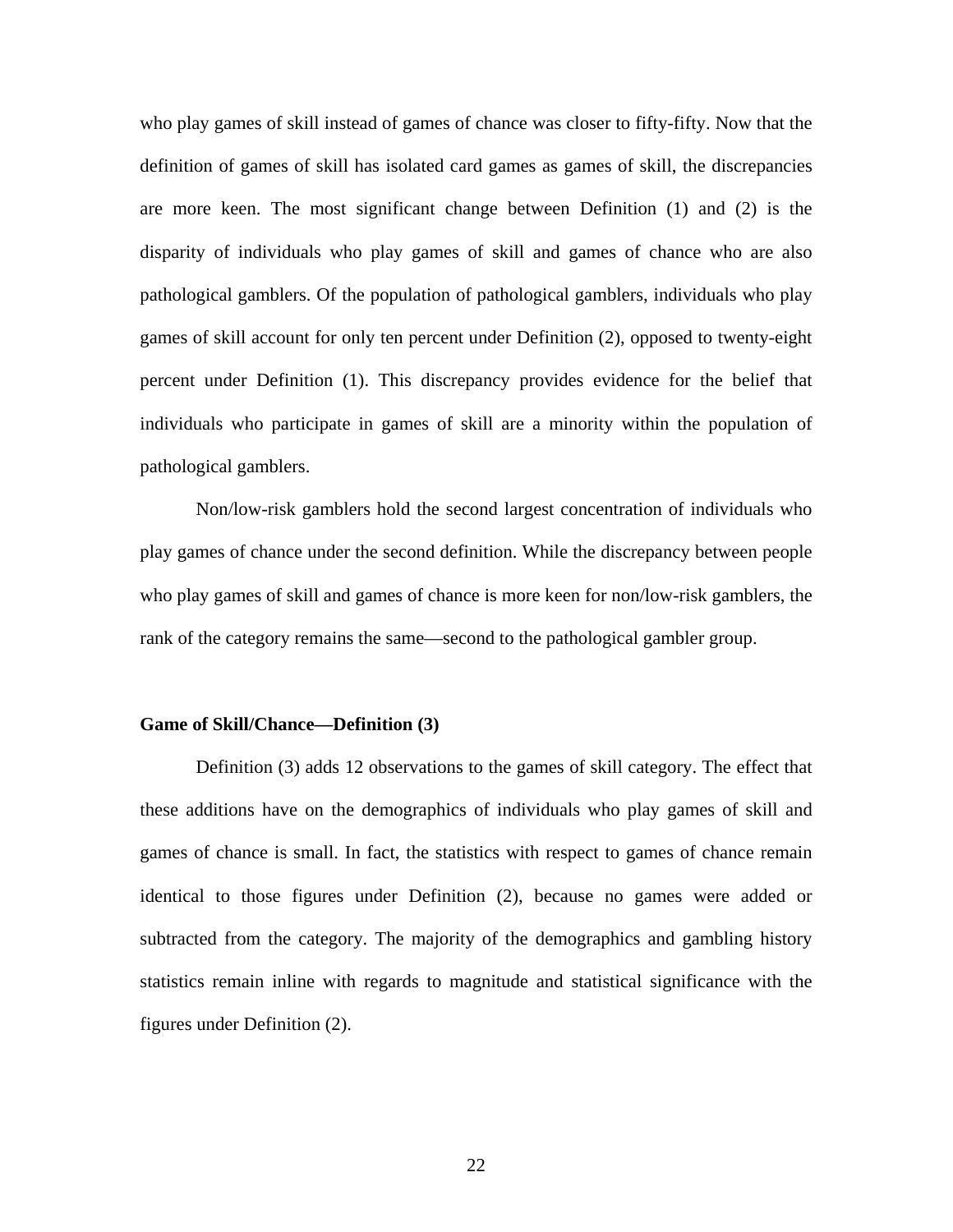Table 7C identifies the breakdown of individuals who play games of skill and games of chance by gambling behavior according to Definition (3). The addition of games of skill only affected the non/low-risk gambler category. It increased the number of respondents who play games of skill by 12 observations and created an 18.19 percent and 81.81 percent split between individuals who play games of skill and games of chance, respectively. This change also decreases the significance of the percentages on non/low-risk gamblers with respect to games of skill and chance, particularly with respect to the equivalent statistics on pathological gamblers. Nevertheless, the means for each gambler type remain statistically significant.

## **IV. Methodology**

The principal purpose of this study is to determine whether or not the type of game in which an individual participates has a statistically significant effect on his level of pathological gambling. The hypothesis of this thesis paper is that individuals who play games of skill are less likely to be pathological gamblers. Similarly, it is important to note that individuals who play games of skill are less likely to be non/low-risk gamblers. If these hypotheses are correct, then one would expect that a probability model would illustrate statistically significant negative coefficients on the 0-1 independent variable gaming activity with gambling behavior as the dependent variable.

 This study implements dprobit probability models to test the significance of the key independent variable. Models are developed in three parts. The construction of this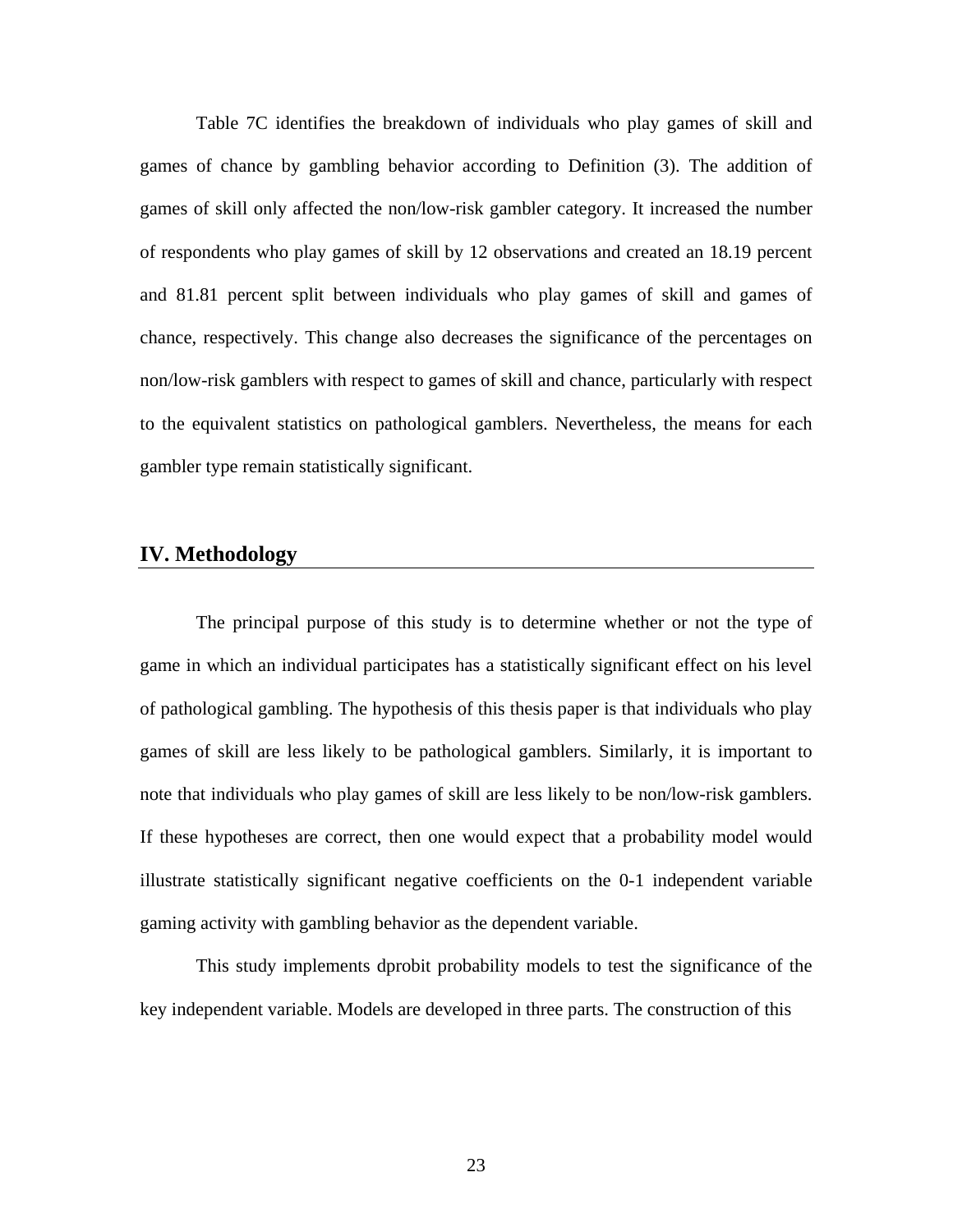study builds the model is illustrated in the following manner:

- 1) 0-1 (Dependent Variable) =  $\beta_1$  (game of chance/game of skill)+  $\beta_2$
- 2) 0-1 (Dependent Variable) =  $\beta_1$  (game of chance/game of skill)+  $\beta_2$  (Demographic<sub>1</sub>)+  $β_3$  (Demographic<sub>2</sub>)+  $β_4$  (Demographic<sub>3</sub>)+...+  $β_7$  (Demographic<sub>6</sub>)+  $β_8$
- 3) 0-1 (Dependent Variable) =  $\beta_1$  (game of chance/game of skill)+  $\beta_2$  (Demographic<sub>1</sub>)+  $β_3$  (Demographic<sub>2</sub>)+  $β_4$  (Demographic<sub>3</sub>)+...+  $β_7$  (Demographic<sub>6</sub>)+  $β_8$  (Professional)+  $β_9$

Each definition of games of skill and games of chance has a model built in this fashion. Lastly, it is important to note that only the variable under the Gambling History heading is the independent variable profession, which identifies whether or not the individual considers himself a professional gambler. The variable which dictates the largest amount lost in a single day by a particular respondent is excluded from the list of independent variables because it already part of the level of pathological gambling diagnostic.

#### **V. Analysis**

#### **Definition (1)**

 Table 8 exhibits the probability model under Definition (1). Without controlling for demographics or gambling history, the model shows that there is a negative statistically significant relationship between gaming activity and whether not the individual is a non/low-risk problem gambler. The nature of the relationship remains consistent as demographic and gambling history independent variables are added to the model. Moreover, the magnitude of the coefficient on the key independent variable increases. The complete model suggests that individuals who play games of skill are approximately 7.5 percentage points less likely to be non/low-risk gamblers compared to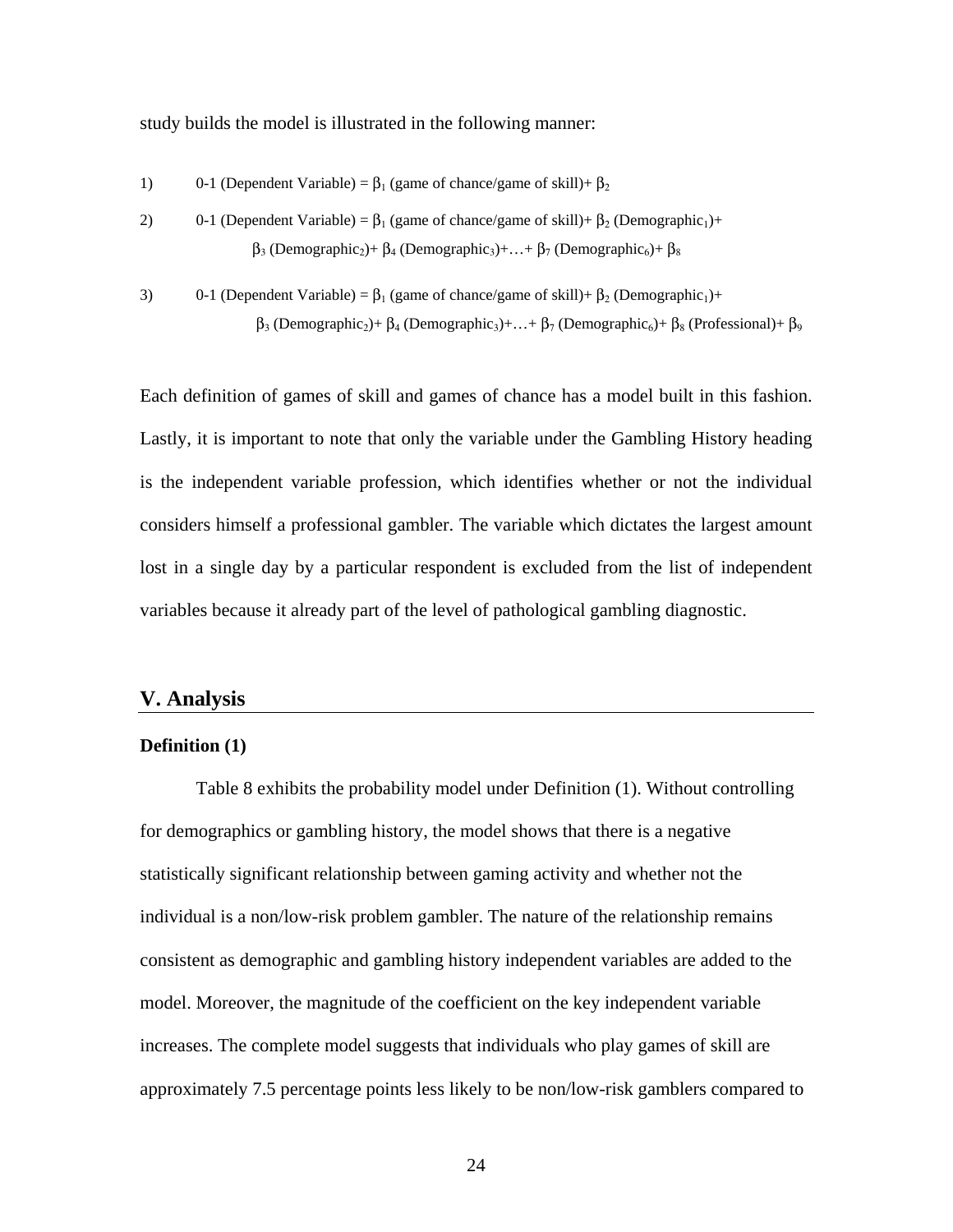the most restricted model that suggests that players of games of skill are 5.6 percentage points less likely to be non/low-risk gamblers.

 The model further illustrates that the only other statistically significant factors include gender, race, and whether or not the respondent considers himself a professional gambler. Each of these coefficients exhibits the same negative relationship to the dependent variable. The negative correlation between gender and whether or not the individual is a non/low-risk problem gambler seems intuitive. Men are much more likely to gamble than women. In addition, the more an individual gambles, the more likely they are to demonstrate a higher risk of problem gambling. Given these circumstances, men are less likely to be non/low-risk gamblers with respect to women, because they are more likely to gamble, and the more an individual gambles, the more they are apt to show greater levels of problem gambling.

 The complete picture that this model portrays is slightly more complex than the illustrations of individuals who play games of skill and games of chance. Although not statistically significant, the education coefficients suggest that more educated individuals are more likely to be non/low-risk gamblers relative to less educated people. In fact, the magnitude of each education dummy variable increases with the corresponding level of education. Income demographics suggests that there is a positive relationship between various household income levels, relative to the highest income bracket (the left out dummy variable), and the probability of being a non/low-risk gambler. The nature of this relationship is perhaps a function of the descriptive statistics with respect to games of skill. These statistics depicted individuals of high social economic status. Since these individual primarily play games of skill and people who play games of skill are most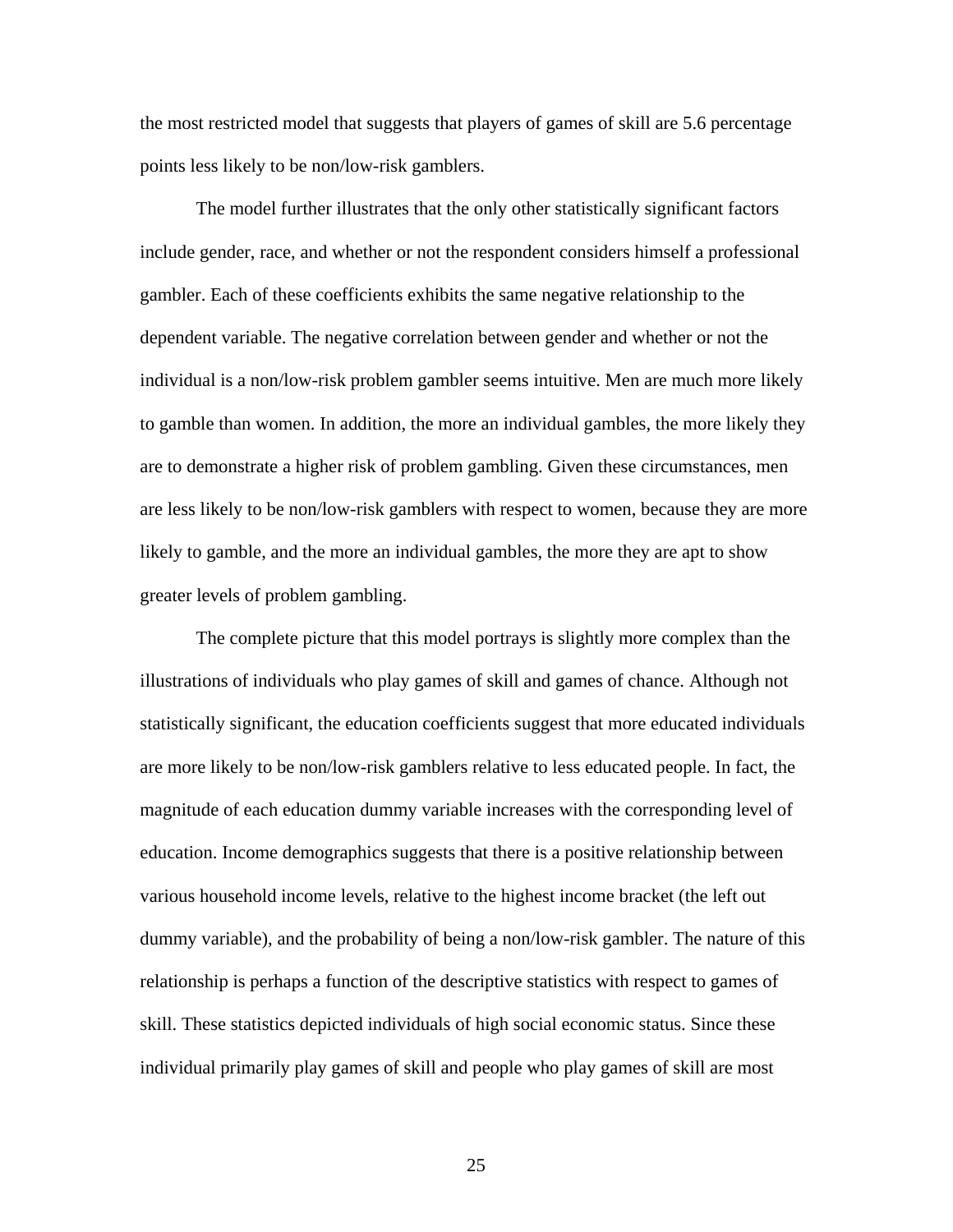represented within the at-risk to problem gambling category, individuals from households with greater income are therefore less likely to be non/low-risk gamblers.

 The results under Definition (1) which model the probability that an individual is a pathological gambler are not as strong as the non/low-risk gambler model. Table 9 shows that the direction of the relationship between gaming activity and pathological gambling behavior is negative, but the magnitude or significance of that relationship is weak—even without demographic and gambling history controls. In fact, the coefficients are statistically insignificant and turn positive when the model includes only demographics. It reverts back to a negative coefficient, however, when the professional independent variable is added.

 The only statistically significant result in the complete model is the independent variable professional. The nature and magnitude of the relationship between whether or not the individual considers himself a professional gambler and whether or not that person is a pathological gambler is strong. It suggests that there is a positive and statistically relationship, such that if the individual is a professional gambler he is roughly 21 percent more likely to be a pathological gambler. This result seemingly contradicts Abt. Et al. (1985) who submits that professional gamblers are not considered pathological gamblers because gambling is no longer a sheer joy, but rather, a job. However, a close look at the pathological gambling diagnostic reveals that virtually all professional gamblers would qualify as pathological gamblers, because of the nature of the questions and the fact that gambling is their profession. For example, one of the diagnostic factors seeks to discover if the interviewee has a preoccupation with gambling such that he spends time thinking about his next gambling venture or ways to receive money with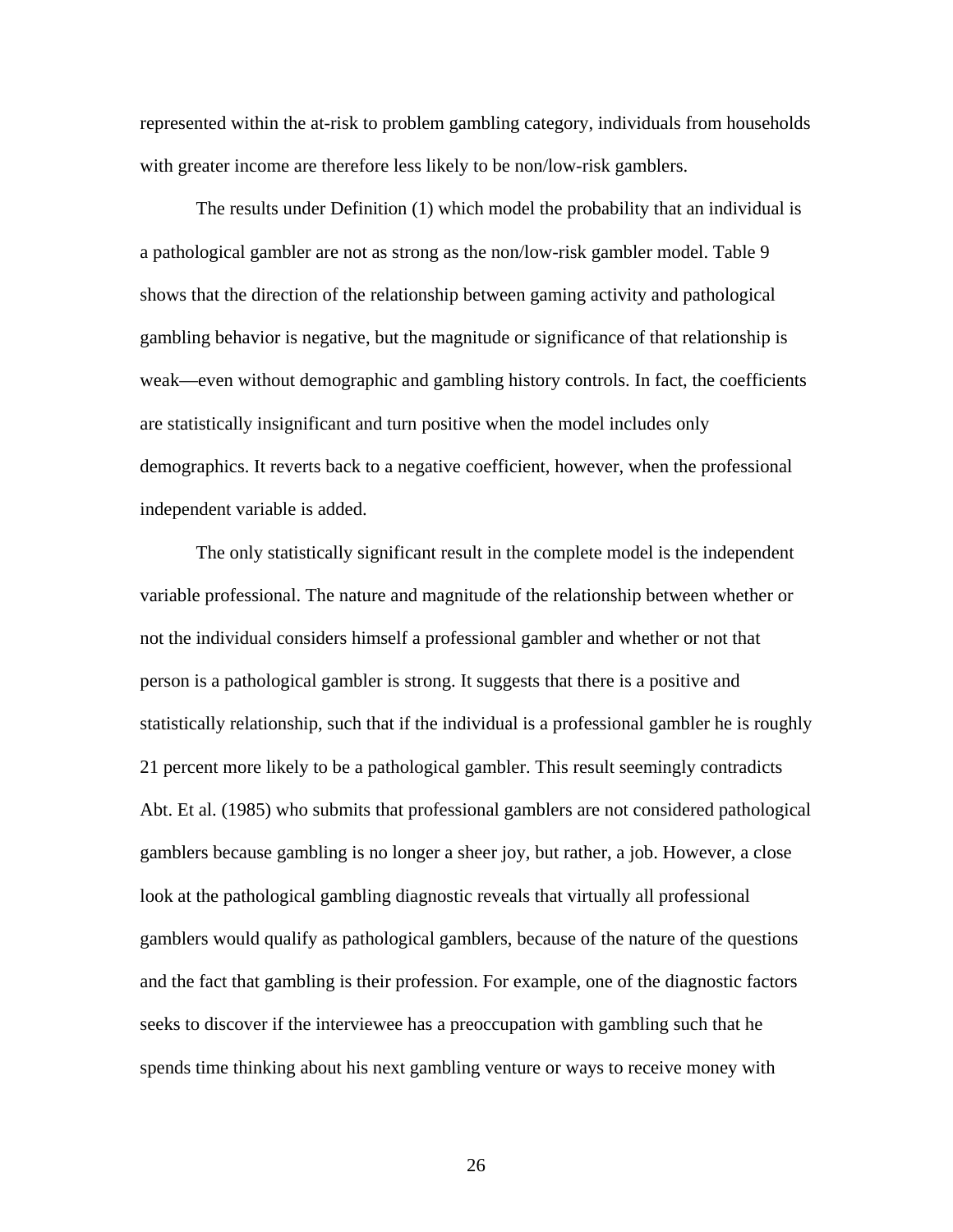which to gamble. These are qualities, however, that are required by a professional gambler, because of the very fact that gaming his profession. In order to earn an income the professional must gamble, which requires him to plan his next gambling venture. In addition, the individual must also be preoccupied with ways to receive money with which to gamble because the professional gambles to earn his income, and therefore, needs money in order to gamble. Under these circumstances, Abt. Et al. (1985) is not necessarily incorrect; rather, there is perhaps a psychological difference between the pathological gambler and the professional gambler that is not captured within the DSM-IV based diagnostic survey.

 Many of the other demographic variables move in the opposite direction of the coefficients from Table 8. This model suggests that minority males with lower levels of income are more likely to exhibit pathological gambling behavior. The coefficients with respect to household income maintain the same positive relationship, which suggests that relative to the highest income bracket, lower income levels occupy the gambling behavior extremes: non/low-risk gambling and pathological gambling. Coefficients with respect to unemployment and full-time employment are both positive. This particular characteristic of the model perhaps illustrates two types of pathological gamblers: individuals who are unemployed because of their gambling behavior and those who are currently employed and fund their habit with their earned income.

#### **Definition (2)**

 The direction of the relationship between individuals who play games of skill and non/low-risk gamblers remains negative as it was under Definition (1). Table 10 exhibits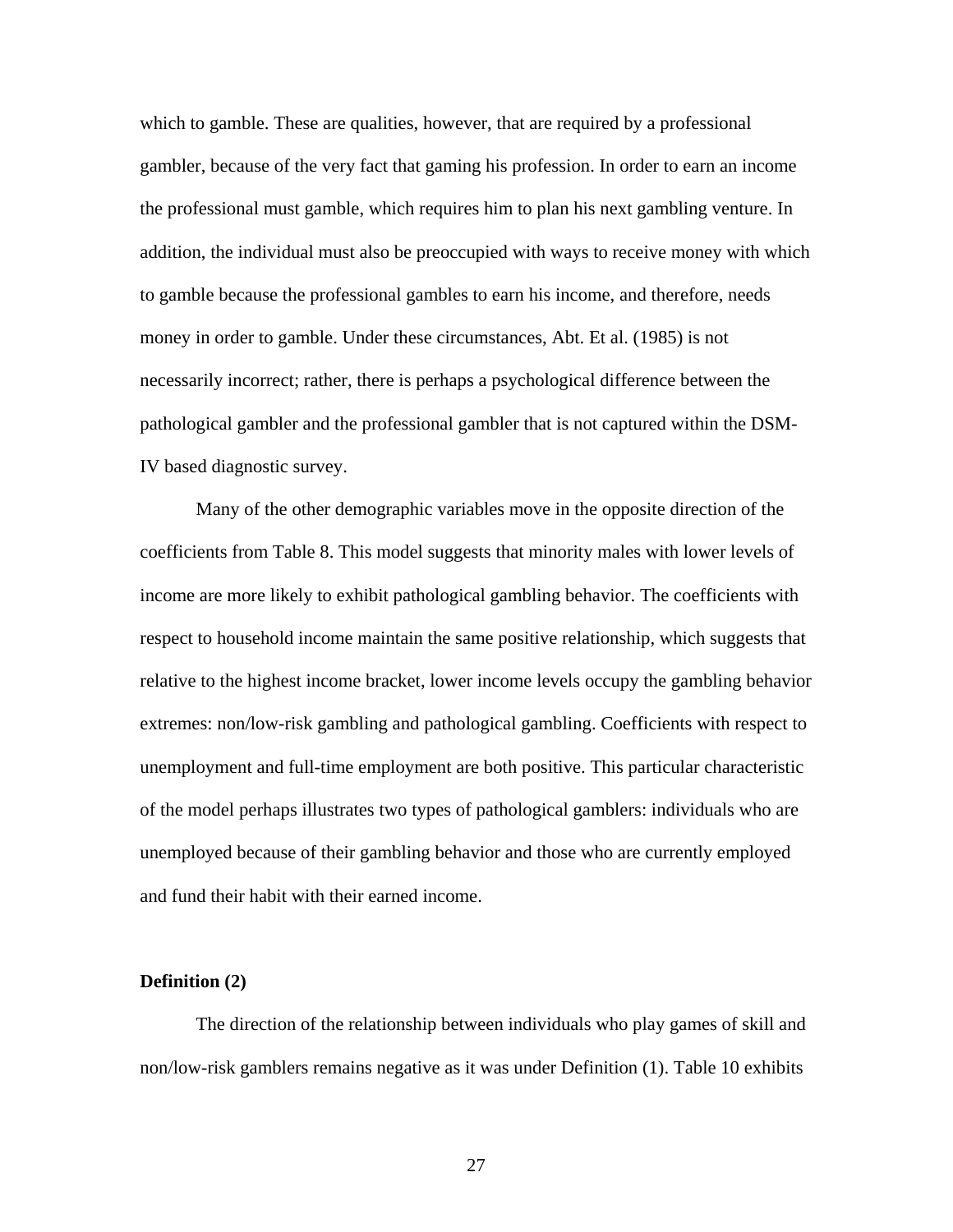the probabilities model where non/low-risk gambler is the dependent variable and games of skill and games of chance are characterized by Definition (2). While the nature of the relationship between the key dependent and independent variable remain negative, the strength of that relationship is weaker. The gaming activity variable is no longer statistically significant. Other similarities between the results under Definition (1) and (2) involve race, gender, and whether the individual is a self-proclaimed professional gambler. These variables also yield strong negative statistically significant results and suggest that white male professional gamblers are less likely to be non/low-risk gamblers. The remaining dependent variables follow the same trends found under Definition (1) probability models.

 With respect to pathological gamblers, Table 11 shows the probability models under Definition (2). These results are comparatively stronger than those under Definition (1). Better isolation of what constitutes games of skill exhibits more precisely the argument of Walker (1996). A quick comparison between Tables 7A and 7B, specifically with respect to pathological gamblers, it is easy to realize that under Definition (2) the discrepancy between pathological gamblers who play games of chance and games of skill is more keen. Under Definition (1) only 72 percent of pathological gamblers play games of chance, compared to 90 percent of pathological gamblers who play chance according to Definition (2). The probabilities models in Tables 10 and 11 reflect that change.

 Yet, despite a more targeted and specific definition the coefficient on gaming activities is only significant in the complete model. Why do the models not more strongly illustrate the greater disparity between the participation of pathological gamblers within games of skill and games of chance? More specifically, these models illustrate the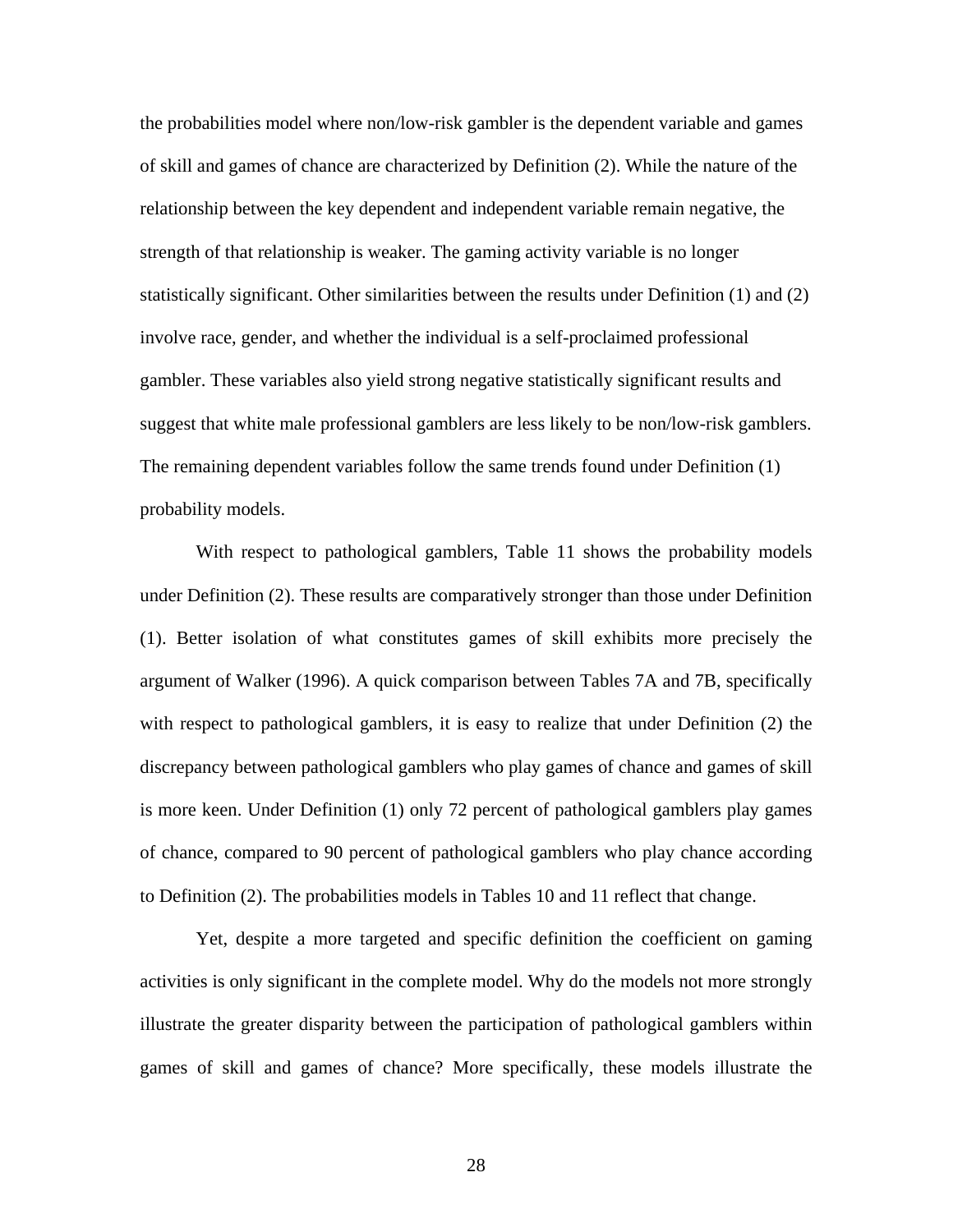probability that an individual will be a pathological gambler with respect to the left out variables, which include at-risk, problem, *and* non/low-risk gamblers. The latter group also has a high concentration of individuals who play games of chance. So while pathological gamblers have a higher participation rate, which is statistically significant, of individuals who play games of chance compared to at-risk and problem gamblers, the participation rates of non/low-risk gamblers understate that significance. This effect also works in the opposite direction. The reason why the coefficient on the key independent variable was not statistically significant with respect to non/low-risk gamblers, despite a strong percentage in favor of people who play games of chance, particularly with the majority of the observations in this category, is that, although there were only fifty pathological gamblers, the percentage of pathological gamblers who play games of chance was strong enough to partially offset the desired results for non/low-risk gamblers.

#### **Definition (3)**

 Tables 12 and 13 exhibit the probability models for the final definition. The nature or direction of most relationships remains inline with the coefficients from Tables 10 and 11. With respect to non/low-risk gamblers, Table 12 demonstrates that the independent variable remains statistically insignificant just as in Definition (2). The only statistically significant results again derive from gender, race, and whether or not the respondent considers himself a professional gambler. These coefficients illustrate the same qualities as under Definition (2). The model suggests that white non-professional gambling males are less likely to be non/low-risk gamblers with respect to the relevant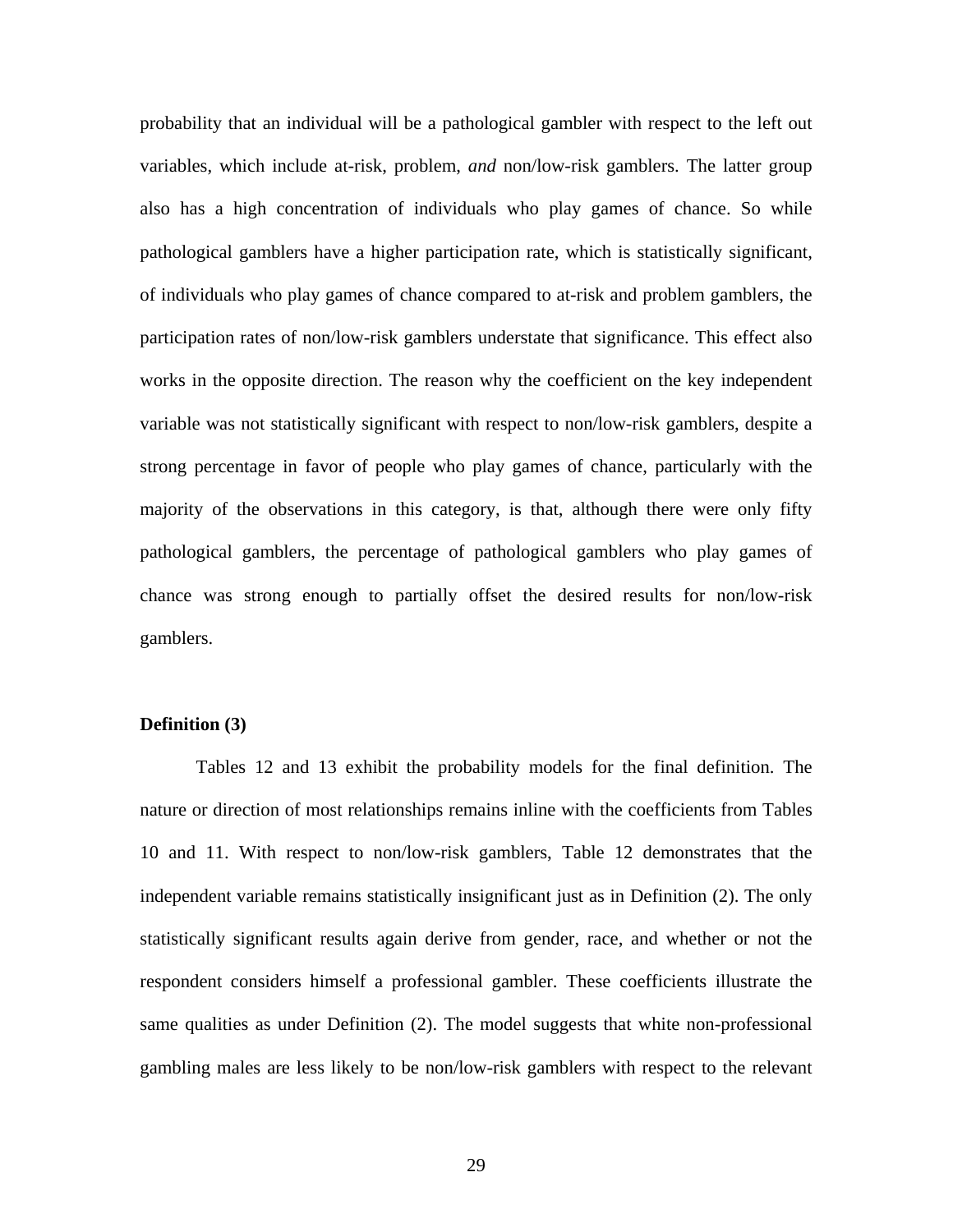left out variables. The complete model in Table 13, however, illustrates that there exists a negative statistically significant relationship such that an individual who plays a game of skill is 1.84 percentage points less likely to be a pathological gambler. The other statistically significant variables include gender and whether an individual considers himself a professional gambler. These coefficients submit that gambling professional males are more likely to be pathological gamblers.

#### **VI. Conclusion**

#### **Conclusion**

 The purpose of this study was to investigate the determinants of pathological gambling and specifically focus on the relationship, if any, between gambling behavior and particular gaming activities. With various definitions, however, to categorize games of skill and chance some results were weaker than others. Definition (1) attempted to investigate the problem with the most generalized characterization of games of skill and chance. There were fundamental problems, however, with the nature of this definition. While in a rational or mathematical sense games of skill and chance were rightly categorized, the definition conflicted with some of the psychological aspects of games of chance and skill that trigger pathological gambling behavior. For example, handicapping or track betting is a real skill. There are individuals who can frequently determine the outcomes of certain races, beyond the probability of chance with the vast sums of information available prior to the race. These individuals, however, are often known as the greatest sources of pathological gamblers. There is some social and psychological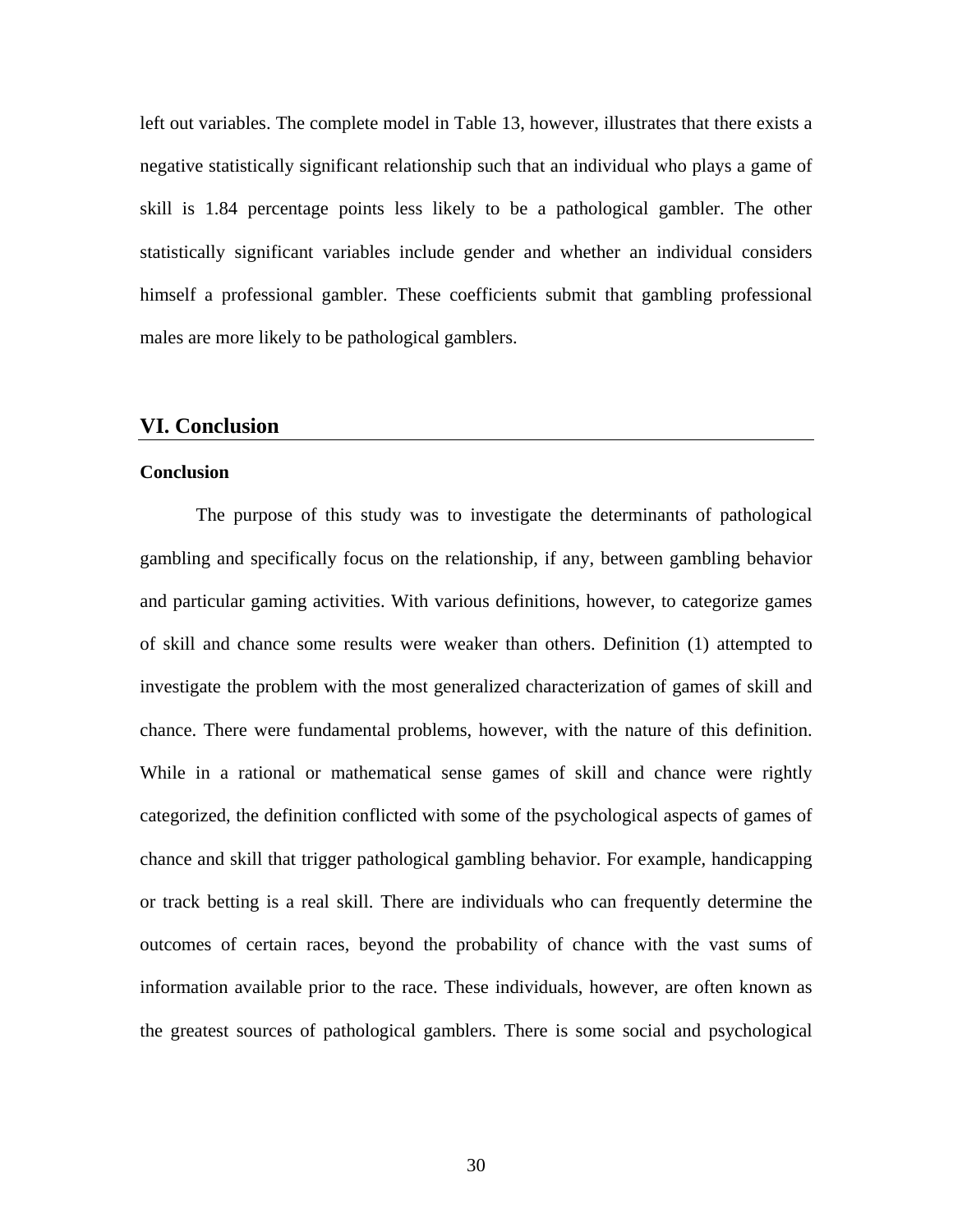aspect of the activity that triggers pathological gambling behavior for some individuals that is not captured in this mathematical definition.

 Definition (3) produced the best results with respect to the exhibition of statistically significant coefficients on the key independent variable and dependant variable—pathological gambling. It built upon the foundation of Definition (2) by adding 12 more observations to the games of skill category, and expanded on, in spirit, the assertions of Walker (1996). While it produced the best or most desired results with respect to probability models of pathological gambling behavior, on these grounds alone, one cannot justify it as the best definition. The improvements were slight and the fact that it only, in spirit, followed the observations of Walker (1996) suggests that it is perhaps not scientific enough to submit that the results statistically prove there is a significant relationship between gambling behavior and gaming activities. While the words "games of skill" are the same, this vocabulary is perhaps too ambiguous to carefully categorize it as a game of skill. For example, a respondent may have generalized all of his handicapping activity as games of skill. Under these circumstances, observations may have been falsely identified as games of skill.

 Therefore, it seems that Definition (2), which simply identifies card games as games of skill, is the best definition. The second definition demonstrated the strongest results. It is the most conservative definition, the most selective definition, and adheres closest to the examples Walker (1996) cites in his argument. These qualities strengthen the results for this definition relative to the others, because despite limited numbers, the complete probability model produced a negative statistically significant coefficient on gaming activity.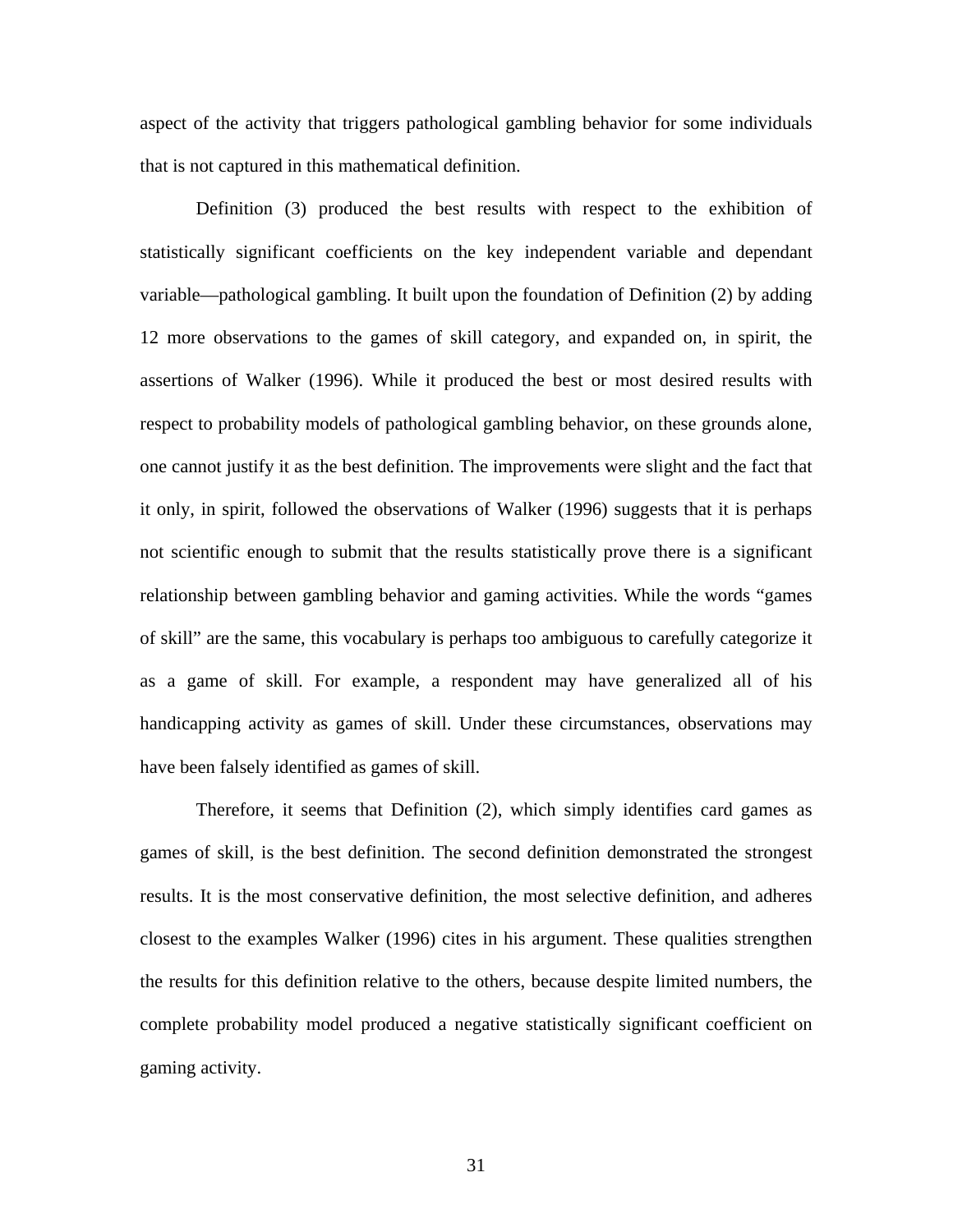These results were in fact consistent with the initial hypothesis of this study. Based on the research of Walker (1996), the supposition of this paper suggested that individuals who play games of skill are less likely to demonstrate pathological gambling behavior. Moreover, Table 7B exhibited statistically significant means surrounding individuals who play games of skill and pathological gamblers (95 percent confidence interval: 0.0138753 and 0.1861247). The table also suggested that individuals who play games of skill are less likely to be pathological gamblers.

 Despite these figures that are almost inline with the hypothesis of this paper, the results must be understood with a bit of caution. The data was not quite ideal enough to rigorously investigate the nature of the relationship between particular gaming activities and gambling behavior. First, there were relatively few observation. For any given test, there were only a maximum of approximately 1,800 plus observations. Second, this lack of observations translated into a lack of pathological gambler respondents. Within the entire sample population of 2,947 observations, only 60 respondents qualified as pathological gamblers. While that number is reflective of the percentage of pathological gamblers within the American population, for the purposes of this paper, it does not offer very robust results with respect to pathological gambling. Finally, the u-shaped nature of the data makes the predictive ability of the probability models weak. The corollary to the hypothesis of this paper suggested that non/low-risk gamblers were also less likely to play games of skill. This hypothesis also turned out to prove true. The second highest concentration of individuals who played games of skill was non/low-risk gamblers. Probability models, however, predict the nature of a relationship with respect to left out variables. Therefore, these models predict that an individual is a pathological gambler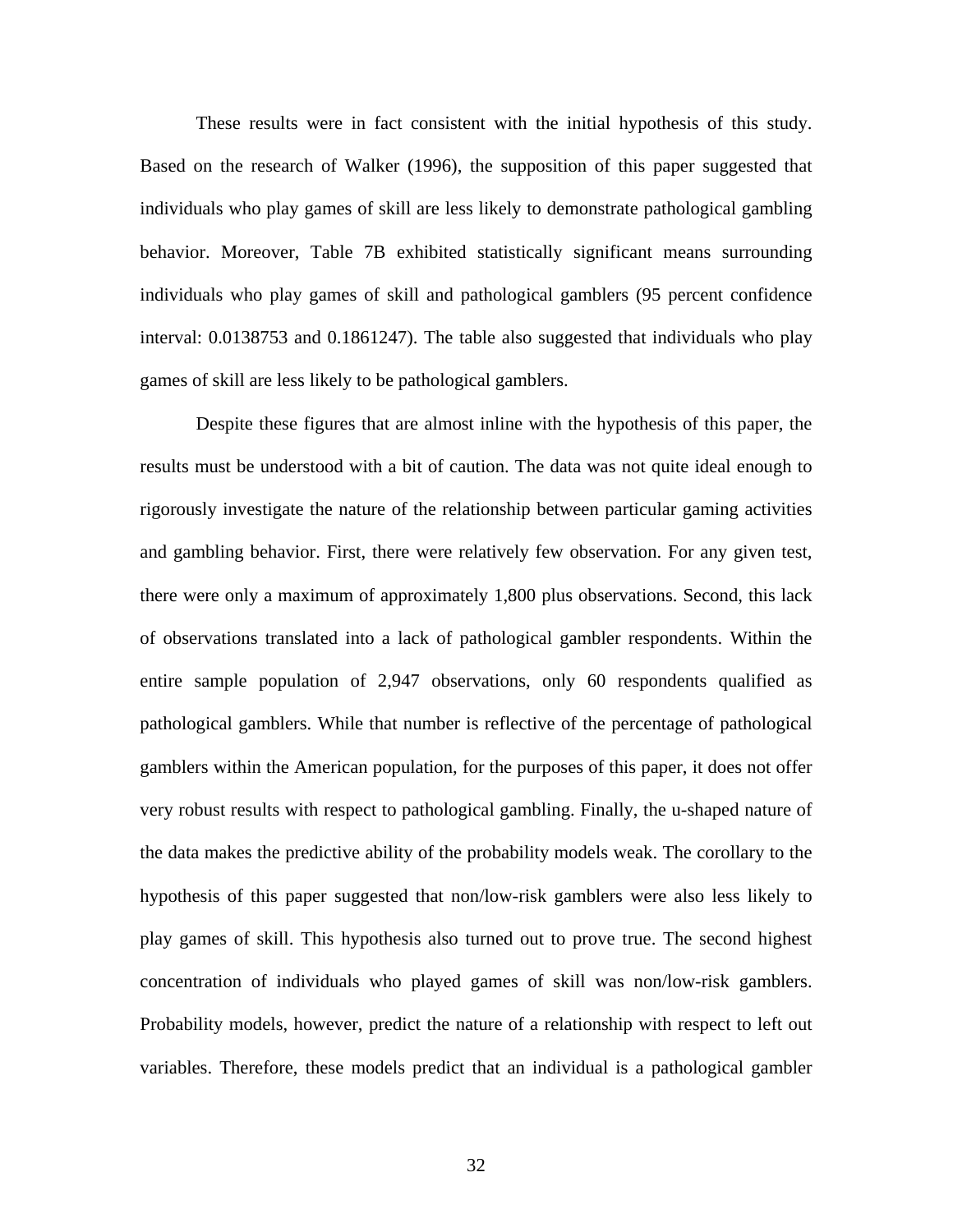with respect to at-risk, problem, *and* non/low-risk gamblers. So while pathological gamblers may have higher participation rates of individuals who play games of chance compared to at-risk and problem gamblers, the means of non/low-risk gamblers understates that significance. This effect also works in the opposite direction. A probability test that presents similar results on both extremes of a continuum is not particularly strong because it does not really isolate the particular group that requires investigation.

 Nevertheless, these results do suggest that there might exist a relationship between gaming activity and gambling behavior. In addition, the test illustrated some interesting results with respect to the demographics of various gambling behaviors. Each definition exhibited statistically significant means that suggested individuals who play games of skill are well educated white males who operate in the higher income brackets. In addition, the probability test suggested that lesser educated minority males in the lower income brackets are more likely to be pathological gamblers. These results seem to resonate with the ideas of popular literature in regards to the individuals who are most negatively affected by gaming institutions and facilities, such as state lotteries and casinos.

 These results imply potentially major policy changes. The principal incentive of casinos and state lotteries are the revenues that local economies and state governments generate from these facilities. The idea then is that revenue is redirected to the public in the form of better schools or social programs. However, if casinos and lotteries generate a disproportionate bulk of their revenue from pathological gamblers and lesser educated minority males are most likely to exhibit this behavior, then the system is counter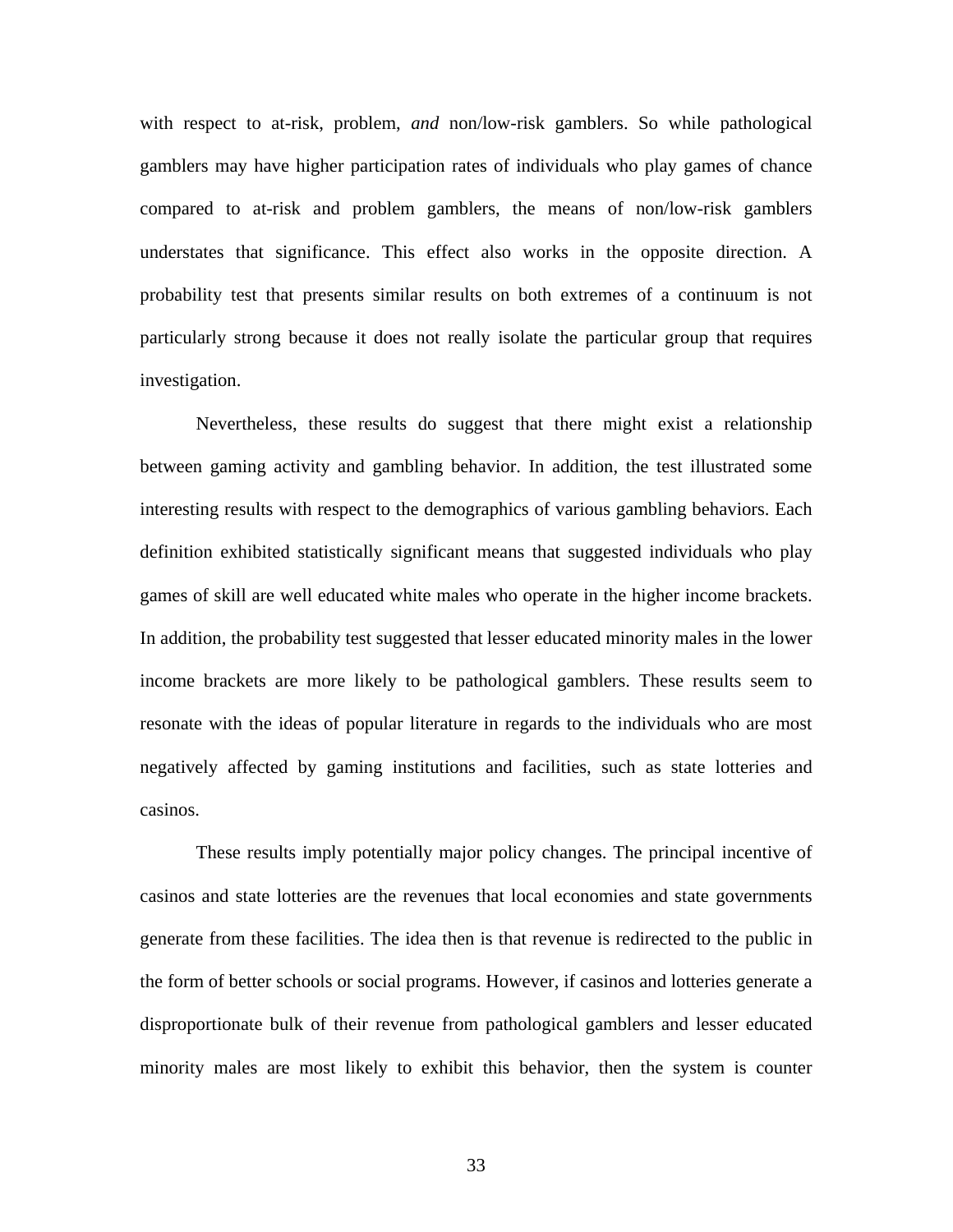productive. These gaming facilities essentially place an added tax or economic burden on poor individuals, and at the very least, they are *no* better off then they were before the institution of the gaming facility or activity.

 Perhaps then a gaming structure that catered more towards the preferences of higher social and economic classes would provide a more progressive system. Tables 4 through 6 suggest that these individuals are statistically significantly more likely to play games of skill. Governments then should focus less on state lotteries and restrict casinos, for example, with respect to the ratio of card tables to slot machines. Currently, many casinos only have one table for every ten slot machines. Again, prohibition is not necessarily the answer, because there is nothing inherently wrong with gambling as a controlled form of entertainment. The question is how to filter out the negative social and economic effects of pathological gambling. It is the suggestion of this paper that governments should significantly limit the availability of games of chance, such as lotteries and slot machines, because whether there exist a relationship between gaming activities and gambling behavior, or if the gaming industry can satisfy the preferences of upper class individuals with respect to the predominance of games of skill, if psychological studies are correct, "problems with gambling might be lessened by raising the real skill level of the gambler" (Walker 1996) or the available games.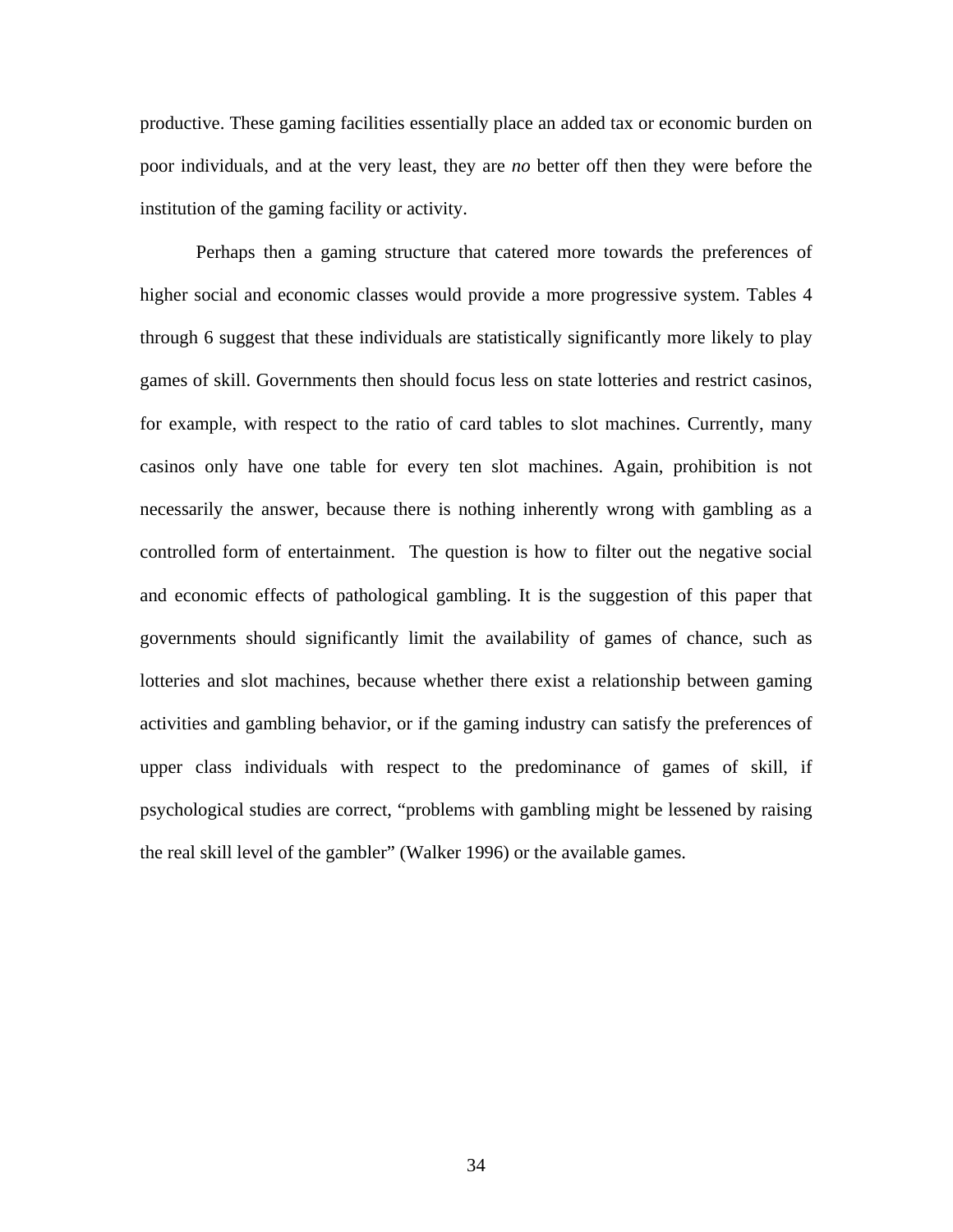- Abt, Vicki *et al*. The Business of Risk: Commercial Gambling in Mainstream America. (University of Kansas Press. 1985)
- "Ante Up at Dear Old Princeton: Online Poker is a Campus Draw." *New York Times*, 14 March 2005 <Online>
- Castellani, Brian. Pathological Gambling: The Making of a Medical Problem. (Albany, New York: State University of New York Press. 2000)

Gertein, Dean, et al. Gambling Impact and Behavior Study. (University of Chicago, 1999).

- Grinols, Earl L. Gambling in America: Costs and Benefits. (Cambridge, United Kingdom: Cambridge University Press. 2004)
- Hellmuth, Phil Jr. Bad Beats and Lucky Draws. (New York: HarperCollins Publisher, Inc. 2004)
- "Poker Faces, and They Haven't Started Shaving." *New York Times*, 31 October 2004 <Online>
- Sternlieb, George & Hughes, James W. The Atlantic City Gamble. (Cambridge, Massachusetts: Harvard University Press. 1983)
- Walker, Michael. "The Medicalisation of Gambling as an 'Addiction'," in Gambling Cultures, edited by Jan McMillen. (London, England: Routledge. 1996)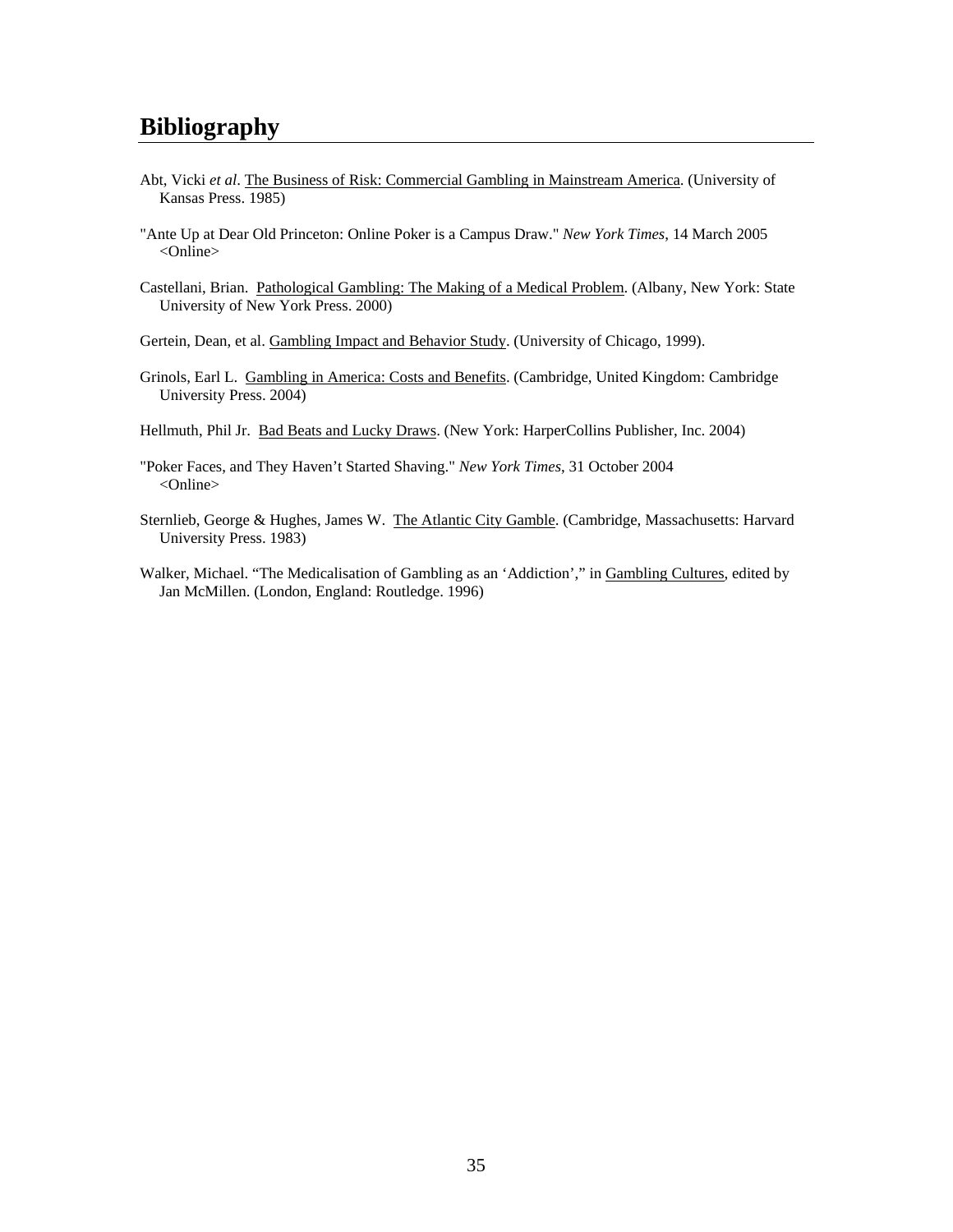# **Tables and Charts**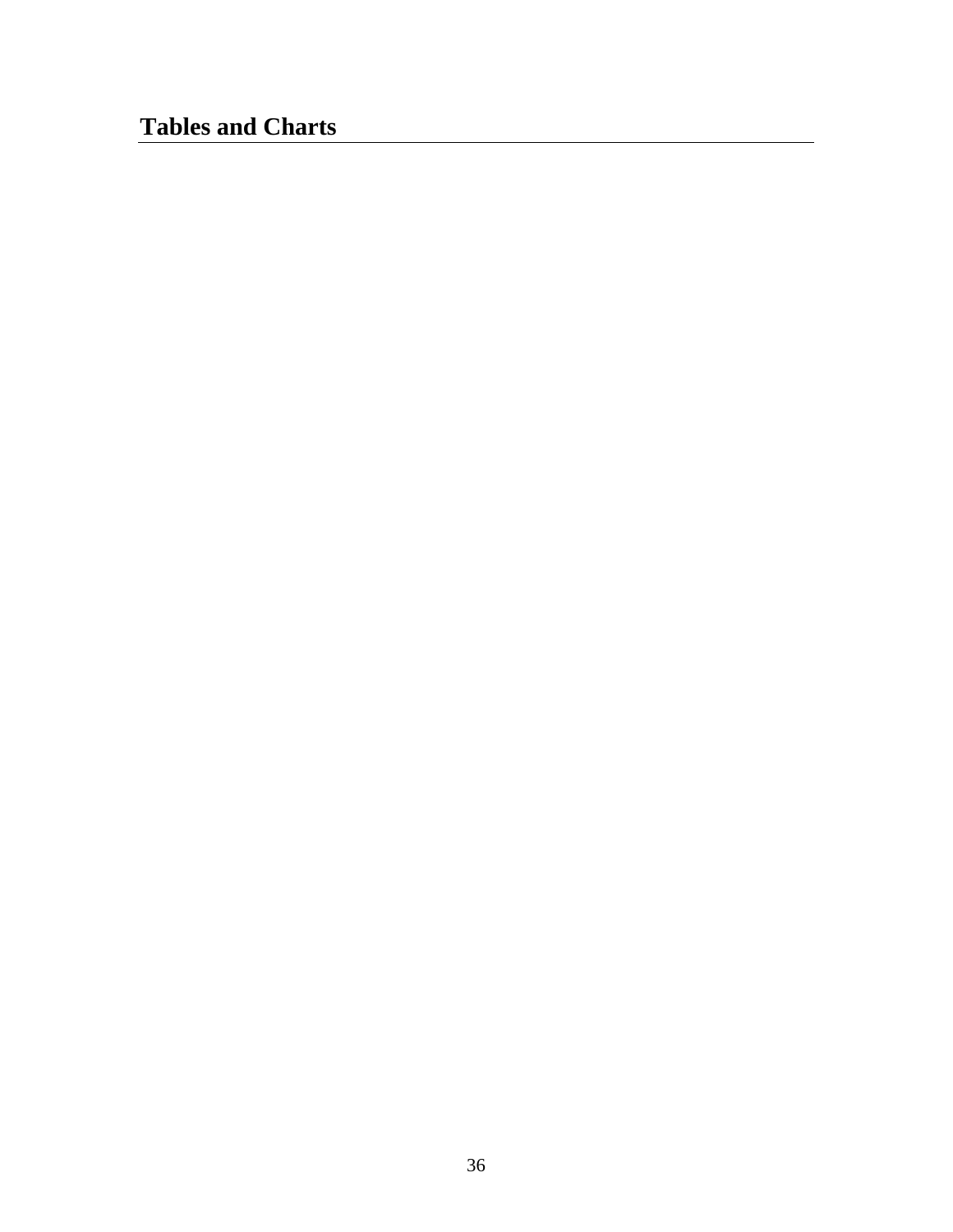| Preoccupation                             | Is preoccupied with gambling (e.g., preoccupied with reliving past gambling experiences,<br>handicapping or planning the next venture, or thinking of ways to get money with which to<br>gamble). |
|-------------------------------------------|---------------------------------------------------------------------------------------------------------------------------------------------------------------------------------------------------|
| <b>Tolerance</b>                          | Needs to gamble with increasing amounts of money in order to achieve the desired excitement.                                                                                                      |
| Withdrawal                                | Is restless or irritable when attempting to cut down or stop gambling.                                                                                                                            |
| <b>Escape</b>                             | Gambles as a way of escaping from problems or relieving dysphoric mood (e.g., feelings of<br>helplessness, guilt, anxiety, or depression).                                                        |
| <b>Chasing</b>                            | After losing money gambling, often returns another day in order to get even ("chasing one's<br>losses").                                                                                          |
| Lying                                     | Lies to family members, therapists, or others to conceal the extent of involvement with<br>gambling.                                                                                              |
| <b>Loss of control</b>                    | Has made repeated unsuccessful efforts to control, cut back, or stop gambling.                                                                                                                    |
| <b>Illegal Acts</b>                       | Has committed illegal acts (e.g. forgery, fraud, theft, or embezzlement) in order to finance<br>gambling.                                                                                         |
| <b>Risked Significant</b><br>Relationship | Has jeopardized or lost a significant relationship, job, or educational or career opportunity<br>because of gambling.                                                                             |
| <b>Bailout</b>                            | Has relied on others to provide money to relieve a desperate financial situation caused by<br>gambling.                                                                                           |

# **Table 1. DSM-IV Criteria for Pathological Gambling**

Reference: Gambling Impact and Behavior Study 1998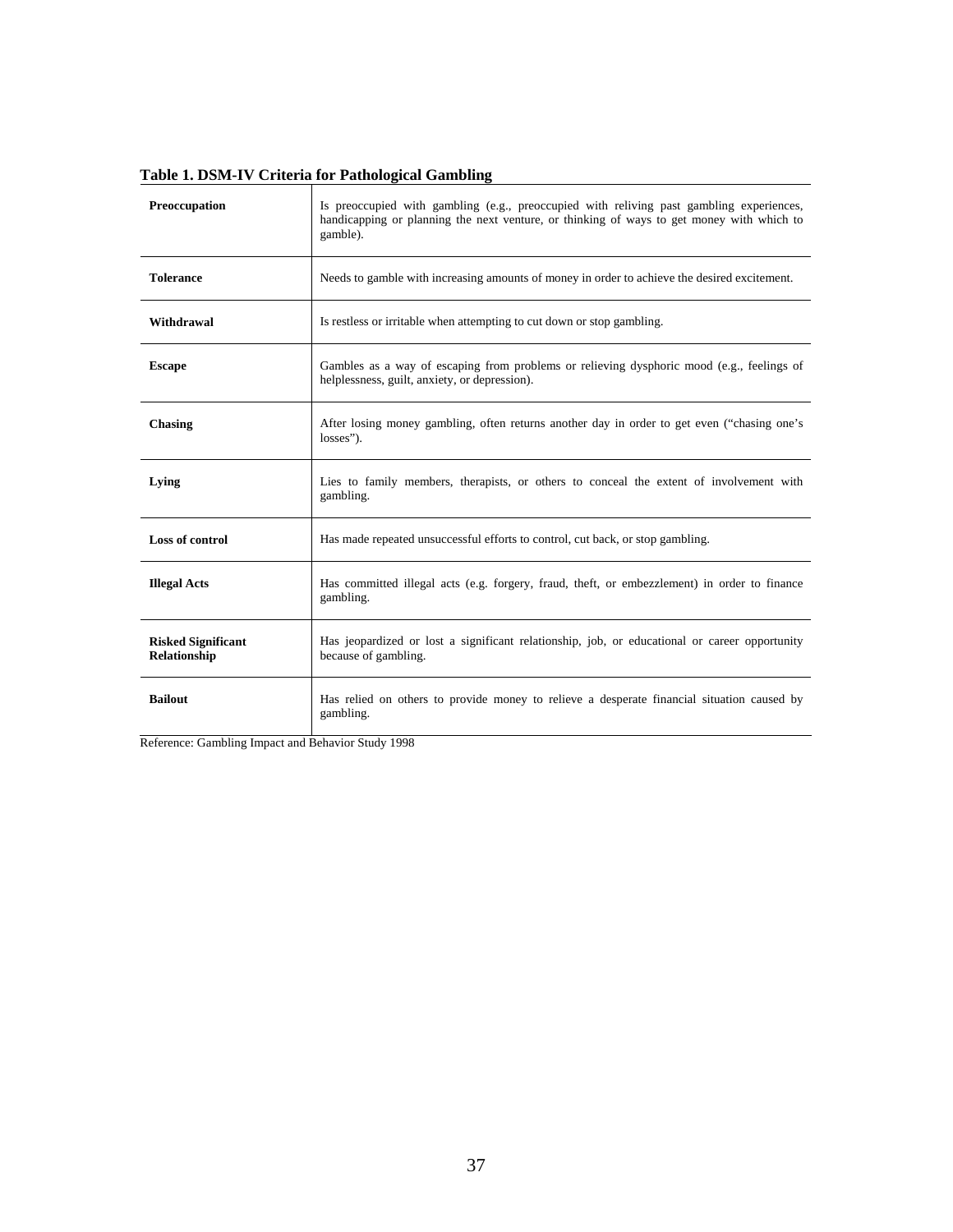# **Table 2. Classification Criteria of Gambler Type**

| Non-gambler      | Never gambled                                                                    |
|------------------|----------------------------------------------------------------------------------|
| Low-risk gambler | Gambled, but never lost more than \$100 in a single day—Reported DSM-IV criteria |
|                  | Lost at least \$100 in a single day—Reported no DSM-IV criteria                  |

#### *Lost at least \$100 in a single day*

| One or two DSM-IV criteria    |
|-------------------------------|
| Three or Four DSM-IV criteria |
| Five or more DSM-IV criteria  |
|                               |

Reference: Gambling Impact and Behavior Study 1998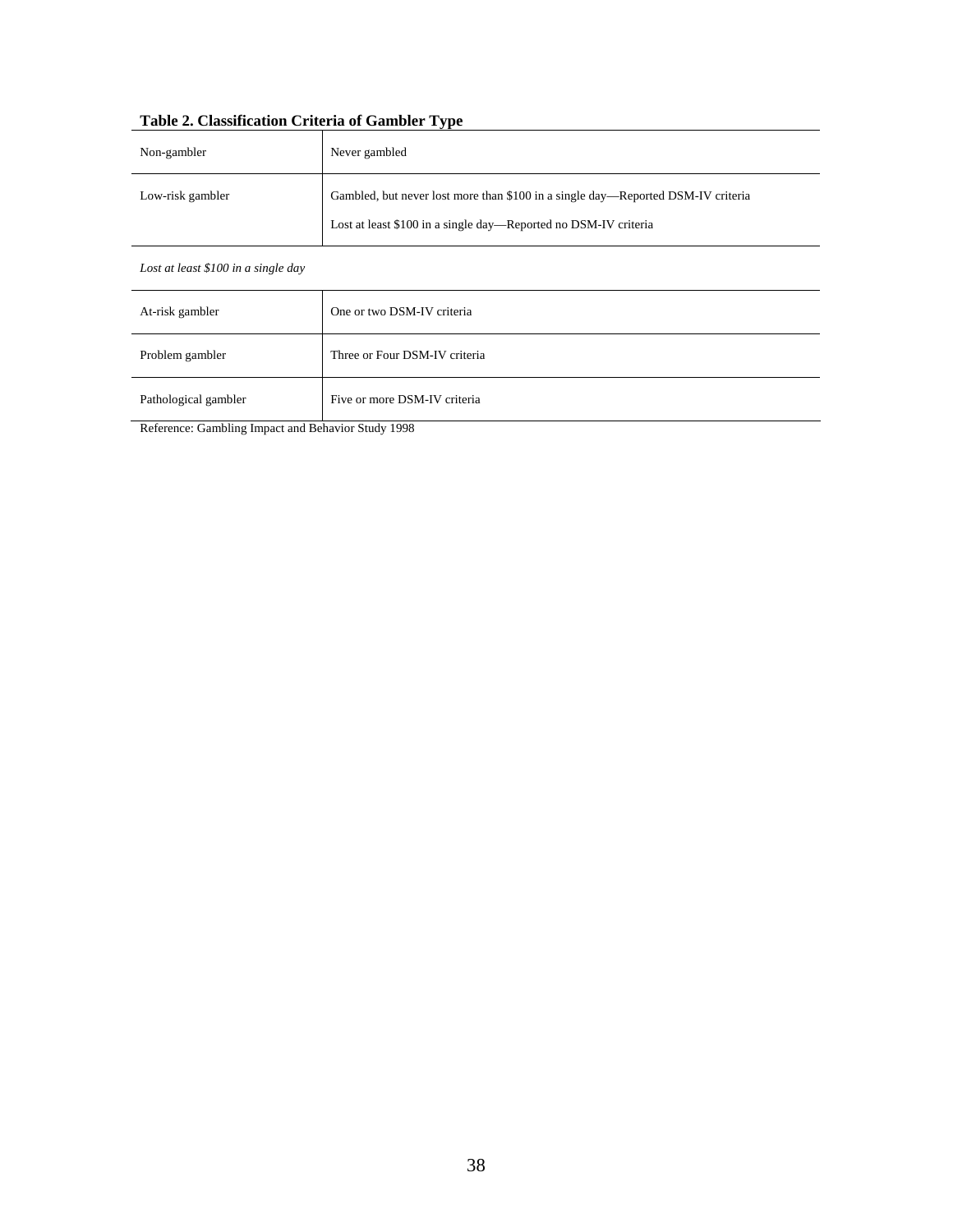| Definition                  |                                      |                          |
|-----------------------------|--------------------------------------|--------------------------|
| (1)                         |                                      |                          |
| Games of Chance             | Games of Skill                       | Unclassifiable Game      |
| Bingo                       | Book-Type Betting                    | Charitable Games         |
| Dice                        | Card Games                           | Internet/WWW Gambling    |
| Pull-Tabs                   | Games of Skill                       | Table Games (In General) |
| Instant Lottery Games       | Off-Track Betting                    | Other                    |
| Live Keno                   | Outcome of Sports Events No Favorite |                          |
| Lottery Games (Not Instant) | Pari-Mutuel Sportns                  |                          |
| Roulettes                   | Sports Pools                         |                          |
| Slot Machines               |                                      |                          |
| Video Machine Games         |                                      |                          |

#### **Table 3. Definitions of Games of Chance and Games of Skill**

# $(2)$

| Games of Chance              | Games of Skill | Unclassifiable Game      |
|------------------------------|----------------|--------------------------|
| Bingo                        | Card Games     | Charitable Games         |
| Dice                         |                | Internet/WWW Gambling    |
| Pull-Tabs                    |                | Table Games (In General) |
| <b>Instant Lottery Games</b> |                | Other                    |
| Live Keno                    |                | No Favorite              |
| Lottery Games (Not Instant)  |                | Games of Skill           |
| Roulettes                    |                |                          |
| Slot Machines                |                |                          |
| Video Machine Games          |                |                          |
| Book-Type Betting            |                |                          |
| Off-Track Betting            |                |                          |
| Outcome of Sports Events     |                |                          |
| Pari-Mutuel Sportns          |                |                          |
| Sports Pools                 |                |                          |

# $\sqrt{3}$

| $\sim$                       |                |                          |
|------------------------------|----------------|--------------------------|
| Games of Chance              | Games of Skill | Unclassifiable Game      |
| Bingo                        | Card Games     | Charitable Games         |
| Dice                         | Games of Skill | Internet/WWW Gambling    |
| Pull-Tabs                    |                | Table Games (In General) |
| <b>Instant Lottery Games</b> |                | Other                    |
| Live Keno                    |                | No Favorite              |
| Lottery Games (Not Instant)  |                |                          |
| Roulettes                    |                |                          |
| <b>Slot Machines</b>         |                |                          |
| Video Machine Games          |                |                          |
| Book-Type Betting            |                |                          |
| Off-Track Betting            |                |                          |
| Outcome of Sports Events     |                |                          |
| Pari-Mutuel Sportns          |                |                          |
| Sports Pools                 |                |                          |
|                              |                |                          |

Reference: Gambling Impact and Behavior Study 1998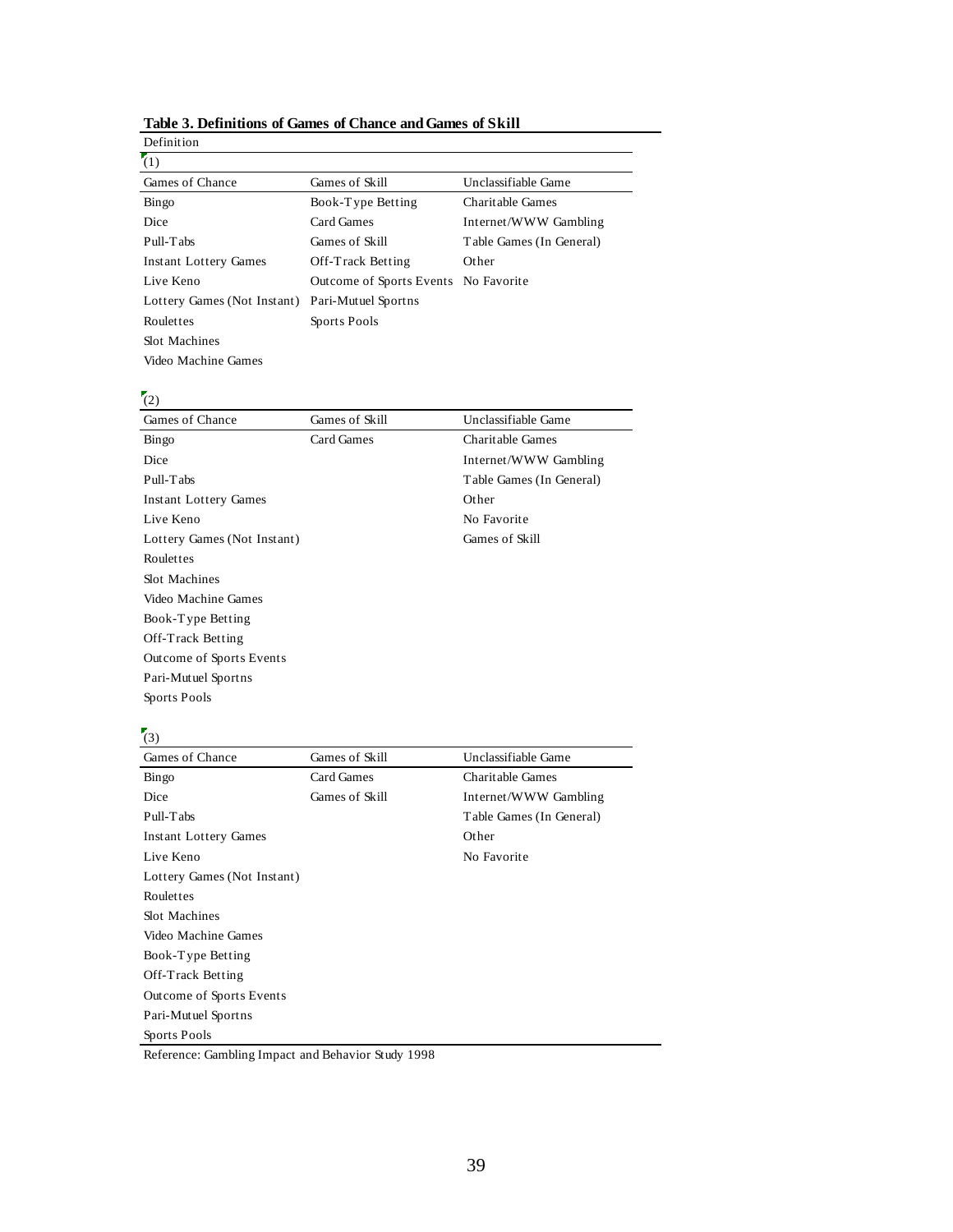| Demographics                 | Game of Chance               |        |                      | Game of Skill                |        |                      |  |  |
|------------------------------|------------------------------|--------|----------------------|------------------------------|--------|----------------------|--|--|
|                              | Frequency Percent Std. Error |        |                      | Frequency Percent Std. Error |        |                      |  |  |
| Gender                       |                              |        |                      |                              |        |                      |  |  |
| Female                       |                              |        | 748 58.62% 0.0137931 |                              |        | 172 31.39% 0.0198419 |  |  |
| Male                         |                              |        | 528 41.38% 0.0137931 |                              |        | 376 68.61% 0.0198419 |  |  |
| Age                          |                              |        |                      |                              |        |                      |  |  |
| Younger (18-29)              |                              |        | 210 16.46% 0.0103844 | 103                          |        | 18.80% 0.0167042     |  |  |
| Middle (30-49)               | 547                          |        | 42.87% 0.0138596     | 257                          |        | 46.90% 0.0213373     |  |  |
| $Older(50+)$                 |                              |        | 519 40.67% 0.0137571 |                              |        | 188 34.31% 0.0202981 |  |  |
| Race                         |                              |        |                      |                              |        |                      |  |  |
| White                        |                              |        | 912 71.59% 0.0126406 |                              |        | 443 81.28% 0.0167227 |  |  |
| Non-white                    |                              |        | 362 28.41% 0.0126406 |                              |        | 102 18.72% 0.0167227 |  |  |
| Education                    |                              |        |                      |                              |        |                      |  |  |
| No High School               | 39                           |        | 3.06% 0.0048207      | 11                           |        | 2.01% 0.0059967      |  |  |
| Some High School             | 118                          |        | 9.25% 0.0081132      | 26                           | 4.74%  | 0.0090897            |  |  |
| <b>High School Graduate</b>  | 418                          |        | 32.76% 0.0131440     | 138                          | 25.18% | 0.0185591            |  |  |
| Some College                 | 401                          |        | 31.43% 0.0130008     | 174                          |        | 31.75% 0.0199038     |  |  |
| College Graduate             | 170                          |        | 13.32% 0.0095169     |                              |        | 114 20.80% 0.0173549 |  |  |
| Graduate School              | 130                          |        | 10.19% 0.0084715     | 85                           |        | 15.51% 0.0154784     |  |  |
| Household Income             |                              |        |                      |                              |        |                      |  |  |
| Less than \$24,000           | 407                          |        | 32.56% 0.0132593     | 133                          |        | 25.14% 0.0188799     |  |  |
| \$24,000-\$49,999            | 418                          |        | 33.44% 0.0133493     | 167                          | 31.57% | 0.0202274            |  |  |
| \$50,000-\$99,999            | 324                          |        | 25.92% 0.0123990     | 160                          |        | 30.25% 0.0199894     |  |  |
| More than \$100,000          | 101                          |        | 8.08% 0.0077113      | 69                           |        | 13.04% 0.0146565     |  |  |
| <b>Employment Status</b>     |                              |        |                      |                              |        |                      |  |  |
| Unemployed                   | 409                          |        | 32.10% 0.0130854     |                              |        | 142 26.06% 0.0188192 |  |  |
| Part-time employed           | 129                          |        | 10.13% 0.0084550     | 40                           |        | 7.34% 0.0111810      |  |  |
| Full-time employed           |                              |        | 736 57.77% 0.0138435 | 363                          |        | 66.61% 0.0202206     |  |  |
| Gambling History             |                              |        |                      |                              |        |                      |  |  |
| Largest Amount Lost in 1 Day |                              |        |                      |                              |        |                      |  |  |
| Never Lost Any Money         | 45                           |        | 3.53% 0.0051777      | 14                           |        | 2.56% 0.0067584      |  |  |
| Under \$100                  | 794                          | 62.37% | 0.0135833            | 286                          | 52.29% | 0.0213757            |  |  |
| \$100 to \$500               |                              |        | 372 29.22% 0.0127515 | 198                          |        | 36.20% 0.0205666     |  |  |
| \$501 to \$1,000             | 29                           |        | 2.28% 0.0041835      | 28                           |        | 5.12% 0.0094315      |  |  |
| \$1,001 to \$5,000           | 27                           |        | 2.12% 0.0040399      | 19                           |        | 3.47% 0.0078363      |  |  |
| \$5,001 to \$10,000          | 4                            |        | 0.31% 0.0015692      | $\mathbf{0}$                 |        | $0.00\%$ 0.0000000   |  |  |
| \$10,001 to \$50,000         | 2                            |        | 0.16% 0.0011105      | 2                            |        | 0.37% 0.0025830      |  |  |
| Professional Gambler         |                              |        |                      |                              |        |                      |  |  |
| N <sub>O</sub>               | 1111                         |        | 98.14% 0.0040123     |                              |        | 439 97.77% 0.0069718 |  |  |
| Yes<br>2770/0                | 21                           |        | 1.86% 0.0040123      | 10                           |        | 2.23% 0.0069718      |  |  |

Table 4. Demographics of Game Type--Definition  $(1)^1$ 

<sup>1</sup>Definition (1): Games of Skill: Activities where past history and probabilities can and improve future plays

Games of Chance: Past, future, current events are independent. Outcomes are based purely on chance.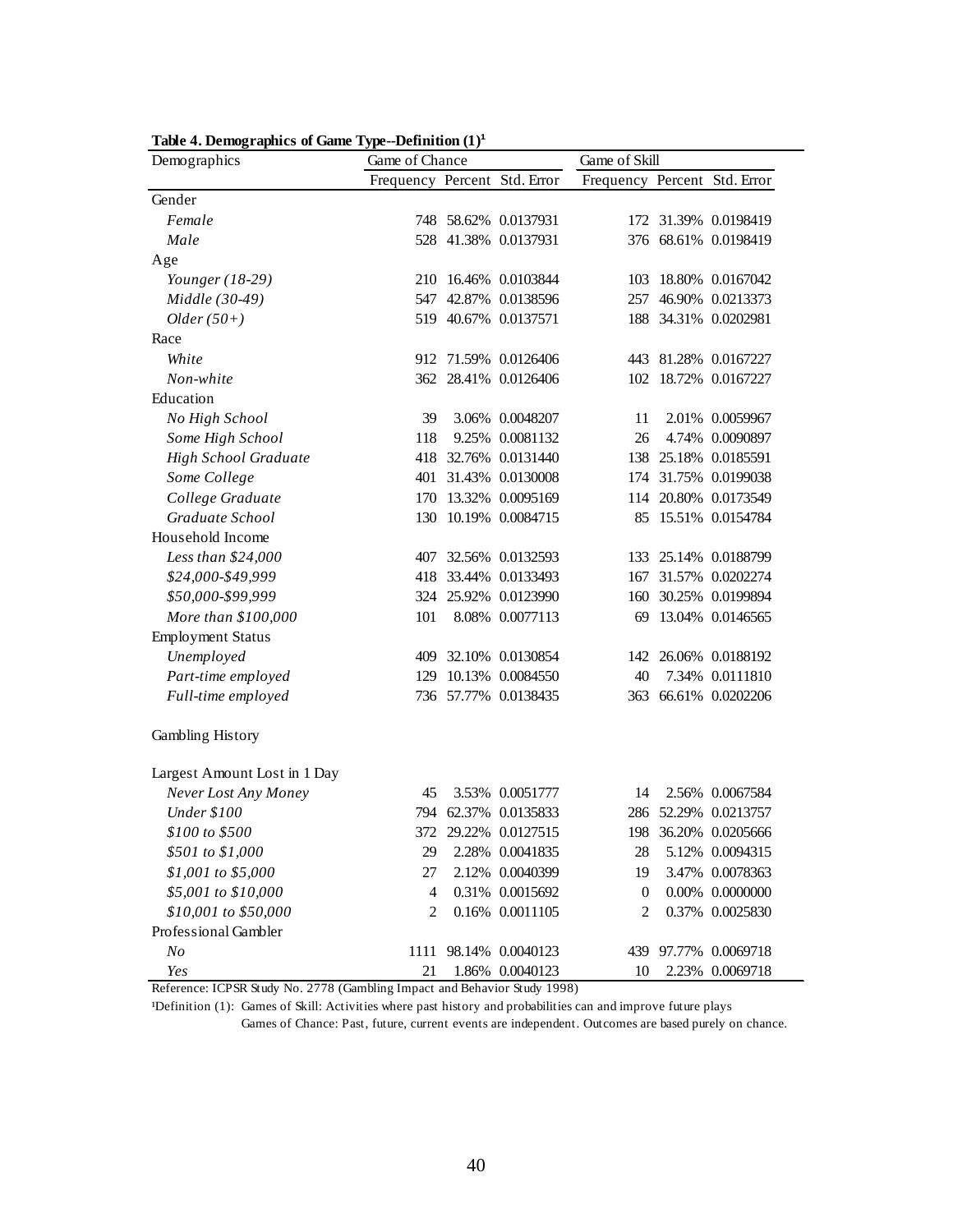| Tube of Demographies of Game Type<br>Demographics | $P$ cannuon $\left($ =/<br>Game of Chance |       | Game of Skill         |                              |  |                      |  |
|---------------------------------------------------|-------------------------------------------|-------|-----------------------|------------------------------|--|----------------------|--|
|                                                   | Frequency Percent Std. Error              |       |                       | Frequency Percent Std. Error |  |                      |  |
| Gender                                            |                                           |       |                       |                              |  |                      |  |
| Female                                            |                                           |       | 810 54.66% 0.0129360  |                              |  | 107 32.42% 0.0258067 |  |
| Male                                              |                                           |       | 672 45.34% 0.0129360  |                              |  | 223 67.58% 0.0258067 |  |
| Age                                               |                                           |       |                       |                              |  |                      |  |
| Younger $(18-29)$                                 |                                           |       | 245 16.53% 0.0096526  |                              |  | 62 18.79% 0.0215353  |  |
| Middle (30-49)                                    | 637                                       |       | 42.98% 0.0128639      | 163                          |  | 49.39% 0.0275639     |  |
| $Older(50+)$                                      |                                           |       | 600 40.49% 0.0127551  |                              |  | 105 31.82% 0.0256788 |  |
| Race                                              |                                           |       |                       |                              |  |                      |  |
| White                                             |                                           |       | 1076 72.85% 0.0115759 |                              |  | 270 81.82% 0.0212640 |  |
| Non-white                                         |                                           |       | 401 27.15% 0.0115759  | 60                           |  | 18.18% 0.0212640     |  |
| Education                                         |                                           |       |                       |                              |  |                      |  |
| No High School                                    | 43                                        |       | 2.90% 0.0043615       | 7                            |  | 2.12% 0.0079440      |  |
| Some High School                                  | 128                                       |       | 8.64% 0.0072994       | 14                           |  | 4.24% 0.0111121      |  |
| High School Graduate                              | 471                                       |       | 31.78% 0.0120993      |                              |  | 81 24.55% 0.0237263  |  |
| Some College                                      |                                           |       | 462 31.17% 0.0120364  |                              |  | 109 33.03% 0.0259297 |  |
| College Graduate                                  |                                           |       | 217 14.64% 0.0091865  | 66                           |  | 20.00% 0.0220527     |  |
| Graduate School                                   | 161                                       |       | 10.86% 0.0080861      | 53                           |  | 16.06% 0.0202426     |  |
| Household Income                                  |                                           |       |                       |                              |  |                      |  |
| Less than \$24,000                                | 463                                       |       | 31.93% 0.0122475      |                              |  | 72 22.71% 0.0235693  |  |
| \$24,000-\$49,999                                 | 479                                       |       | 33.03% 0.0123559      |                              |  | 102 32.18% 0.0262795 |  |
| \$50,000-\$99,999                                 | 381                                       |       | 26.28% 0.0115624      |                              |  | 101 31.86% 0.0262111 |  |
| More than \$100,000                               | 127                                       |       | 8.76% 0.0074264       |                              |  | 42 13.25% 0.0190716  |  |
| <b>Employment Status</b>                          |                                           |       |                       |                              |  |                      |  |
| Unemployed                                        | 468                                       |       | 31.62% 0.0120911      | 82                           |  | 25.08% 0.0240068     |  |
| Part-time employed                                | 140                                       |       | 9.46% 0.0076098       | 25                           |  | 7.65% 0.0147169      |  |
| Full-time employed                                |                                           |       | 872 58.92% 0.0127928  |                              |  | 220 67.28% 0.0259864 |  |
| Gambling History                                  |                                           |       |                       |                              |  |                      |  |
| Largest Amount Lost in 1 Day                      |                                           |       |                       |                              |  |                      |  |
| Never Lost Any Money                              | 49                                        |       | 3.31% 0.0046554       | 9                            |  | 2.74% 0.0090067      |  |
| <b>Under \$100</b>                                | 907                                       |       | 61.33% 0.0126677      |                              |  | 166 50.46% 0.0276067 |  |
| \$100 to \$500                                    | 440                                       |       | 29.75% 0.0118913      | 128                          |  | 38.91% 0.0269197     |  |
| \$501 to \$1,000                                  | 43                                        |       | 2.91% 0.0043702       | 13                           |  | 3.95% 0.0107568      |  |
| \$1,001 to \$5,000                                | 34                                        | 2.30% | 0.0038982             | 11                           |  | 3.34% 0.0099261      |  |
| \$5,001 to \$10,000                               | 4                                         |       | 0.27% 0.0013509       | $\mathbf{0}$                 |  | $0.00\%$ 0.0000000   |  |
| \$10,001 to \$50,000                              | 2                                         |       | 0.14% 0.0009559       | 2                            |  | 0.61% 0.0042920      |  |
| Professional Gambler                              |                                           |       |                       |                              |  |                      |  |
| No                                                |                                           |       | 1282 98.01% 0.0038609 | 259                          |  | 98.11% 0.0084053     |  |
| Yes                                               | 26                                        |       | 1.99% 0.0038609       | 5                            |  | 1.89% 0.0084053      |  |

Table 5. Demographics of Game Type--Definition  $(2)^1$ 

<sup>1</sup>Definition (2): Games of Skill: Card games.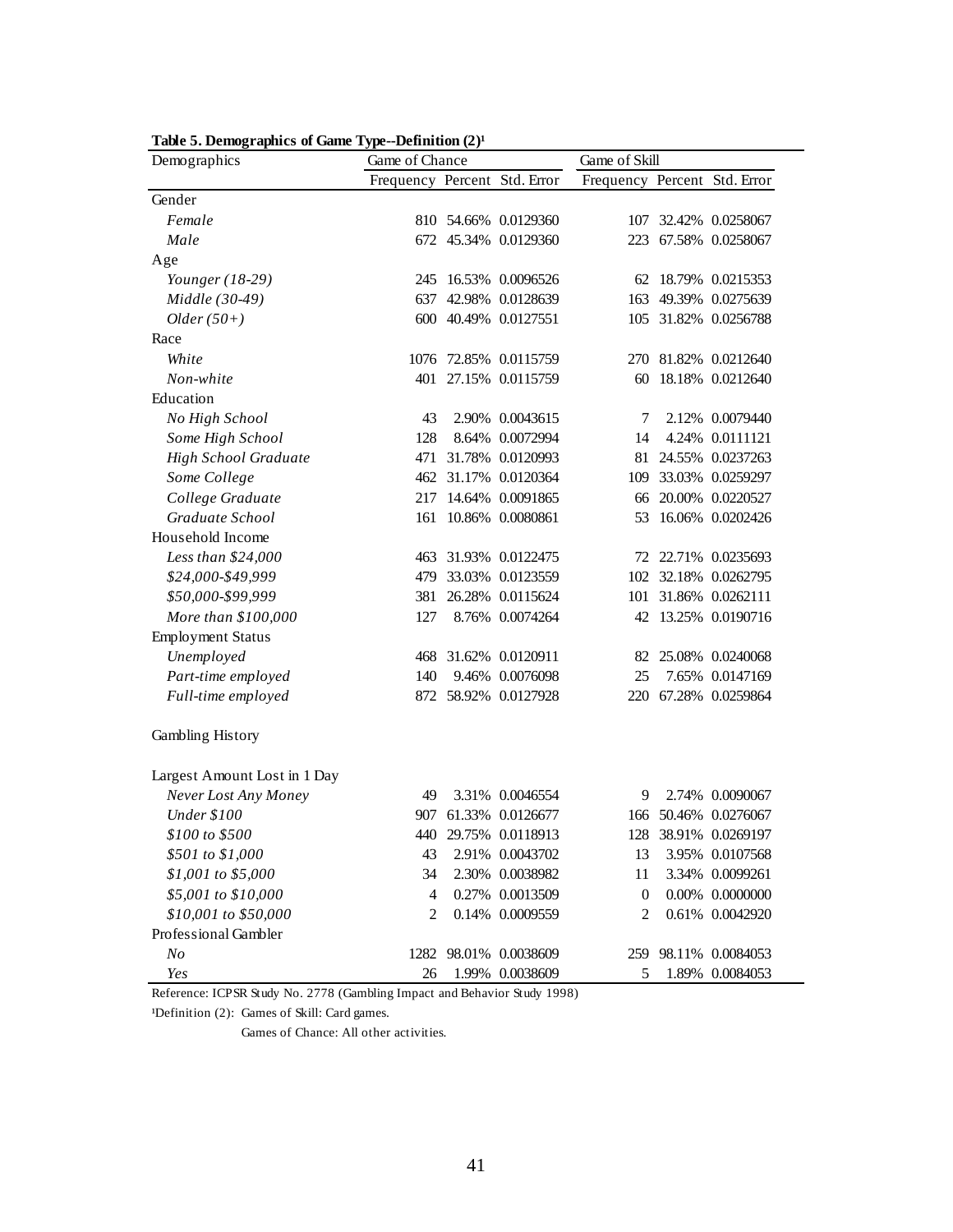| Demographics                 | Game of Chance |                              | Game of Skill    |                              |  |  |
|------------------------------|----------------|------------------------------|------------------|------------------------------|--|--|
|                              |                | Frequency Percent Std. Error |                  | Frequency Percent Std. Error |  |  |
| Gender                       |                |                              |                  |                              |  |  |
| Female                       |                | 810 54.66% 0.0129360         |                  | 110 32.16% 0.0252951         |  |  |
| Male                         |                | 672 45.34% 0.0129360         |                  | 232 67.84% 0.0252951         |  |  |
| Age                          |                |                              |                  |                              |  |  |
| Younger (18-29)              |                | 245 16.53% 0.0096526         |                  | 68 19.88% 0.0216136          |  |  |
| Middle (30-49)               |                | 637 42.98% 0.0128639         |                  | 167 48.83% 0.0270691         |  |  |
| $Older(50+)$                 |                | 600 40.49% 0.0127551         |                  | 107 31.29% 0.0251086         |  |  |
| Race                         |                |                              |                  |                              |  |  |
| White                        |                | 1076 72.85% 0.0115759        |                  | 279 81.58% 0.0209927         |  |  |
| Non-white                    |                | 401 27.15% 0.0115759         |                  | 63 18.42% 0.0209927          |  |  |
| Education                    |                |                              |                  |                              |  |  |
| No High School               | 43             | 2.90% 0.0043615              | 7                | 2.05% 0.0076678              |  |  |
| Some High School             | 128            | 8.64% 0.0072994              | 16               | 4.68% 0.0114358              |  |  |
| <b>High School Graduate</b>  |                | 471 31.78% 0.0120993         |                  | 85 24.85% 0.0234031          |  |  |
| Some College                 |                | 462 31.17% 0.0120364         |                  | 113 33.04% 0.0254714         |  |  |
| College Graduate             |                | 217 14.64% 0.0091865         |                  | 67 19.59% 0.0214932          |  |  |
| Graduate School              |                | 161 10.86% 0.0080861         |                  | 54 15.79% 0.0197465          |  |  |
| Household Income             |                |                              |                  |                              |  |  |
| Less than \$24,000           |                | 463 31.93% 0.0122475         |                  | 77 23.40% 0.0233783          |  |  |
| \$24,000-\$49,999            |                | 479 33.03% 0.0123559         |                  | 106 32.22% 0.0258031         |  |  |
| \$50,000-\$99,999            |                | 381 26.28% 0.0115624         |                  | 103 31.31% 0.0256059         |  |  |
| More than \$100,000          | 127            | 8.76% 0.0074264              | 43               | 13.07% 0.0186116             |  |  |
| <b>Employment Status</b>     |                |                              |                  |                              |  |  |
| Unemployed                   |                | 468 31.62% 0.0120911         |                  | 83 24.48% 0.0233884          |  |  |
| Part-time employed           | 140            | 9.46% 0.0076098              | 29               | 8.55% 0.0152132              |  |  |
| Full-time employed           |                | 872 58.92% 0.0127928         |                  | 227 66.96% 0.0255837         |  |  |
| <b>Gambling History</b>      |                |                              |                  |                              |  |  |
| Largest Amount Lost in 1 Day |                |                              |                  |                              |  |  |
| Never Lost Any Money         | 49             | 3.31% 0.0046554              | 10               | 2.93% 0.0091500              |  |  |
| <b>Under \$100</b>           |                | 907 61.33% 0.0126677         |                  | 173 50.73% 0.0271134         |  |  |
| \$100 to \$500               |                | 440 29.75% 0.0118913         |                  | 130 38.12% 0.0263402         |  |  |
| \$501 to \$1,000             | 43             | 2.91% 0.0043702              | 14               | 4.11% 0.0107608              |  |  |
| \$1,001 to \$5,000           | 34             | 2.30% 0.0038982              | 12               | 3.52% 0.0099930              |  |  |
| \$5,001 to \$10,000          | $\overline{4}$ | 0.27% 0.0013509              | $\boldsymbol{0}$ | 0.00% 0.0000000              |  |  |
| \$10,001 to \$50,000         | 2              | 0.14% 0.0009559              | 2                | 0.59% 0.0041412              |  |  |
| Professional Gambler         |                |                              |                  |                              |  |  |
| $N_{O}$                      |                | 1282 98.01% 0.0038609        |                  | 268 98.17% 0.0081303         |  |  |
| Yes                          | 26             | 1.99% 0.0038609              | 5                | 1.83% 0.0081303              |  |  |

Table 6. Demographics of Game Type--Definition  $(3)^1$ 

<sup>1</sup>Definition (3): Games of Skill: Card games & 'Games of Skill.'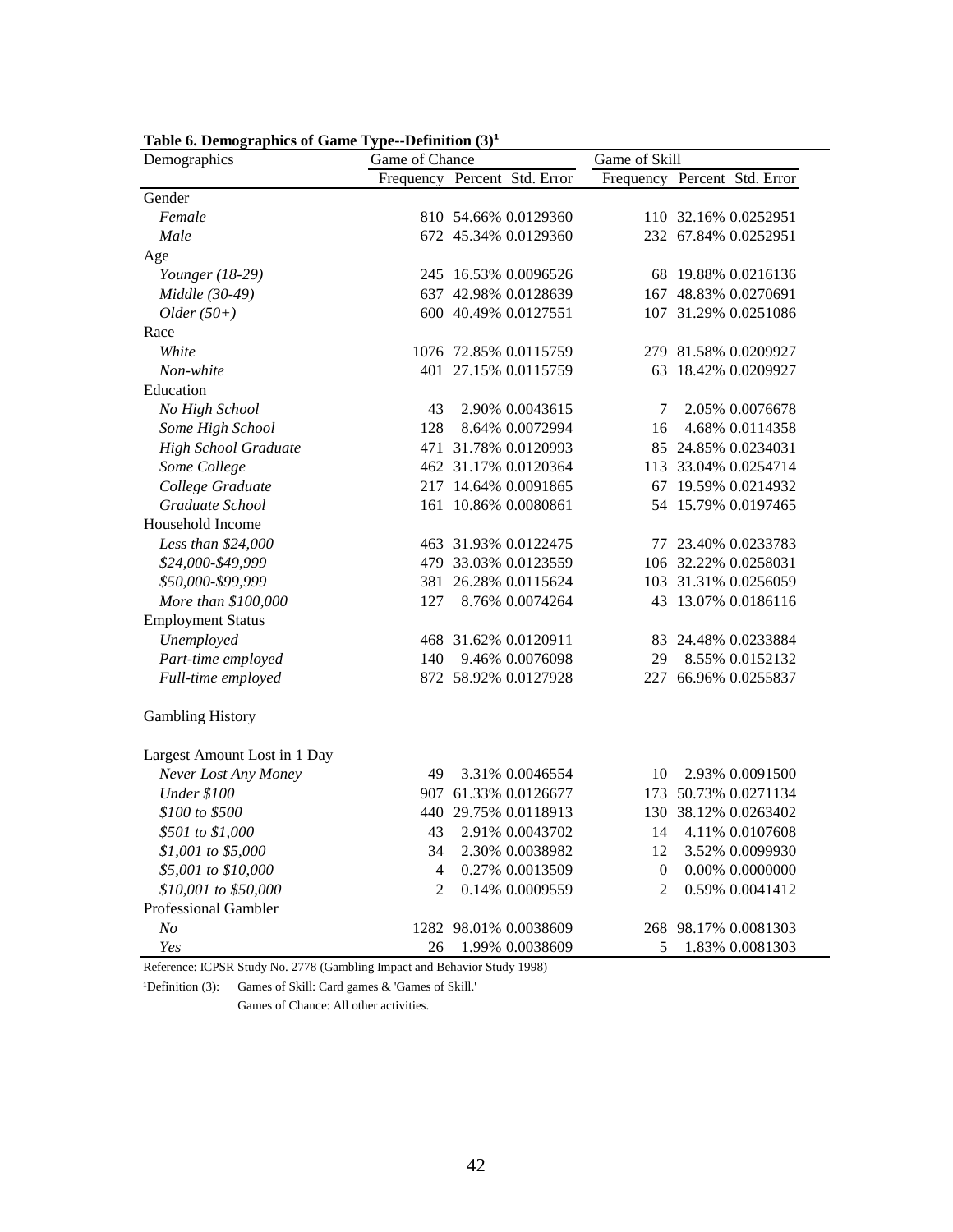|                | Gambler Type             |                          |                          |          |                          |  |  |
|----------------|--------------------------|--------------------------|--------------------------|----------|--------------------------|--|--|
| Type of Game   | Non/Low-risk gambler     | At-risk gambler          | Problem gambler          |          | Pathological gambler     |  |  |
|                | Freq. Percent Std. Error | Freq. Percent Std. Error | Freq. Percent Std. Error |          | Freq. Percent Std. Error |  |  |
| Game of Chance | 1110 71.34% 0.0114671    | 110 61.45% 0.0364803     | 20 51.28%                | 0.081084 | 36 72.00% 0.0641427      |  |  |
| Game of Skill  | 446 28.66% 0.0114671     | 69 38.55% 0.0364803      | 19 48.72%                | 0.081084 | 14 28,00% 0.0641427      |  |  |

Table 7A. Prevelance of Games of Skill and Chance according to Gambling Behavior--Definition  $(1)^1$ 

<sup>1</sup>Definition (1): Games of Skill: Activities where past history and probabilities can and improve future plays

Games of Chance: Past, future, current events are independent. Outcomes are based purely on chance.

#### Table 7B Prevelance of Games of Skill and Chance according to Gambling Behavior--Definition (2)<sup>1</sup>

|                | Gambler Type         |                          |                 |  |                          |                 |  |                          |                      |  |                          |
|----------------|----------------------|--------------------------|-----------------|--|--------------------------|-----------------|--|--------------------------|----------------------|--|--------------------------|
| Type of Game   | Non/Low-risk gambler |                          | At-risk gambler |  |                          | Problem gambler |  |                          | Pathological gambler |  |                          |
|                |                      | Freq. Percent Std. Error |                 |  | Freq. Percent Std. Error |                 |  | Freq. Percent Std. Error |                      |  | Freq. Percent Std. Error |
| Game of Chance |                      | 1273 82.45% 0.0096843    |                 |  | 135 75.42% 0.0322723     |                 |  | 29 74.36% 0.0708341      |                      |  | 45 90.00% 0.0428571      |
| Game of Skill  | 271 17.55%           | 0.0096843                |                 |  | 44 24.58% 0.0322723      |                 |  | 10 25.64% 0.0708341      |                      |  | 5 10.00% 0.0428571       |

Reference: ICPSR Study No. 2778 (Gambling Impact and Behavior Study 1998)

<sup>1</sup>Definition (2): Games of Skill: Card games.

Games of Chance: All other activities.

#### Table 7C. Prevelance of Games of Skill and Chance according to Gambling Behavior--Definition (3)<sup>1</sup>

|                |                      | Gambler Type |                          |                 |                          |                 |  |                          |  |  |                          |
|----------------|----------------------|--------------|--------------------------|-----------------|--------------------------|-----------------|--|--------------------------|--|--|--------------------------|
| Type of Game   | Non/Low-risk gambler |              |                          | At-risk gambler |                          | Problem gambler |  | Pathological gambler     |  |  |                          |
|                |                      |              | Freq. Percent Std. Error |                 | Freq. Percent Std. Error |                 |  | Freq. Percent Std. Error |  |  | Freq. Percent Std. Error |
| Game of Chance |                      |              | 1273 81.81% 0.0097821    |                 | 135 75.42% 0.0322723     |                 |  | 29 74.36% 0.0708341      |  |  | 45 90.00% 0.0428571      |
| Game of Skill  |                      |              | 283 18.19% 0.0097821     |                 | 44 24.58% 0.0322723      |                 |  | 10 25.64% 0.0708341      |  |  | 5 10.00% 0.0428571       |

Reference: ICPSR Study No. 2778 (Gambling Impact and Behavior Study 1998)

<sup>1</sup>Definition (3): Games of Skill: Card games & 'Games of Skill.'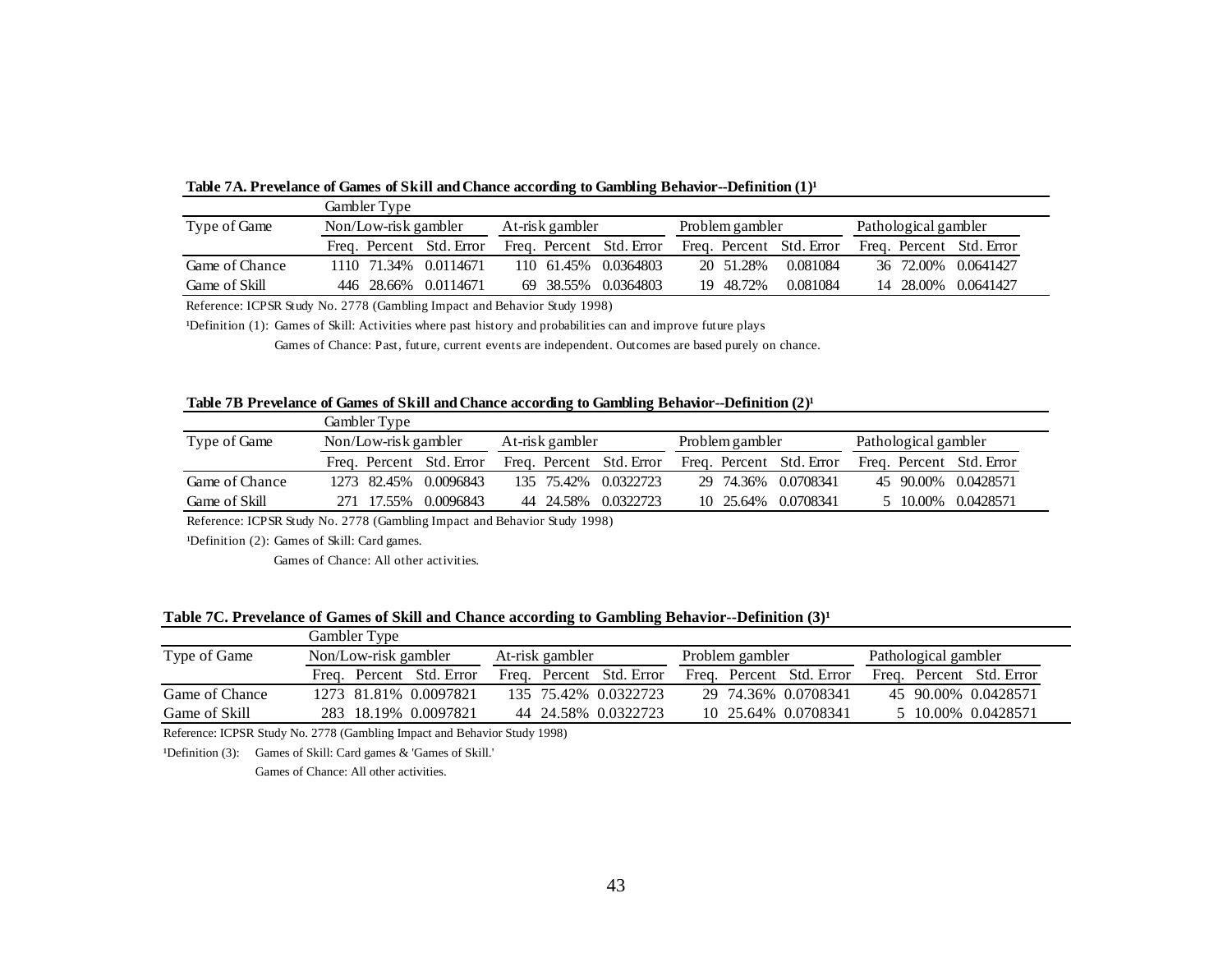|                                    | $\overline{c}$ |            |              | 3           |                      |            |  |  |
|------------------------------------|----------------|------------|--------------|-------------|----------------------|------------|--|--|
|                                    | Coefficient    | Std. Error | Coefficient  | Std. Error  | Coefficient          | Std. Error |  |  |
| Game of Chance/Game of Skill (0-1) | $-0.0560373$   | 0.0191082  | $-0.0628878$ | 0.0206039   | $-0.0747872$         | 0.0236083  |  |  |
| Demographics                       |                |            |              |             |                      |            |  |  |
| Gender                             |                |            |              |             |                      |            |  |  |
| Female                             |                |            |              |             |                      |            |  |  |
| Male                               |                |            | $-0.072005$  | 0.0174244   | $-0.0388394$         | 0.0193937  |  |  |
| Age                                |                |            |              |             |                      |            |  |  |
| Younger $(18-29)$                  |                |            |              |             |                      |            |  |  |
| Middle (30-49)                     |                |            | $-0.0200563$ | 0.0248684   | $-0.0290554$         | 0.0280894  |  |  |
| $Older(50+)$                       |                |            | $-0.0256072$ | 0.0270918   | $-0.0372442$         | 0.0304713  |  |  |
| Race                               |                |            |              |             |                      |            |  |  |
| White                              |                |            |              |             |                      |            |  |  |
| Non-white                          |                |            | $-0.0727353$ | 0.0218248   | $-0.0657632$         | 0.0239975  |  |  |
| Education                          |                |            |              |             |                      |            |  |  |
| No High School                     |                |            |              |             |                      |            |  |  |
| Some High School                   |                |            | $-0.0600837$ | 0.06445     | $-0.0474338$         | 0.0704215  |  |  |
| High School Graduate               |                |            | 0.0108166    | 0.0481824   | 0.0117873            | 0.0555473  |  |  |
| Some College                       |                |            | 0.0398761    | 0.0464408   | 0.0387146            | 0.0540379  |  |  |
| College Graduate                   |                |            | 0.0686213    | 0.0403101   | 0.0663526            | 0.0481397  |  |  |
| Graduate School                    |                |            | 0.0691821    | 0.0395106   | 0.0536395            | 0.0507031  |  |  |
| Household Income                   |                |            |              |             |                      |            |  |  |
| Less than \$24,000                 |                |            | 0.0532372    | 0.0301243   | 0.0481947            | 0.0340306  |  |  |
| \$24,000-\$49,999                  |                |            | 0.0484864    | 0.0288638   | 0.0487475            | 0.03229    |  |  |
| \$50,000-\$99,999                  |                |            | 0.030893     | 0.0289496   | 0.0351935            | 0.0320653  |  |  |
| More than \$100,000                |                |            |              |             |                      |            |  |  |
| <b>Employment Status</b>           |                |            |              |             |                      |            |  |  |
| Unemployed                         |                |            | $-0.040234$  | 0.0366966   | $-0.0399511$         | 0.0407135  |  |  |
| Part-time employed                 |                |            |              |             |                      |            |  |  |
| Full-time employed                 |                |            | $-0.0244988$ | 0.031844    | $-0.02079$           | 0.0356045  |  |  |
| Gambling History                   |                |            |              |             |                      |            |  |  |
| Professional                       |                |            |              |             |                      |            |  |  |
| Yes                                |                |            |              |             | -0.3155095 0.0925473 |            |  |  |
| No                                 |                |            |              |             |                      |            |  |  |
| $n =$                              |                | 1824       |              | 1773        |                      | 1539       |  |  |
| $L=$                               |                | -756.60688 |              | $-721.3475$ |                      | -653.23789 |  |  |

#### Table 8. Probit Model: Non/low-risk Gambler (0-1)--Definition (1)<sup>1</sup>

Reference: ICPSR Study No. 2778 (Gambling Impact and Behavior Study 1998)

<sup>1</sup>Definition (1): Games of Skill: Activities where past history and probabilities can and improve future plays

Games of Chance: Past, future, current events are independent. Outcomes are based purely on chance.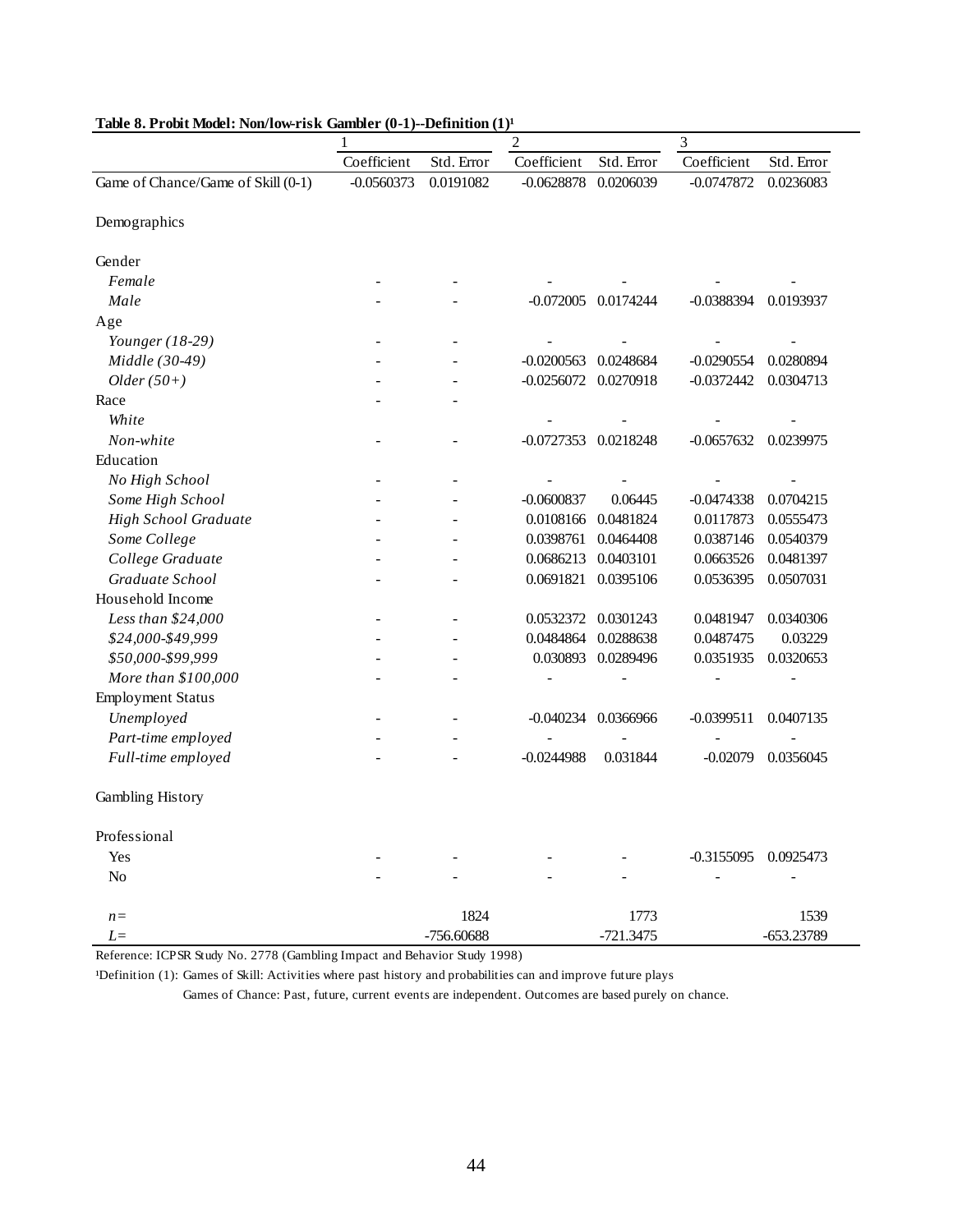|                                     | 1            |             | $\overline{c}$ |             | 3            |                     |  |
|-------------------------------------|--------------|-------------|----------------|-------------|--------------|---------------------|--|
|                                     | Coefficient  | Std. Error  | Coefficient    | Std. Error  | Coefficient  | Std. Error          |  |
| Game of Chance/ Game of Skill (0-1) | $-0.0026657$ | 0.0081802   | 0.0003109      | 0.0073829   | $-0.0044873$ | 0.0072951           |  |
| Demographics                        |              |             |                |             |              |                     |  |
| Gender                              |              |             |                |             |              |                     |  |
| Female                              |              |             |                |             |              |                     |  |
| Male                                |              |             | 0.0126138      | 0.006911    |              | 0.0133504 0.0071849 |  |
| Age                                 |              |             |                |             |              |                     |  |
| Younger $(18-29)$                   |              |             |                |             |              |                     |  |
| Middle (30-49)                      |              |             | $-0.004996$    | 0.0087872   | 0.0011242    | 0.0097339           |  |
| $Older(50+)$                        |              |             | $-0.0013181$   | 0.0096294   | 0.0032426    | 0.0107397           |  |
| Race                                |              |             |                |             |              |                     |  |
| White                               |              |             |                |             |              |                     |  |
| Non-white                           |              |             | 0.0137993      | 0.0088216   | 0.0133501    | 0.009257            |  |
| Education                           |              |             |                |             |              |                     |  |
| No High School                      |              |             |                |             |              |                     |  |
| Some High School                    |              |             | 0.0059645      | 0.0196132   | $-0.0022735$ | 0.015798            |  |
| High School Graduate                |              |             | $-0.0104191$   | 0.0132399   | $-0.01121$   | 0.0136307           |  |
| Some College                        |              |             | $-0.0201569$   | 0.01239     | $-0.0224607$ | 0.0127657           |  |
| College Graduate                    |              |             | $-0.0236212$   | 0.0076335   | $-0.0213679$ | 0.008079            |  |
| Graduate School                     |              |             | $-0.0253634$   | 0.0060466   | $-0.0229392$ | 0.0063211           |  |
| Household Income                    |              |             |                |             |              |                     |  |
| Less than \$24,000                  |              |             | 0.0093073      | 0.0190792   | 0.0088244    | 0.0194453           |  |
| \$24,000-\$49,999                   |              |             | 0.0108758      | 0.0184838   | 0.0138886    | 0.0192765           |  |
| \$50,000-\$99,999                   |              |             | 0.0111309      | 0.019571    | 0.009187     | 0.0190932           |  |
| More than \$100,000                 |              |             |                |             |              |                     |  |
| <b>Employment Status</b>            |              |             |                |             |              |                     |  |
| Unemployed                          |              |             | 0.0050621      | 0.0152806   | 0.008953     | 0.0179619           |  |
| Part-time employed                  |              |             |                |             |              |                     |  |
| Full-time employed                  |              |             | 0.0114877      | 0.0124373   |              | 0.01481 0.0132155   |  |
| Gambling History                    |              |             |                |             |              |                     |  |
| Professional                        |              |             |                |             |              |                     |  |
| Yes                                 |              |             |                |             |              | 0.2137388 0.0764286 |  |
| No                                  |              |             |                |             |              |                     |  |
| $n =$                               |              | 1824        |                | 1773        |              | 1539                |  |
| $L=$                                |              | $-229.0948$ |                | $-211.6596$ |              | $-179.831$          |  |

| Table 9. Probit Model: Pathological gambler (0-1)--Definition (1) <sup>1</sup> |  |  |  |
|--------------------------------------------------------------------------------|--|--|--|
|                                                                                |  |  |  |

<sup>1</sup>Definition (1): Games of Skill: Activities where past history and probabilities can and improve future plays

Games of Chance: Past, future, current events are independent. Outcomes are based purely on chance.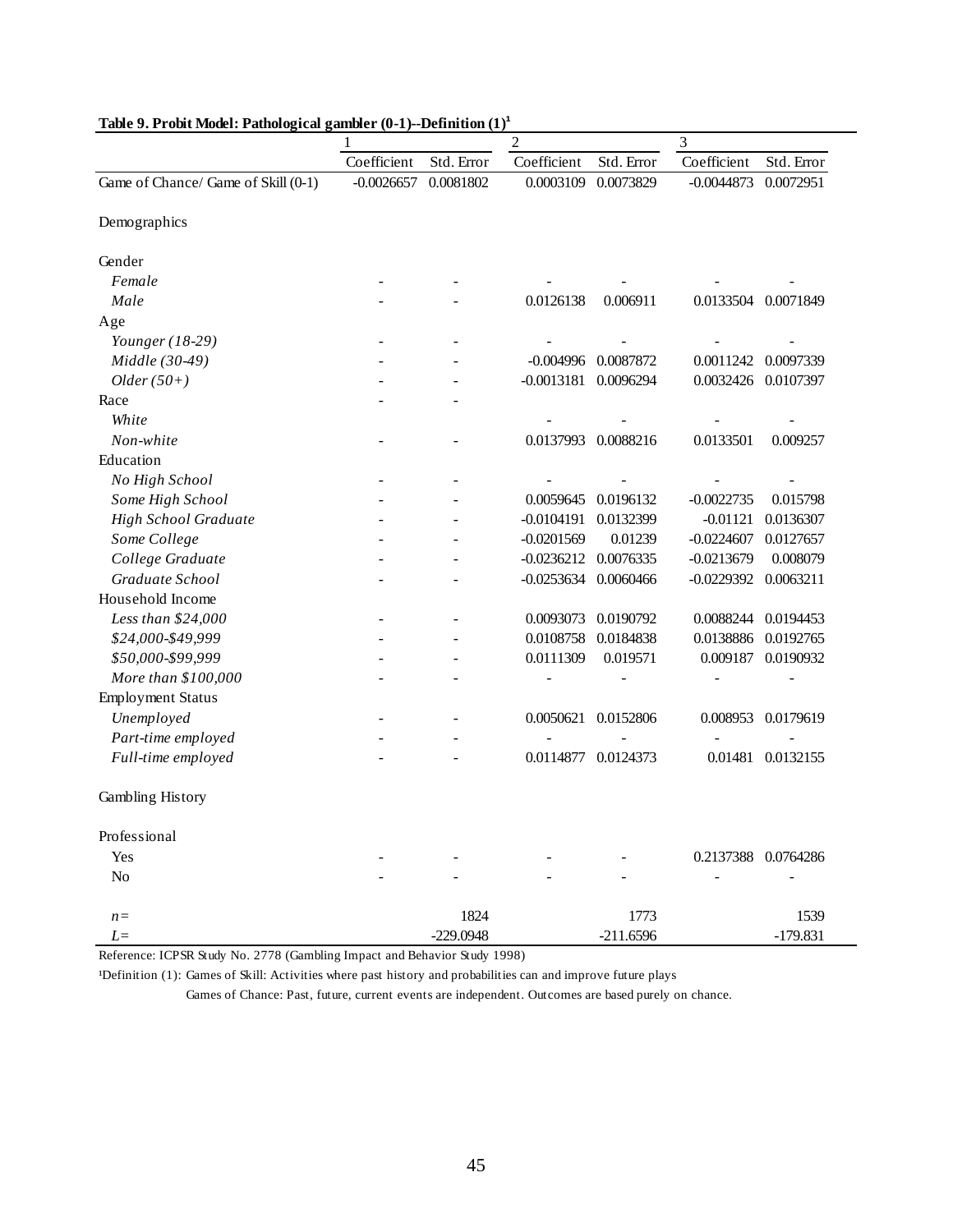|                                     | 1           |             | $\overline{c}$       |                     |                      |                          |
|-------------------------------------|-------------|-------------|----------------------|---------------------|----------------------|--------------------------|
|                                     | Coefficient | Std. Error  | Coefficient          | Std. Error          | Coefficient          | Std. Error               |
| Game of Chance/ Game of Skill (0-1) | $-0.377622$ | 0.0022949   | $-0.038905$          | 0.024053            | $-0.0485882$         | 0.0279389                |
| Demographics                        |             |             |                      |                     |                      |                          |
| Gender                              |             |             |                      |                     |                      |                          |
| Female                              |             |             |                      |                     |                      |                          |
| Male                                |             |             | -0.0575991 0.0173446 |                     | $-0.0498929$         | 0.0192795                |
| Age                                 |             |             |                      |                     |                      |                          |
| Younger $(18-29)$                   |             |             |                      |                     |                      |                          |
| Middle (30-49)                      |             |             | $-0.017965$          | 0.0251552           | $-0.0278578$         | 0.0283995                |
| $Older(50+)$                        |             |             | -0.0221424 0.0273885 |                     | $-0.034988$          | 0.0308215                |
| Race                                |             |             |                      |                     |                      |                          |
| White                               |             |             |                      |                     |                      |                          |
| Non-white                           |             |             | -0.0679875 0.0217681 |                     | -0.0603152 0.0238924 |                          |
| Education                           |             |             |                      |                     |                      |                          |
| No High School                      |             |             |                      |                     |                      |                          |
| Some High School                    |             |             | $-0.062177$          | 0.0651298           | $-0.0446595$         | 0.0701219                |
| High School Graduate                |             |             | 0.0073314            | 0.048847            | 0.0093298            | 0.0560954                |
| Some College                        |             |             | 0.0364948            | 0.0471297           | 0.0353924            | 0.0547121                |
| College Graduate                    |             |             | 0.0635157            | 0.0418723           | 0.0607985            | 0.0498404                |
| Graduate School                     |             |             | 0.06461              | 0.0411844           | 0.048978             | 0.0523829                |
| Household Income                    |             |             |                      |                     |                      |                          |
| Less than \$24,000                  |             |             |                      | 0.0527912 0.0305682 | 0.0482115            | 0.0345053                |
| \$24,000-\$49,999                   |             |             | 0.0494744            | 0.0292328           | 0.0498718            | 0.0326742                |
| \$50,000-\$99,999                   |             |             | 0.0328461            | 0.0292185           | 0.0375415            | 0.0323361                |
| More than \$100,000                 |             |             |                      |                     |                      |                          |
| Employment Status                   |             |             |                      |                     |                      |                          |
| Unemployed                          |             |             |                      | -0.036366 0.0368797 | $-0.0401225$         | 0.0410654                |
| Part-time employed                  |             |             |                      |                     |                      |                          |
| Full-time employed                  |             |             | $-0.0224834$         | 0.0323229           | $-0.0225495$         | 0.0358914                |
| Gambling History                    |             |             |                      |                     |                      |                          |
| Professional                        |             |             |                      |                     |                      |                          |
| Yes                                 |             |             |                      |                     | -0.3208334 0.0923975 |                          |
| No                                  |             |             |                      |                     |                      | $\overline{\phantom{0}}$ |
| $n =$                               |             | 1812        |                      | 1761                |                      | 1530                     |
| $L =$                               |             | $-757.8603$ |                      | $-722.909$          |                      | $-655.6241$              |

#### Table 10. Probit Model: Non/low-risk Gambler (0-1)--Definition  $(2)^1$

Reference: ICPSR Study No. 2778 (Gambling Impact and Behavior Study 1998)

<sup>1</sup>Definition (2): Games of Skill: Card games.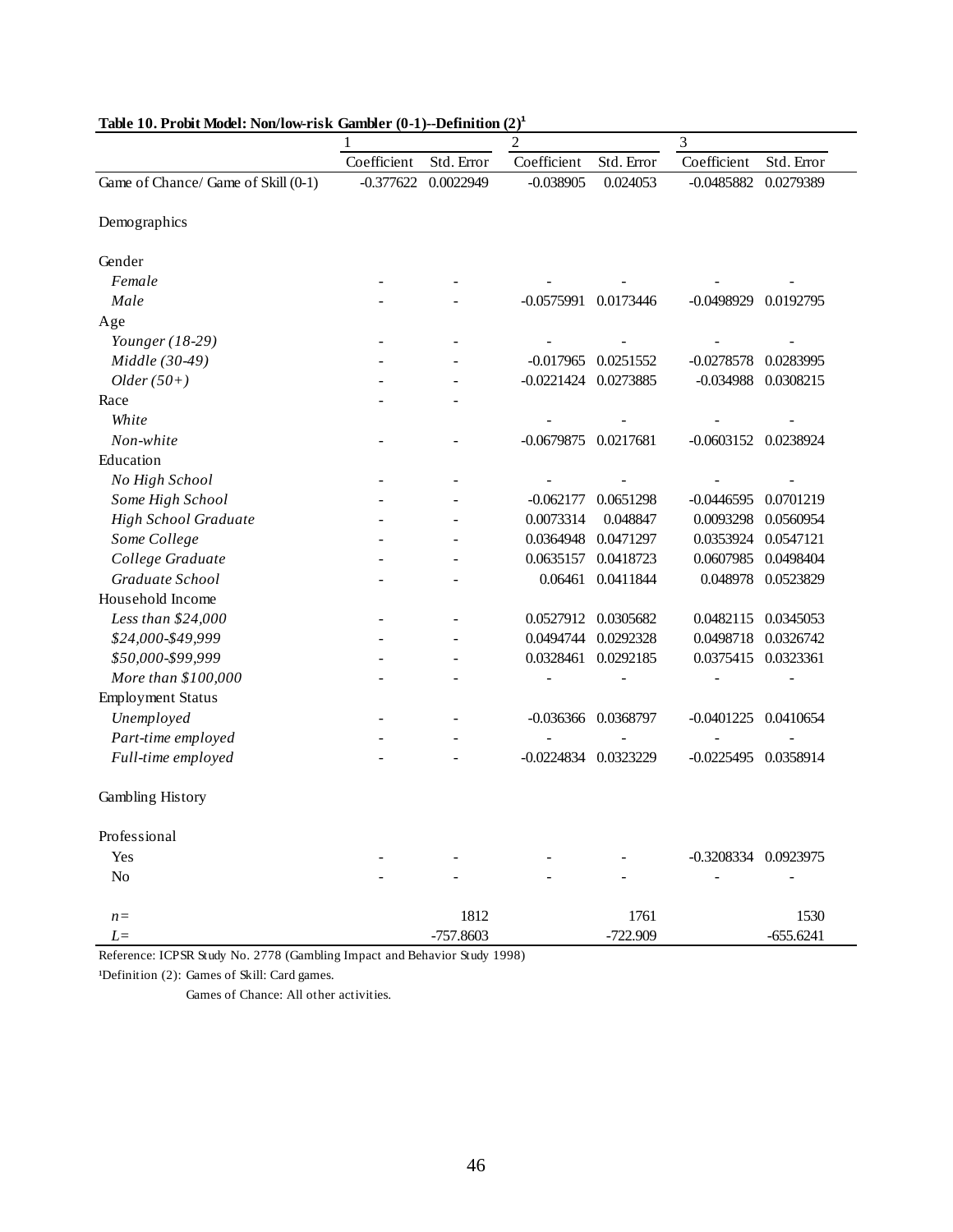|                                     |              |             | $\mathfrak{2}$       |                     | $\mathfrak{Z}$      |                     |  |
|-------------------------------------|--------------|-------------|----------------------|---------------------|---------------------|---------------------|--|
|                                     | Coefficient  | Std. Error  | Coefficient          | Std. Error          | Coefficient         | Std. Error          |  |
| Game of Chance/ Game of Skill (0-1) | $-0.0152129$ | 0.008068    | $-0.110278$          | 0.0070796           | $-0.0183038$        | 0.0058633           |  |
| Demographics                        |              |             |                      |                     |                     |                     |  |
| Gender                              |              |             |                      |                     |                     |                     |  |
| Female                              |              |             |                      |                     |                     |                     |  |
| Male                                |              |             |                      | 0.0139092 0.0068215 |                     | 0.0139342 0.0068043 |  |
| Age                                 |              |             |                      |                     |                     |                     |  |
| Younger (18-29)                     |              |             |                      |                     |                     |                     |  |
| Middle (30-49)                      |              |             | $-0.0055355$         | 0.0087012           | 0.0009871           | 0.0092126           |  |
| $Older(50+)$                        |              |             | -0.0021366 0.0094827 |                     | 0.0027283           | 0.0101364           |  |
| Race                                |              |             |                      |                     |                     |                     |  |
| White                               |              |             |                      |                     |                     |                     |  |
| Non-white                           |              |             | 0.0123404            | 0.0085647           | 0.0112655           | 0.0086017           |  |
| Education                           |              |             |                      |                     |                     |                     |  |
| No High School                      |              |             |                      |                     |                     |                     |  |
| Some High School                    |              |             | 0.0062497            | 0.0196379           | $-0.0024921$        | 0.014715            |  |
| <b>High School Graduate</b>         |              |             | $-0.0101915$         | 0.0131282           | $-0.0103491$        | 0.0129341           |  |
| Some College                        |              |             | $-0.0194462$         | 0.012333            | $-0.0204003$        | 0.0121997           |  |
| College Graduate                    |              |             | $-0.023083$          | 0.007656            | $-0.0195995$        | 0.007844            |  |
| Graduate School                     |              |             | $-0.0248041$         | 0.0060934           | $-0.0212818$        | 0.0061289           |  |
| Household Income                    |              |             |                      |                     |                     |                     |  |
| Less than \$24,000                  |              |             | 0.0089958            | 0.0189527           | 0.0070311           | 0.0180938           |  |
| \$24,000-\$49,999                   |              |             | 0.0106964            | 0.0184133           | 0.0133334           | 0.0184186           |  |
| \$50,000-\$99,999                   |              |             |                      | 0.0108092 0.0194434 | 0.0084154           | 0.0181073           |  |
| More than \$100,000                 |              |             |                      |                     |                     |                     |  |
| Employment Status                   |              |             |                      |                     |                     |                     |  |
| Unemployed                          |              |             |                      | 0.0040318 0.0149428 | 0.0089708           | 0.0172446           |  |
| Part-time employed                  |              |             |                      |                     |                     |                     |  |
| Full-time employed                  |              |             | 0.0107149            | 0.0124117           | 0.0145042           | 0.0125317           |  |
| Gambling History                    |              |             |                      |                     |                     |                     |  |
| Professional                        |              |             |                      |                     |                     |                     |  |
| Yes                                 |              |             |                      |                     | 0.2104327 0.0765687 |                     |  |
| No                                  |              |             |                      |                     |                     |                     |  |
| $n =$                               |              | 1812        |                      | 1761                |                     | 1530                |  |
| $L=$                                |              | $-227.4718$ |                      | $-210.2995$         |                     | $-176.9485$         |  |

Table 11. Probit Model: Pathological Gambler (0-1)--Definition (2)<sup>1</sup>

<sup>1</sup>Definition (2): Games of Skill: Card games.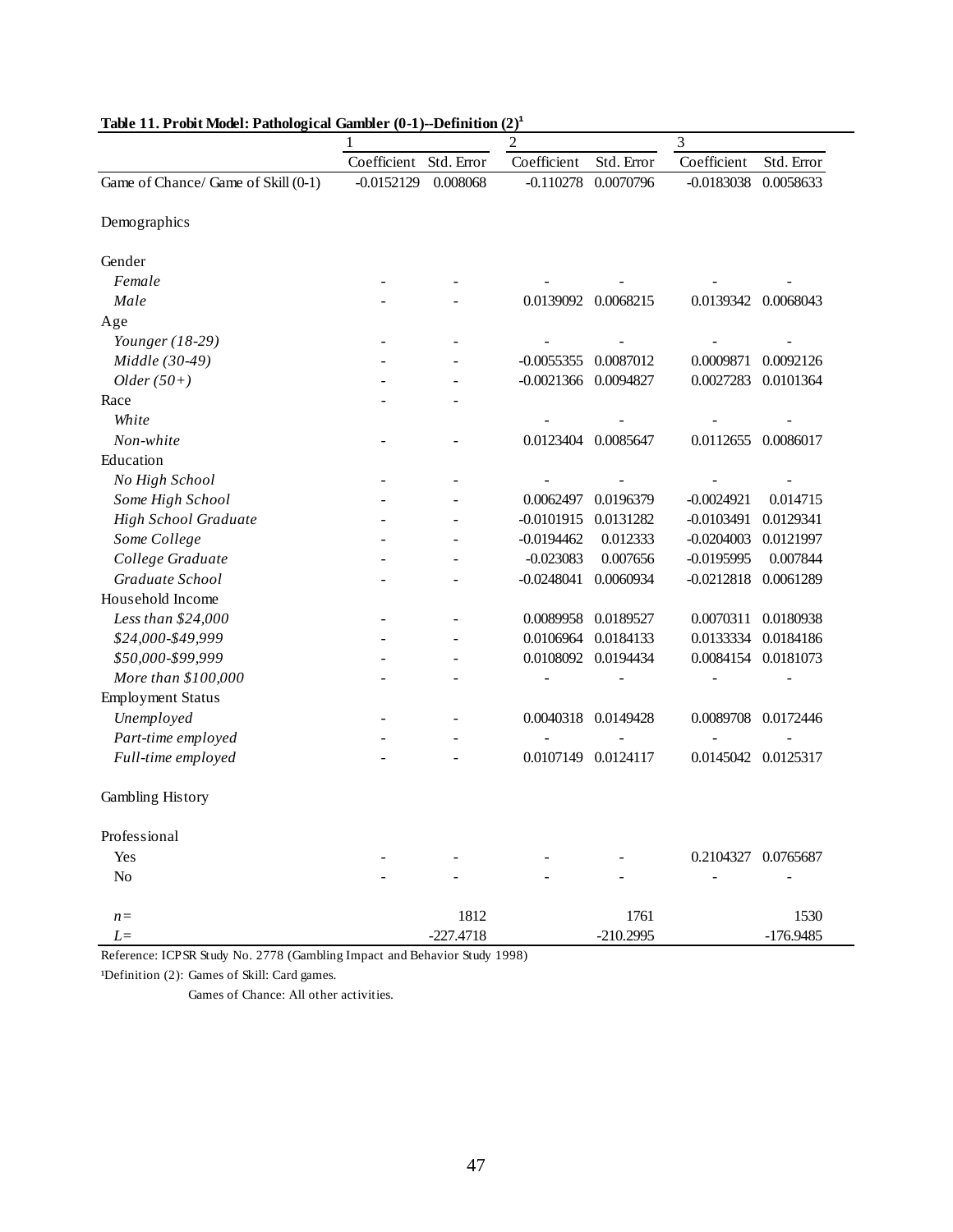| Lable 12. I Fobit Model. Foll/Tow-Fisk Gambiel (0-1)--Definition |             |                        | $\mathbf{U}$<br>$\overline{2}$ |                     | $\mathfrak{Z}$           |                      |  |
|------------------------------------------------------------------|-------------|------------------------|--------------------------------|---------------------|--------------------------|----------------------|--|
|                                                                  | Coefficient | Std. Error             | Coefficient                    | Std. Error          | Coefficient              | Std. Error           |  |
| Game of Chance/ Game of Skill (0-1)                              |             | $-0.031489 - 0.031489$ | $-0.0319792$ $0.0233628$       |                     | $-0.0421453$             | 0.027254             |  |
| Demographics                                                     |             |                        |                                |                     |                          |                      |  |
| Gender                                                           |             |                        |                                |                     |                          |                      |  |
| Female                                                           |             |                        |                                |                     |                          |                      |  |
| Male                                                             |             |                        | -0.0563777 0.0172439           |                     | -0.0488864 0.0191888     |                      |  |
| Age                                                              |             |                        |                                |                     |                          |                      |  |
| Younger (18-29)                                                  |             |                        |                                |                     |                          |                      |  |
| Middle (30-49)                                                   |             |                        | -0.0201421 0.0249943           |                     | $-0.0293384$             | 0.028226             |  |
| $Older(50+)$                                                     |             | ÷.                     | -0.0243634 0.0272264           |                     | -0.0362369 0.0306191     |                      |  |
| Race                                                             |             |                        |                                |                     |                          |                      |  |
| White                                                            |             |                        |                                |                     |                          |                      |  |
| Non-white                                                        |             |                        | -0.0586449 0.0216226           |                     | -0.0598703 0.0237471     |                      |  |
| Education                                                        |             |                        |                                |                     |                          |                      |  |
| No High School                                                   |             |                        |                                |                     |                          |                      |  |
| Some High School                                                 |             |                        | -0.0586449 0.0642791           |                     |                          | -0.0442448 0.0698705 |  |
| <b>High School Graduate</b>                                      |             |                        |                                | 0.0085806 0.0485363 |                          | 0.010495 0.0557952   |  |
| Some College                                                     |             |                        | 0.0368462 0.0468851            |                     |                          | 0.036066 0.0544409   |  |
| College Graduate                                                 |             |                        |                                | 0.0630763 0.0416777 |                          | 0.0604929 0.0496262  |  |
| Graduate School                                                  |             |                        |                                | 0.0643793 0.0409542 |                          | 0.0490397 0.0520919  |  |
| Household Income                                                 |             |                        |                                |                     |                          |                      |  |
| Less than \$24,000                                               |             |                        |                                | 0.0522746 0.0303458 |                          | 0.0476426 0.0342428  |  |
| \$24,000-\$49,999                                                |             | $\overline{a}$         |                                | 0.0490859 0.0290115 |                          | 0.0494153 0.0324383  |  |
| \$50,000-\$99,999                                                |             | $\overline{a}$         |                                | 0.0321961 0.0290425 |                          | 0.0367766 0.0321498  |  |
| More than \$100,000                                              |             |                        | ٠                              |                     |                          |                      |  |
| <b>Employment Status</b>                                         |             |                        |                                |                     |                          |                      |  |
| Unemployed                                                       |             | $\sim$                 |                                | 0.0368558 0.0368558 | $-0.0420313$ $0.0409311$ |                      |  |
| Part-time employed                                               |             | $\overline{a}$         | $\blacksquare$                 |                     | $\overline{a}$           |                      |  |
| Full-time employed                                               |             |                        |                                | 0.0318857 0.0318857 |                          | -0.0242997 0.0355644 |  |
| <b>Gambling History</b>                                          |             |                        |                                |                     |                          |                      |  |
| Professional                                                     |             |                        |                                |                     |                          |                      |  |
| Yes                                                              |             |                        |                                |                     |                          | -0.3225126 0.0924285 |  |
| N <sub>o</sub>                                                   |             |                        |                                |                     |                          |                      |  |
| $n=$                                                             |             | 1824                   |                                | 1773                |                          | 1539                 |  |
| L=                                                               |             | $-760.1778$            |                                | $-725.4435$         |                          | $-657.4861$          |  |

#### **Table 12. Probit Model: Non/low-risk Gambler (0-1)--Definition (3)¹**

Reference: ICPSR Study No. 2778 (Gambling Impact and Behavior Study 1998)

<sup>1</sup>Definition (3): Games of Skill: Card games & 'Games of Skill.'